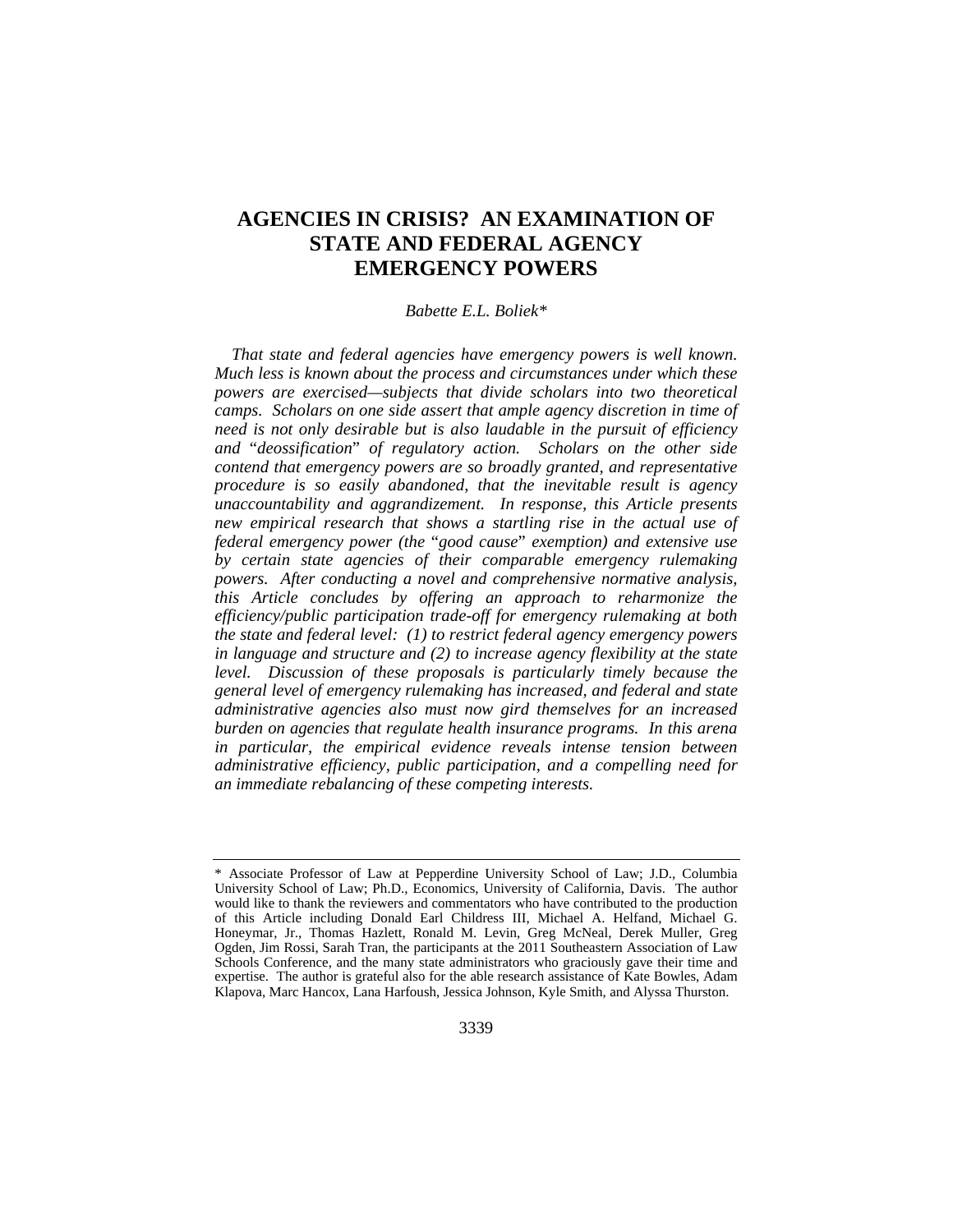# 3340 *FORDHAM LAW REVIEW* [Vol. 81

# TABLE OF CONTENTS

| I. AN OVERVIEW OF FEDERAL AND STATE EMERGENCY POWERS  3346   |
|--------------------------------------------------------------|
|                                                              |
| B. An Empirical Snapshot of Emergency Power Use 3348         |
|                                                              |
| A. Constitutional Issues and Administrative Safeguards  3353 |
|                                                              |
| C. Policing Aggrandizement: The Difficulty and Paucity of    |
|                                                              |
|                                                              |
|                                                              |
|                                                              |
|                                                              |
|                                                              |
|                                                              |
|                                                              |
|                                                              |
|                                                              |
|                                                              |
| IV. DO WORDS MATTER? COMPARING STATE AND FEDERAL AGENCY      |
| EFFICIENCY/PUBLIC PARTICIPATION PREFERENCES 3375             |
| A. "Good Cause" & "Imminent Peril": Distinction Without a    |
|                                                              |
| B. The Illustrative Extremes of Iowa and Montana 3378        |
|                                                              |
| 2. Montana-The "Public Participation" State  3379            |
| C. The Public Participation Preference of the States  3380   |
| D. Preference Versus Pragmatism: The Problems of Federal     |
| Funding, Agency-Forcing, and Medicaid 3382                   |
|                                                              |

#### **INTRODUCTION**

In the fall of 2010, the world watched as thirty-three exhausted and filthy men emerged from the dark depths of the Chilean mine in which they had been trapped for an unfathomable sixty-nine days. Their situation evoked a natural human empathy that prompted worldwide hopes for a quick, successful rescue. To comfort the families of the still trapped miners, Chilean President Sebastián Piñera boldly declared, "We're going to look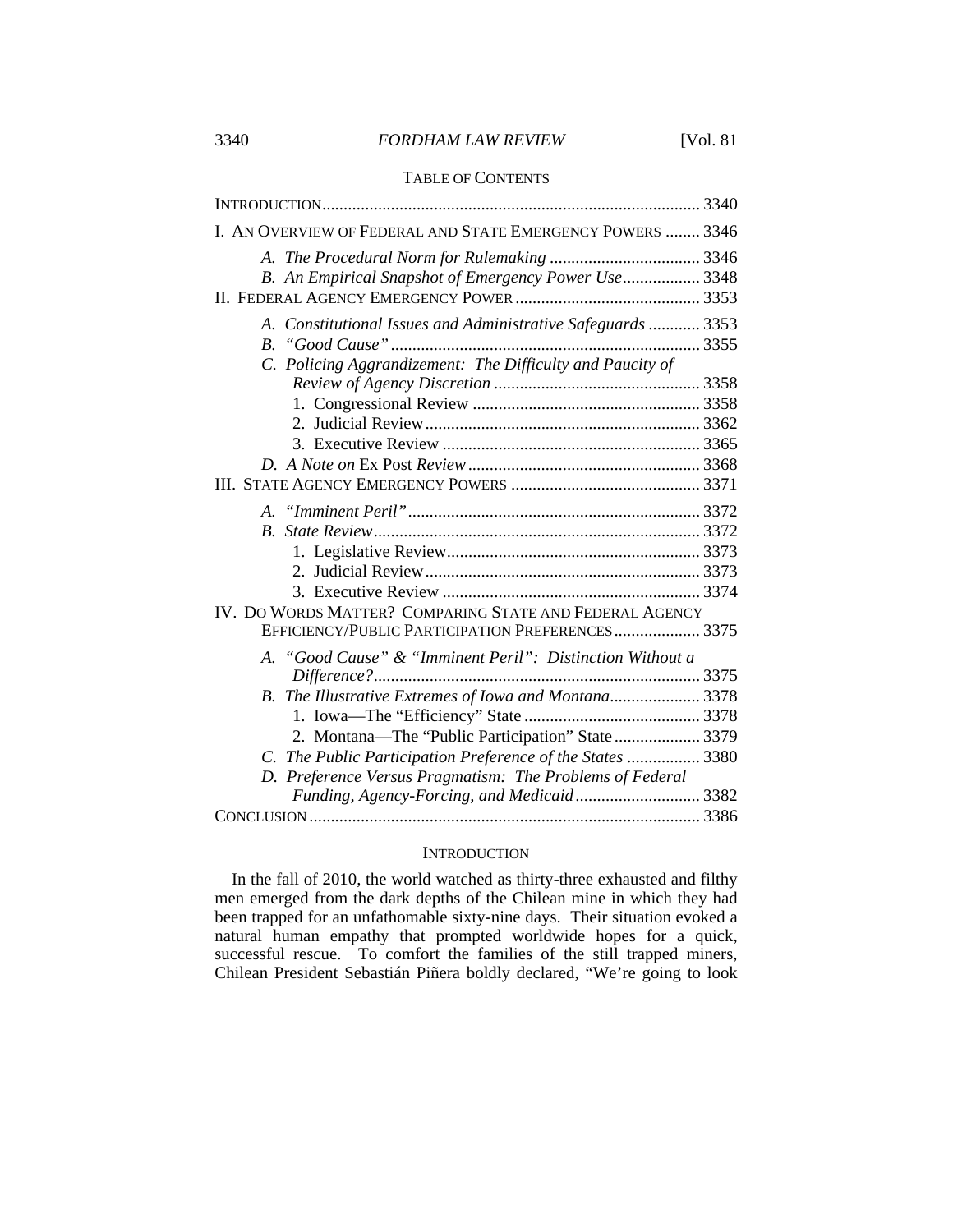2013] *AGENCIES IN CRISIS?* 3341

for these men as if they were our own sons."1 The President immediately, personally, and with much praise—and great potential political risk—took charge of the miners' rescue.2 To find so admirable the singular takeover of the administrative state at such a crucial juncture is a revealing testimony to a political belief we perhaps all internalize—when there is imminent peril, the normal mode of agency decision making simply will not do. An emergency compels action, not procedural niceties.

But this need for action, the desire to achieve efficiency above all other objectives, is in diametric tension with the protracted processes of the administrative state. It is procedure, after all, that administrative law requires to comport with a uniquely American understanding of separation of powers and representative government. Under normal circumstances, a methodical procedure of public notice-and-comment precedes—and several opportunities for review follow—any agency rulemakings. What happens to representative democracy and government transparency when an agency can simply "opt out" of these procedural requirements in cases of emergency? As Carl Schmitt infamously noted, "Sovereign is he who decides on the exception."3 There is a general public reluctance to permit an agency acting under a delegated authority to abandon the extensive checks on agency power that the Administrative Procedure Act<sup>4</sup> (APA) and analogous state statutes have created. That public uneasiness may be distilled to the following sentiment: "Every dictatorship, it seems, begins with some sort of claim of crisis or emergency."<sup>5</sup> There is a balance that must be struck, even in time of emergency, between regulatory efficiency and the procedural safeguards created to protect representative government, curb agency overreach, and promote agency transparency. This Article examines that balance as embodied in the emergency rulemaking powers granted to federal and state agencies by their respective governing statutes.6

 <sup>1.</sup> Tim Padgett, Anthony Esposito & Aaron Nelsen, *Time Person of the Year Runners-Up: The Chilean Miners*, TIME, Dec. 15, 2010, at 3.

 <sup>2.</sup> Tim Padgett, *How the Miners' Rescue Raised Up Chile's President*, TIME (Nov. 7, 2010), *available at* http://www.time.com/time/magazine/article/0,9171,2026923,00.html; *see also* Peggy Noonan, *Viva Chile! They Left No Man Behind*, WALL ST. J., Oct. 16–17, 2010, at A17.

 <sup>3.</sup> CARL SCHMITT, POLITICAL THEOLOGY: FOUR CHAPTERS ON THE CONCEPT OF SOVEREIGNTY 5 (George Schwab trans., MIT Press 1985). Carl Schmitt was a leading German jurist and influential political thinker supportive of the Nazi Party.

 <sup>4. 5</sup> U.S.C. §§ 500–596 (2006).

 <sup>5.</sup> Sanford Levinson & Jack M. Balkin, *Constitutional Dictatorship: Its Dangers and Its Design*, 94 MINN. L. REV. 1789, 1809 (2010).

 <sup>6.</sup> The terms "emergency rulemaking power" and "emergency power" refer to the procedural power that both federal and state agencies are granted to respond quickly, without public participation, to a perceived emergency. In the federal arena this power is provided under 5 U.S.C. § 553(b)(3)(B) and is referred to as the "good cause" exemption. Each state has a parallel, if not precisely identical, procedural exemption.

The balance struck between efficiency and public participation in general rulemaking (not only emergency rulemaking) has been noted by several scholars. *See, e.g.*, Steven P. Croley, *Theories of Regulation: Incorporating the Administrative Process*, 98 COLUM. L. REV. 1, 101–02 (1998) (showing concern that an administrative regime shrouds "regulators from public scrutiny" and makes special interest regulation possible);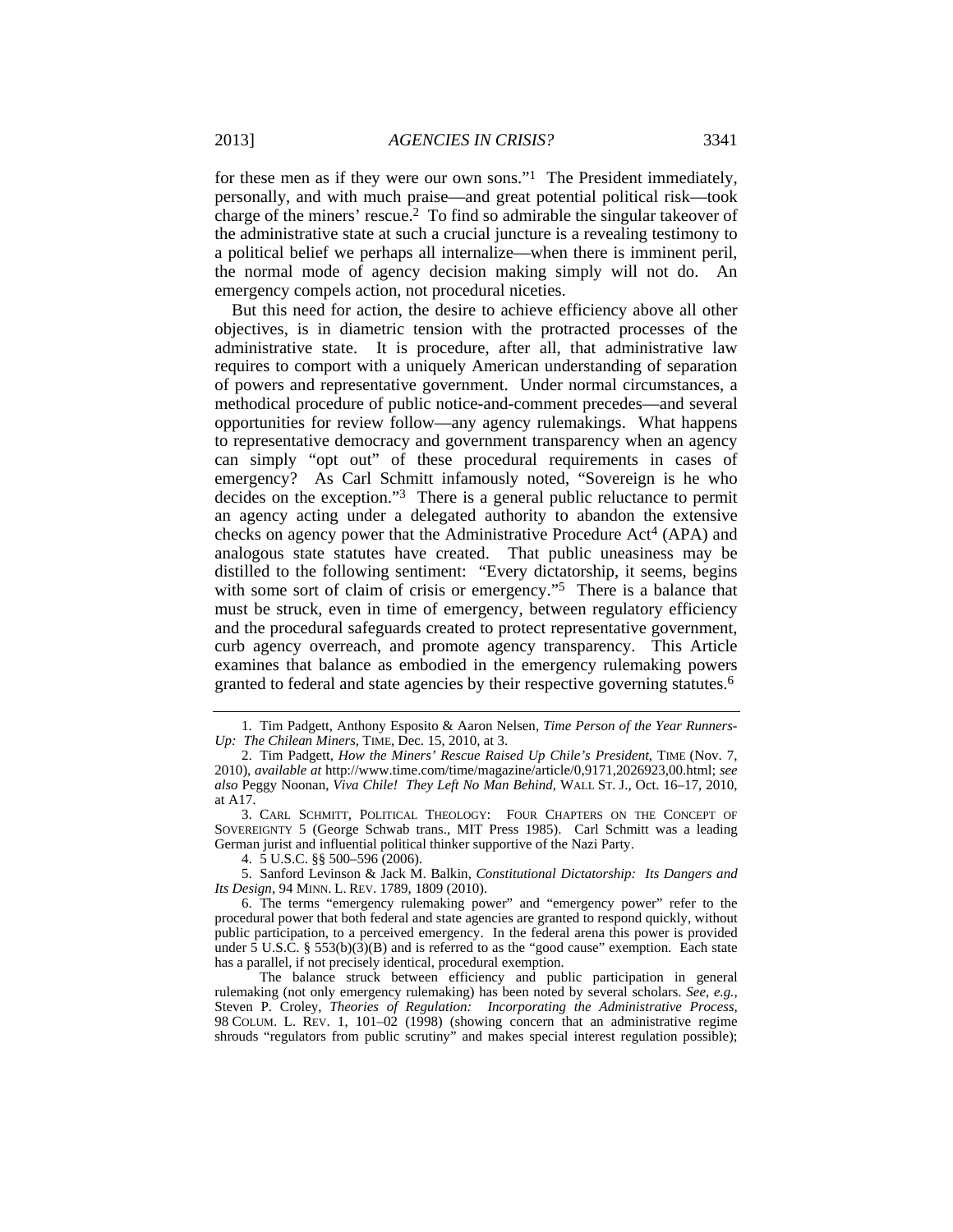While several commentators have discussed the theoretical and historic balance of procedural restraint on agency powers, their scholarly discussion is largely untethered to the actual use and oversight of such powers.7 Even in October 2010, when the revisors of the Model State Administrative Procedure Act<sup>8</sup> (Model State APA or MSAPA) addressed concerns over the definition of state agency emergency powers, they did so in the absence of statistical support or justification.9 This Article reopens the theoretical dialogue that surrounds agency emergency powers in the context of the original empirical findings presented. This more robust, contextual analysis reveals a startling rise in the use of the federal "good cause" exemption and extensive use by certain state agencies of their state emergency rulemaking options. If efficiency, transparency, and democratic restraint are of high public value, these findings represent potential and problematic imbalances in the inherent efficiency/public participation trade-off of these opt-out provisions.10

There is of course a theoretical aspect to this investigation, but there is also a crucial empirical component not previously explored. By uniting

 7. For example, as Cass Sunstein notes, the high tolerance for unabridged agency authority seen at the inception of the Great Society has waned in more recent years as "Congress has sought to impose greater control [including] increasing specificity in statutes; 'agency-forcing' in the form of timetables for agency action; various mechanisms of congressional oversight . . . ; [judicial review]; [and] statutes that set goals to be achieved instead of offering values to be balanced." Cass R. Sunstein, *Constitutionalism After the New Deal*, 101 HARV. L. REV. 421, 478–79 (1987); *see also* David Cole, *Judging the Next Emergency: Judicial Review and Individual Rights in Times of Crisis*, 101 MICH. L. REV. 2565, 2587 (2003).

8. *See* REVISED MODEL STATE ADMIN. PROCEDURE ACT § 309 (2010), *available at* http://www.uniformlaws.org/shared/docs/state%20administrative%20procedure/msapa\_final

\_10.pdf. The 2010 revision of the MSAPA was the first such effort since 1981.

9. *Id.* § 309 cmt.

 10. The term "efficiency" in this context refers primarily to the speed and efficiency of the administrative process of rulemaking, not the efficiency of the rule that results from the process. There has been much commentary that the two are not necessarily synonymous and that "quick" rules are often "bad policy." *See* Alden F. Abbott, *Case Studies on the Costs of Federal Statutory and Judicial Deadlines*, 39 ADMIN. L. REV. 467, 475–76 (1987) (remarking that the statutory deadline caused hasty and poorly crafted rules); Michael Asimow, *Interim-Final Rules: Making Haste Slowly*, 51 ADMIN. L. REV. 703 (1999); M. Elizabeth Magill, *Congressional Control Over Agency Rulemaking: The Nutrition Labeling and Education Act's Hammer Provisions*, 50 FOOD & DRUG L.J. 149, 150 (1995) (stating that the "hammer" statute, which made proposed regulations automatically final by their deadline date, caused the adoption of final rules before an agency was ready to issue them and resulted in neglect of other agency functions).

M. Elizabeth Magill, *Agency Choice of Policymaking Form*, 71 U. CHI. L. REV. 1383, 1383– 84 (2004) (discussing the extensive discretion—largely unregulated by courts—afforded to the typical administrative agency to select its own policymaking form); Edward Rubin, *It's Time To Make the Administrative Procedure Act Administrative*, 89 CORNELL L. REV. 95, 114 (2003) (arguing the need to reform the APA compromise struck between placing "restrictions" on the regulatory process and leaving the process unencumbered); Cass Sunstein, Chevron *Step Zero*, 92 VA. L. REV. 187, 227 (2006) (questioning the degree to which costly notice-and-comment rulemaking actually increases the quality of agency interpretations); Adrian Vermeule, *Our Schmittian Administrative Law*, 122 HARV. L. REV. 1095, 1123 (2009) (asserting that the APA's "'good cause' is an open-ended standard that essentially delegates the issue to future decisions of agencies and judges").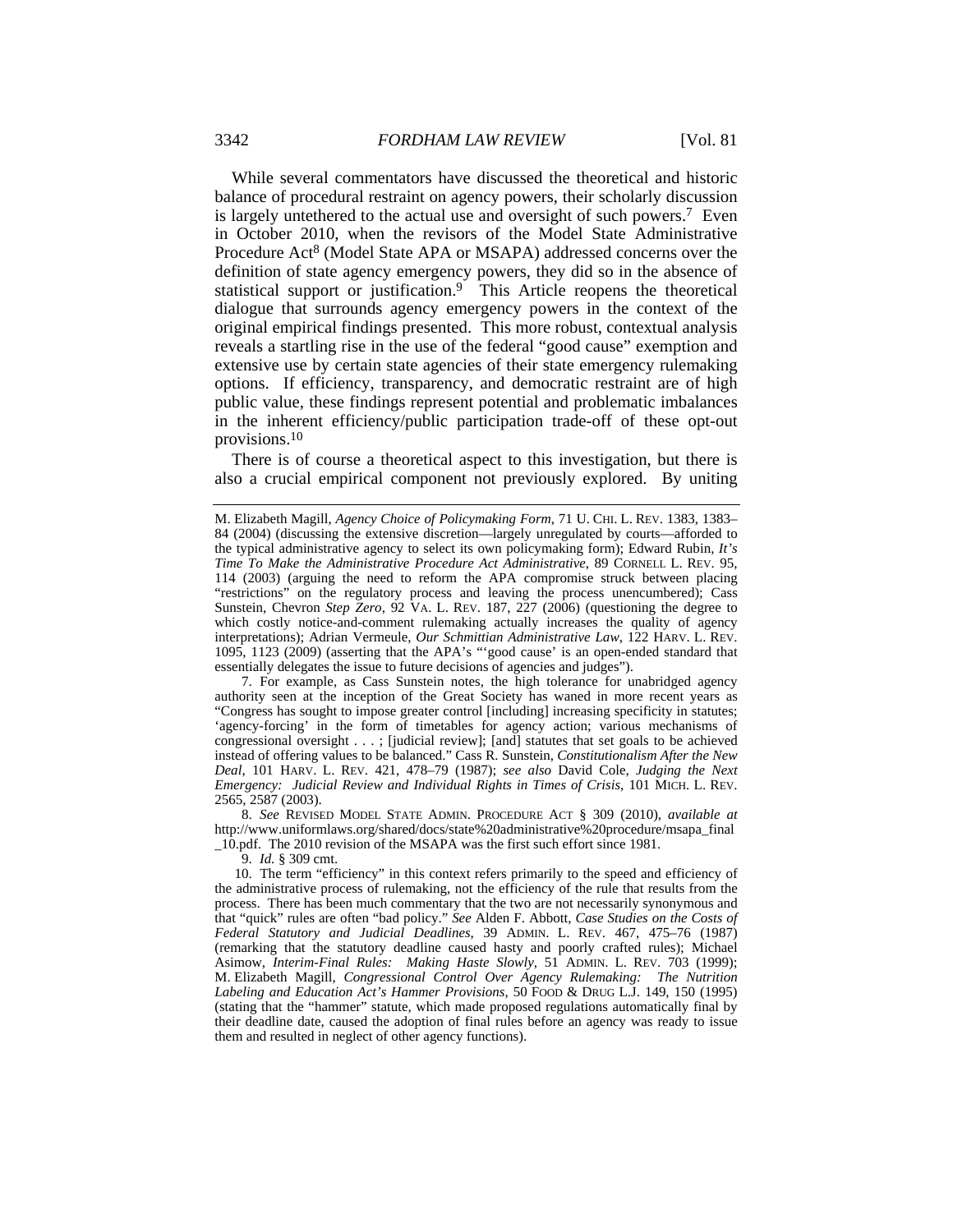empiricism with doctrine and theory, this Article seeks to do three things. First, it looks at the dramatic and unexamined increase in the exercise of the "good cause" exemption—the APA provision that permits federal agencies to opt out of the normal rulemaking process.<sup>11</sup> Second, it explores how this shift evidences a potential and actual threat of agencies issuing rules with little review or oversight and no statutory expiration, thereby effectively, and perhaps permanently, circumventing tripartite restraints on agency power. Third, this Article examines the statutory language, structure, and use of similar opt-out emergency rules at the state level and considers the extent to which the state agency experiences highlight areas for needed legislative action and reform in both state and federal administrative procedure.

The empirical landscape and statutory analysis suggest that a rebalance of the efficiency/public participation trade-off is required at both the federal and state levels. Federal agencies presently exercise the "good cause" exemption with increasing and troubling frequency that indicates a casual disregard of public participation. In contrast, emergency power rulemaking at the state level is principally and recurrently exercised by a handful of agencies, which suggests that particular agencies struggle for greater efficiency. This Article advocates for three changes to both federal and state administrative procedure acts to reharmonize the efficiency/public participation trade-off in light of the modern demands on the regulatory state.

First, at the federal level, where the efficiency/public participation balance has tilted severely toward efficiency, constitutional restraint is well served if the current federal "good cause" exemption language is replaced by the "imminent peril" standard set forth in the Model State APA. The second change this Article advocates is structural reforms to the federal "good cause" exemption that (1) expressly limit the effective length of, and (2) increase the frequency of review for, emergency rules. Third, for the states that need increased flexibility and efficiency in particular areas, it is possible, and indeed desirable, to identify highly burdened agencies and to consider providing those agencies express authority to use emergency power to respond to specific situations (e.g., federal mandates) to increase agency efficiency.12

As to the first suggestion—a change to the language of the "good cause" exemption—this Article concludes that for federal agencies, the statutory language and structure of the "good cause" exemption is so broad, and effective review of agency action so low, that agency accountability and

 <sup>11.</sup> All data used in the empirical analysis are public and were found by conducting a database search of the Federal Register on the Government Printing Office website (www.GPO.gov). *See infra* notes 42–43 and accompanying text.

 <sup>12.</sup> This is consistent with the express provision suggested in the 2010 revision of the MSAPA. *See* REVISED MODEL STATE ADMIN. PROCEDURE ACT § 309 (providing for emergency power when there is "imminent peril" to public health and welfare "*or* the loss of federal funding for an agency program" (emphasis added)).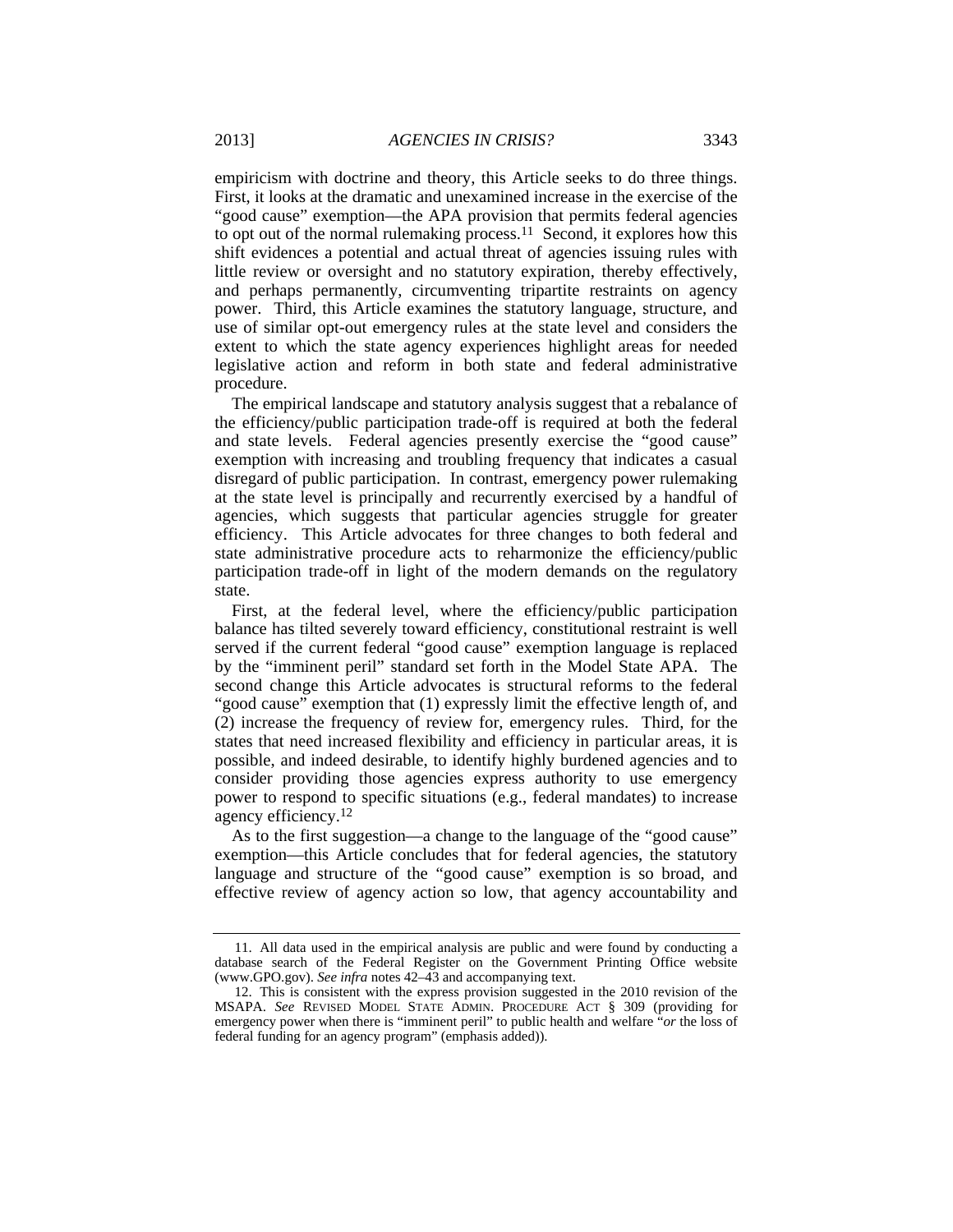transparency are sacrificed.13 State agencies, however, appear constrained by statutory language and structure so that agency discretion to exercise emergency power is limited *ex ante*.<sup>14</sup> The corollary to this *ex ante* limit on agency discretion is that the *need* for *ex post* review is concurrently lessened. This corollary consequence of the states' statutory construction is a much needed outcome for federal agency actions where review is currently limited, and increased review is costly and constitutionally complicated.15 Therefore, this Article advocates that the current, broad statutory language of the federal "good cause" exemption language be replaced by the more constraining "imminent peril" standard adopted by the majority of the states.<sup>16</sup> In the analysis presented here, state agency emergency rulemaking procedures reveal that overall efficiency is not sacrificed, and constitutional restraint is well served under this narrow test.17Under this proposal, those agencies that deal with well-defined, limited "emergencies" would still have the emergency rulemaking option, but an agency that addresses a longstanding "crisis" or nonemergent threat would be funneled to more transparent procedural avenues.<sup>18</sup>

16. *See* Administrative Procedure Act, 5 U.S.C. § 553(b)(3)(B) (2006) ("good cause"); *see also, e.g.*, ALA. CODE § 41-22-5 (2011); CONN. GEN. STAT. ANN. § 4-168; GA. CODE ANN. § 50-13-4 (2011).

 <sup>13.</sup> In percentage terms, only about 1.5 percent of all emergency rules are judicially reviewed and of that percent reviewed, only 24 percent are found deficient. *See infra* note 49 and accompanying discussion; *see also infra* Part II.C.

 <sup>14.</sup> The most common state emergency power standard is the "imminent peril" test. Under this test, courts and legislatures have held that the peril must be "emergent," not longstanding, and otherwise emphasize immediacy. *See, e.g.*, CONN. GEN. STAT. ANN. § 4-168 (West 2012); UTAH CODE ANN. § 63G-3-304 (LexisNexis 2012); WASH. REV. CODE § 34.05.350 (2011).

<sup>15.</sup> *See* discussion *infra* in Part II.C; *see also* James Kim, *For a Good Cause: Reforming the Good Cause Exception to Notice and Comment Rulemaking Under the Administrative Procedure Act*, 18 GEO. MASON L. REV. 1045, 1051–52 (2011) (discussing how the "various attempts to restrict or otherwise qualify the good cause exception indicate an awareness by . . . Congress that the language of Section 553(b)(B) is excessively broad and provides too much discretion to agencies"). *See generally* Ellen R. Jordan, *The Administrative Procedure Act's "Good Cause" Exemption*, 36 ADMIN. L. REV. 113, 118 (1984) (noting that there are some situations where "public participation may be too costly or too destructive of the important values of efficiency and effectiveness").

<sup>17.</sup> *See* discussion *supra* note 15. The federal APA does not contain distinct procedures for the promulgation of emergency rules, but rather allows an agency, in the absence of a controlling statute, to promulgate "emergency regulations" by dispensing with notice-andcomment requirements where the agency for good cause finds that notice and comment are impracticable, unnecessary, or contrary to the public interest. *See* discussion *supra* note 15.

 <sup>18.</sup> This is consistent with what both the courts and authors of administrative law treatises envision for the "good cause" exemption in the first instance. *See* 2 AM. JUR. 2D *Administrative Law* § 184 (2012) ("The good-cause exception is essentially an emergency procedure, not an escape clause. It should be narrowly construed, and only reluctantly countenanced. Further, it is important to note that the agency bears the burden of demonstrating the grounds for good-cause."); Cary Coglianese, *Empirical Analysis and Administrative Law*, 2002 U. ILL. L. REV. 1111, 1112 ("[S]ome of the most prominent and persistent calls for regulatory reform have tended to be procedural ones, including proposals to make agency decision-making procedures more transparent, politically responsive, and analytically rigorous.").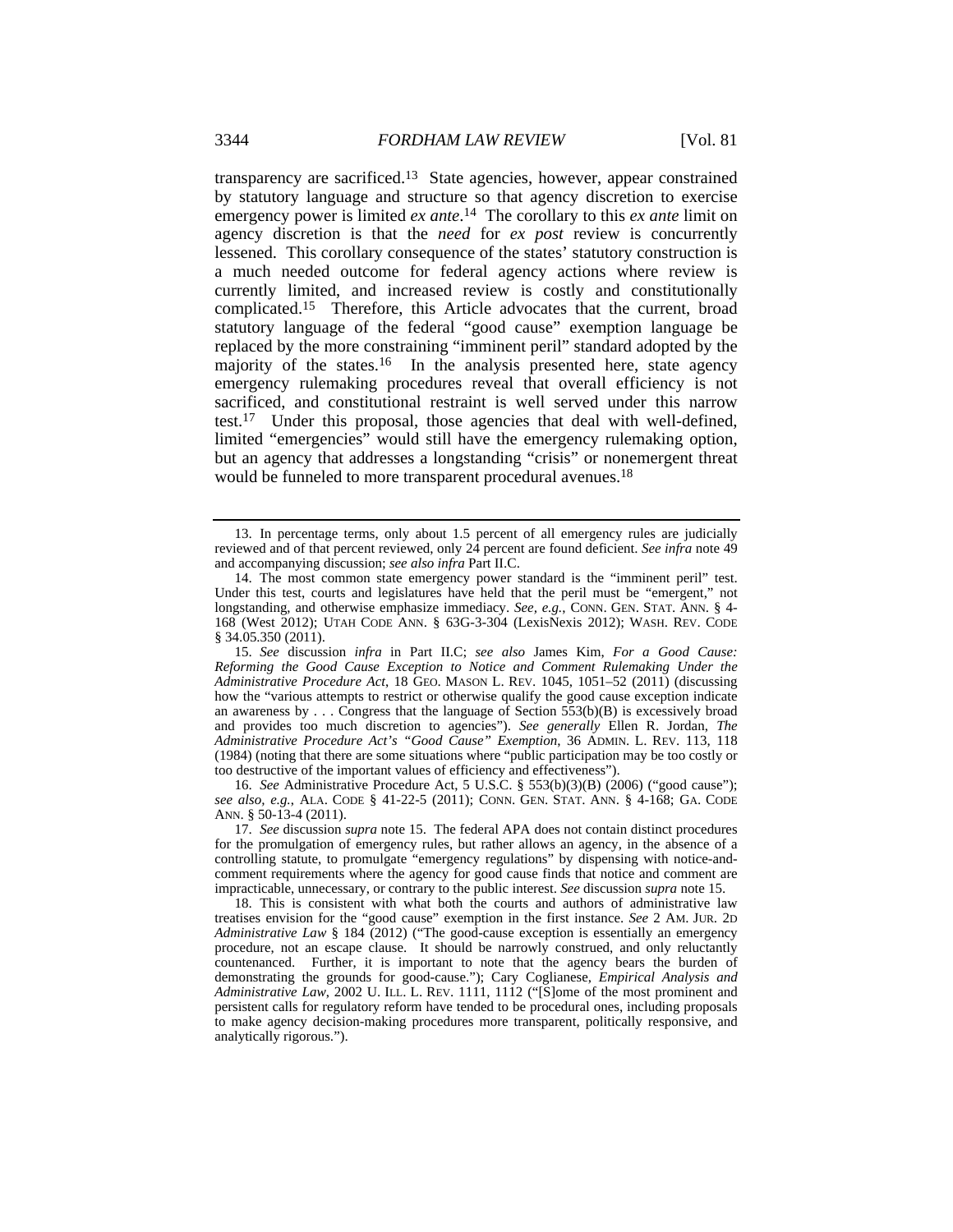The second suggestion—changes to the statutory structure of the federal "good cause" exemption—also borrows from the states' experience. All but nine of the fifty states place a time limit on the effectiveness of emergency rulemakings.<sup>19</sup> This structure does not appear to harm state agencies' efficiency and provides a significant benefit to principles of representative government. Along with a time limit, an additional *ex post* review mechanism is called for because so many federal emergency rulemakings escape all forms of review.20 Specifically, this Article recommends a statutory trigger for review based on the frequency with which the "good cause" exemption is invoked by any particular agency. The empirical examination of the federal review process shows that current administrative, congressional, executive, and judicial review of emergency rulemaking powers are sharply outpaced by their exercise.<sup>21</sup> Adding a frequency trigger would be a rough first step to increasing instances of review and creating an environment of agency restraint.

Finally, as previously stated, the state-level analysis points to specific agencies in need of greater emphasis on procedural "efficiency" to properly respond to public need and, in particular, federal mandates.<sup>22</sup> As set forth below, statistical analysis of emergency rulemaking by category uncovers a potential proxy for agency inefficiencies or overburdening.<sup>23</sup> By examining the subject matter of the emergency rulemaking, it is possible to identify the events that most commonly trigger emergency rulemaking.<sup>24</sup> Once identified, a state can adjust procedures to expressly permit certain events, such as federal funding deadlines, or certain agencies (e.g., those that administer Medicaid) to use emergency power to increase efficiency and the speed of responsive regulation.

This Article is organized as follows. Part I provides a general overview of federal and state emergency powers. Part II presents a careful look at the theory, use, and review of federal agency "good cause" rulemaking.25 Part III examines the state "imminent peril" test and compares it to the federal experience with the "good cause" rulemaking exemption. Part IV deconstructs the federal "good cause" statute and the states' "imminent

 <sup>19.</sup> Many states have emergency rulemaking provisions that are based on the 1961 MSAPA that includes a 120-day time limit. *See, e.g.*, ALA. CODE § 41-22-5; ALASKA STAT. § 44.62.260 (2011); GA. CODE ANN. § 50-13-4. The only state that expressly presumes emergency rule permanence as the default is Iowa. *See* IOWA CODE § 17A.4(3) (2011) (only certain categorical objections trigger a 180-day rule limit). *See generally infra* Part III.A.

 <sup>20.</sup> The most extensive oversight of administrative rulemaking is reserved for "significant" rules. *See infra* Part II.C.3. A review trigger based on frequency would add another review dimension and limit an agency's ability to "game" the review system by issuing dozens of "small" emergency rules rather than a single "significant" rule.

<sup>21.</sup> *See infra* Part III.C.

<sup>22.</sup> *See infra* Part II.D (discussing state Medicaid programs).

<sup>23.</sup> *See infra* Figure 3.

<sup>24.</sup> *See infra* note 53 (listing the nine subject matter categories that are considered for emergency rules).

 <sup>25.</sup> As there is much similarity between the state and federal administrative procedure and review process, particular attention is paid to the federal construct.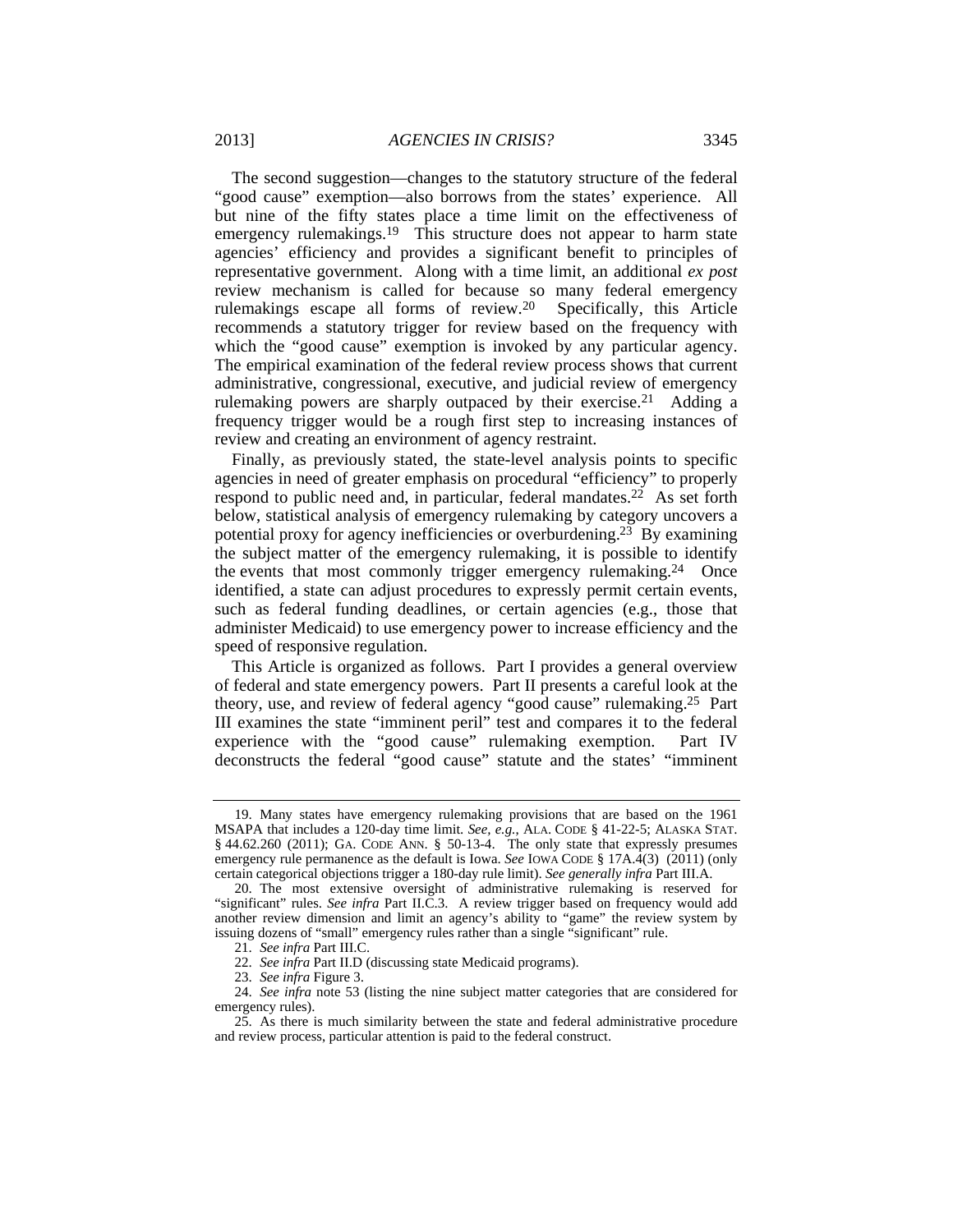peril" emergency statutes to uncover Congress's and state legislators' revealed preferences for agency efficiency versus public participation. The Article concludes with three proposals to rebalance the efficiency/public participation trade-off in both federal and state emergency power statutes.

#### I. AN OVERVIEW OF FEDERAL AND STATE EMERGENCY POWERS

To set the groundwork for analysis of emergency powers, this part begins with a description of the procedural norms for nonemergency rulemaking. It then takes empirical snapshots of the frequency of the use of emergency rulemaking by both federal and state agencies, respectively.

# *A. The Procedural Norm for Rulemaking*

The federal APA sets out a formal process of rulemaking designed to accomplish the essential objectives of (1) superior agency-produced law, and (2) in some measure, "to reintroduce public participation and fairness to affected parties after governmental authority has been delegated to unrepresentative agencies."<sup>26</sup> There is wide commentary that the There is wide commentary that the regimented rulemaking process achieves the first, if not also the second, objective.27 The federal rulemaking vetting process consists of a series of well-delineated steps.<sup>28</sup> First, an agency determines if a rule is required under its statutory mandate.<sup>29</sup> Next, the agency must craft a preliminary draft of a proposed rule, provide notice of the proposed rule, and invite comment by all interested parties.<sup>30</sup> Finally, the agency must read the

 <sup>26.</sup> Dia Navigation Co. v. Pomeroy, 34 F.3d 1255, 1265 (3d Cir. 1994); *see also* ALFRED C. AMAN, JR. & WILLIAM T. MAYTON, ADMINISTRATIVE LAW 74 (2001) (claiming that administrative procedure must "fill in for the loss of democratic representation entailed by delegation of legislative power to [an] agency").

<sup>27.</sup> *See* Batterton v. Marshall, 648 F.2d 694, 703 (D.C. Cir. 1980) (stating that noticeand-comment rulemaking "reintroduc[es] public participation and fairness to affected parties after governmental authority has been delegated to unrepresentative agencies"); H.R. REP. NO. 79-1980, at 257 (1946) (explaining that the APA ensures that "the legislative functions of administrative agencies shall so far as possible be exercised only upon public participation"); David L. Franklin, *Legislative Rules, Nonlegislative Rules, and the Perils of the Short Cut*, 120 YALE L.J. 276, 304–05 (2010) ("It would seem inconsistent with both legislative intent and democratic theory to allow agencies to make such decisions without public input whenever they wish."); Stephen M. Johnson, *Good Guidance, Good Grief!*, 72 MO. L. REV. 695, 735 (2007) ("[I]ncreased public participation in agency decisionmaking is more democratic and increases the legitimacy of agency decisions and public trust in the agencies.").

 <sup>28.</sup> This formal type of rulemaking is often referred to as "direct-final rulemaking" or "notice-and-comment rulemaking." VANESSA K. BURROWS & TODD GARVEY, CONG. RESEARCH SERV., R41546, A BRIEF OVERVIEW OF RULEMAKING AND JUDICIAL REVIEW 4 (2011), *available at* http://www.wise-intern.org/orientation/documents/CRSrulemakingCB .pdf.

 <sup>29.</sup> This is a rather murky area of law that, for example, implicates a definition for what constitutes a "law" versus mere "guidance." *See, e.g.*, Cmty. Nutrition Inst. v. Young, 818 F.2d 943, 946 (D.C. Cir. 1987). Such questions of jurisprudence are beyond the scope of this Article.

 <sup>30.</sup> This phase of the process is the Notice of Inquiry or the Notice of Proposed Rulemaking. *See* Administrative Procedure Act, 5 U.S.C. § 553(c) (2006).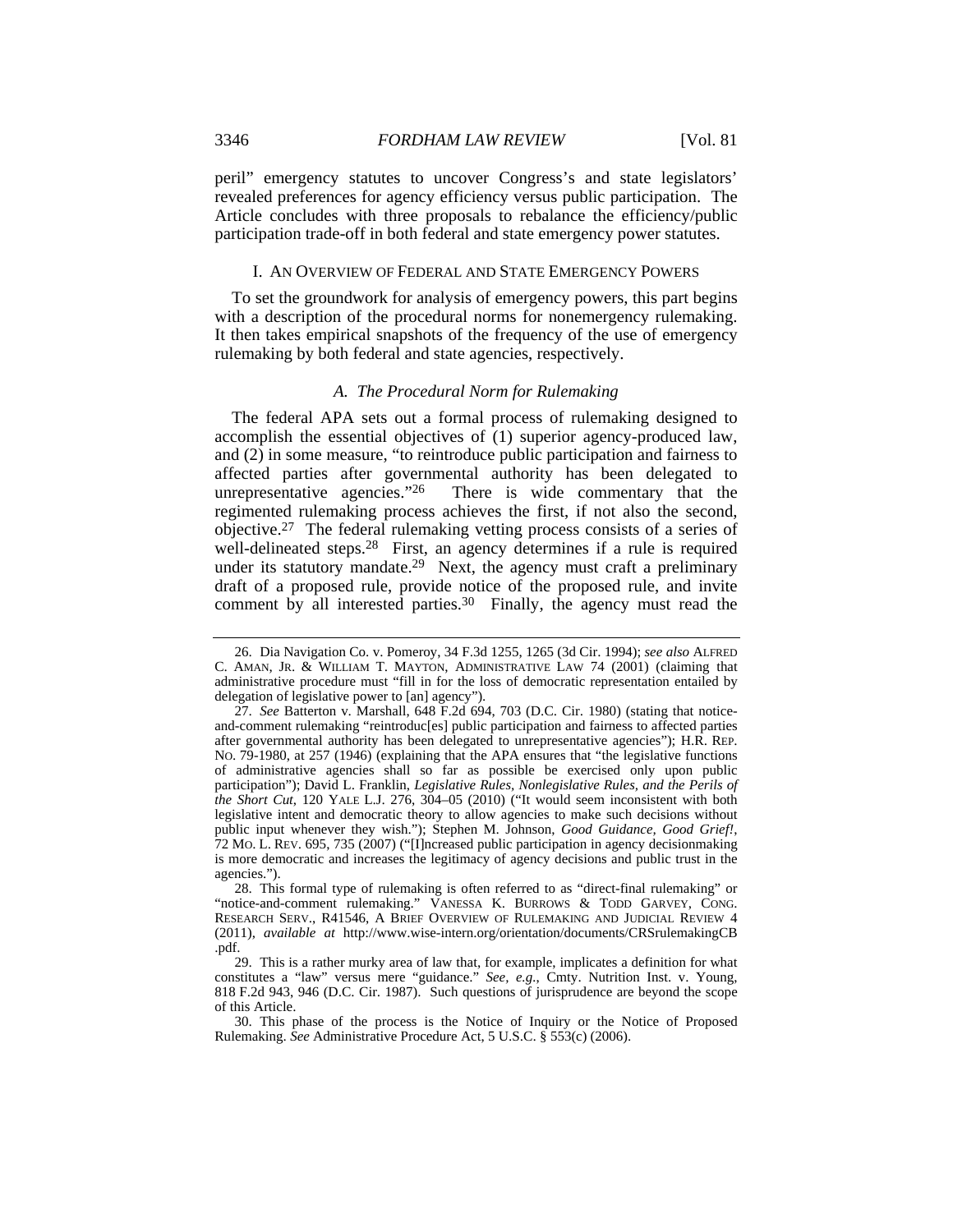comments over a minimum time period of thirty days and, after due consideration, may issue a final rule to take effect upon publication in the federal register.31 All fifty states have adopted similar procedural rules that involve some form of public participation by notice and comment.32

The rulemaking process is time consuming, expensive, and arduous.<sup>33</sup> From an agency's perspective, the decisional processes of rulemaking may seem a waste of time. In addition, the bar to agency action in the absence of a codified rule may appear an excessive restraint to the agency's ability to take responsive action.34 Perhaps because of these constraints, agencies have increasingly availed themselves of alternatives to the APA notice-andcomment rulemaking described above.35 There are exceptions to the default procedures that permit an agency to act, even if in a limited way, without the time and expense of the rulemaking process. These actions include agency issued guidance documents, policy statements, handbooks, and express exemptions to the rulemaking process such as the "good cause" exemption.<sup>36</sup> Indeed, so many exceptions to formal rulemaking exist that commentators express concern that the exceptions have swallowed the rules that provide for public notice and comment.37 This is particularly true of federal emergency power use due to the permissive language of the "good cause" statute. In contrast to the expense and tedium of the notice-andcomment period, the "good cause" exemption is no doubt a tempting alternative to a fervent agency administrator.

34. *Understanding Administrative Rules in Iowa State Government: Emergency Rulemaking Process*, IOWA.GOV, http://www.adminrules.iowa.gov/how\_rules\_work/ emergency.html (last visited Apr. 19, 2013) [hereinafter *Iowa Emergency Rulemaking*].

<sup>31.</sup> *Id.* § 553(d).

<sup>32.</sup> *See, e.g.*, ALA. CODE § 41-22-5 (2011); ALASKA STAT. § 44.62.210 (2011); CONN. GEN. STAT. ANN. § 4-168 (West 2012); DEL. CODE ANN. tit. 29, § 10119 (2011); FLA. STAT. § 120.525 (2011); GA. CODE ANN. § 50-13-4 (2011); MONT. CODE ANN. § 2-4-303 (2011); N.H. REV. STAT. ANN. § 541-A:11 (2011); N.J. STAT. ANN. § 52:14B-3 (West 2011).

<sup>33.</sup> *See* Stephen M. Johnson, *Junking the "Junk Science" Law: Reforming the Information Quality Act*, 58 ADMIN. L. REV. 37, 61 (2006) (discussing how "[o]ver the past few decades, Congress, the courts, and the executive branch have layered so many significant procedural requirements on notice-and-comment rulemaking that most academics and policymakers agree that the process has become ossified and inefficient"); *see also* Jordan, *supra* note 15, at 176 (noting that "the Senate clearly expects agencies to strive to achieve more 'correct,' efficient rules in terms of costs imposed and benefits achieved"); Richard J. Pierce, Jr., *Seven Ways To Deossify Agency Rulemaking*, 47 ADMIN. L. REV. 59, 60 (1995) (stating that numerous administrative law scholars have suggested that the overburdening rulemaking process has led "many agencies . . . to skirt the informal rulemaking process, turning far more frequently than in the past to methods for promulgating policies that are even less formal").

<sup>35.</sup> *See* Connor N. Raso, *Strategic or Sincere? Analyzing Agency Use of Guidance Documents*, 119 YALE L.J. 782 (2010) (examining the rise in agency guidance documents).

<sup>36.</sup> *Id. See generally* 2 AM. JUR. 2D, *supra* note 18, § 181. The notice-and-comment rulemaking procedures do not apply to "interpretive rules, general statements of policy, or rules of agency organization, procedure, or practice." 5 U.S.C. § 553(b)(A); *see also* discussion *infra* note 78.

<sup>37.</sup> *See, e.g.*, Vermeule, *supra* note 6, at 1096, 1123.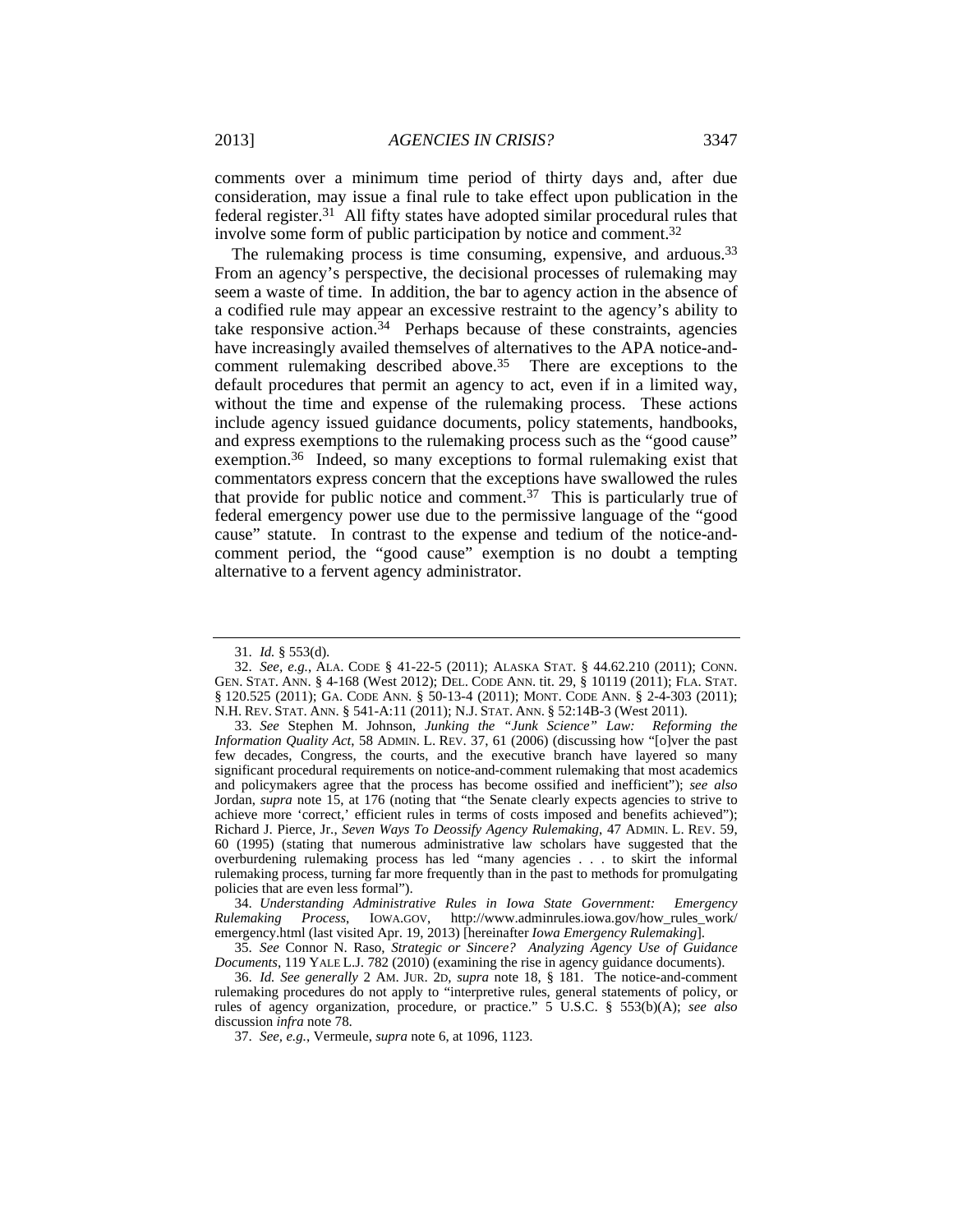# *B. An Empirical Snapshot of Emergency Power Use*

As stated above, the empirical analysis looks at the circumstances under which, and measures the frequency with which, some state and federal administrative law agencies bypass the normal notice-and-comment rulemaking procedures to adopt "emergency regulations." The data examined are culled from several reporting agencies in the federal government and in several states. The data analysis includes, among other things, (1) an examination of the growth or decrease in the use of emergency powers over time, (2) the conditions (e.g., agency identity, natural or man-made disaster, or emergency) under which emergency powers are most likely to be employed, (3) what procedural due process factors are in place, and (4) the method and frequency of review. Increased use of emergency rulemaking powers can reveal unreasonable legislative mandates, unreasonable administrative procedures, inefficient agencies, or possibly, agency overreach.

Commentators stress the efficiency imperative to justify agency exercise of emergency powers.38 In essence, these authors accept that federal agencies in particular dispense with public participation requirements either when there is great need or when there is simple administrative clean up required. In either instance, commentators rarely stress that the cost to democratic principles is too great in light of the alleged efficiency gains.39 The actual number of times public participation is sacrificed for agency efficiency reveals a troubling historical trend of which the scholarly commentary has not taken account. Although commentators have concluded that democratic principles are not jeopardized by agency use of emergency powers, they did so in a time period when emergency power was rarely exercised.<sup>40</sup> As recently as 1999, federal agency emergency rulemakings accounted for a small percentage of total rulemakings.<sup>41</sup> But in 2001 there was a systemic shift in the use of emergency powers by federal agencies (Figure 1).42 That shift is not explained by a general rise in

 <sup>38.</sup> Asimow, *supra* note 10, at 711 ("[A]gencies genuinely wish to adopt rules that are as effective, efficient, and widely accepted as possible."); *see also* Jordan, *supra* note 15, at 176 ("[T]he Senate clearly expects agencies to strive to achieve more 'correct' efficient rules in terms of costs imposed and benefits achieved.").

<sup>39.</sup> *See* Asimow, *supra* note 10, at 707 (stating that "[i]nterim-final rules can, where legally authorized, strike a pragmatic compromise between the costs and delays inherent in complying with the various statutory constraints on the rulemaking process and the public benefits that accrue from complying with those provisions").

 <sup>40.</sup> For example, Asimow examined with approval the use of emergency power rulemaking in 1998 when the use of the "good cause" exemption was at an average high of 3 percent. *Id.* at 714.

 <sup>41.</sup> The exercise of federal agency emergency power in 1999 was at the five-year average high of 3 percent of total rulemakings. *See infra* Figure 2; *infra* notes 42–43 and accompanying text.

 <sup>42.</sup> Note that data is accumulated from a search of the U.S. Government Printing Office website (www.GPO.gov), Collection of the Office of the Federal Register. *Catalog of U.S. Government Publications*, U.S. GOV'T PRINTING OFF., http://catalog.gpo.gov/F?RN=70155 8022 (last visited Apr. 19, 2013) (search criteria: collection: FR "553(b)(B)").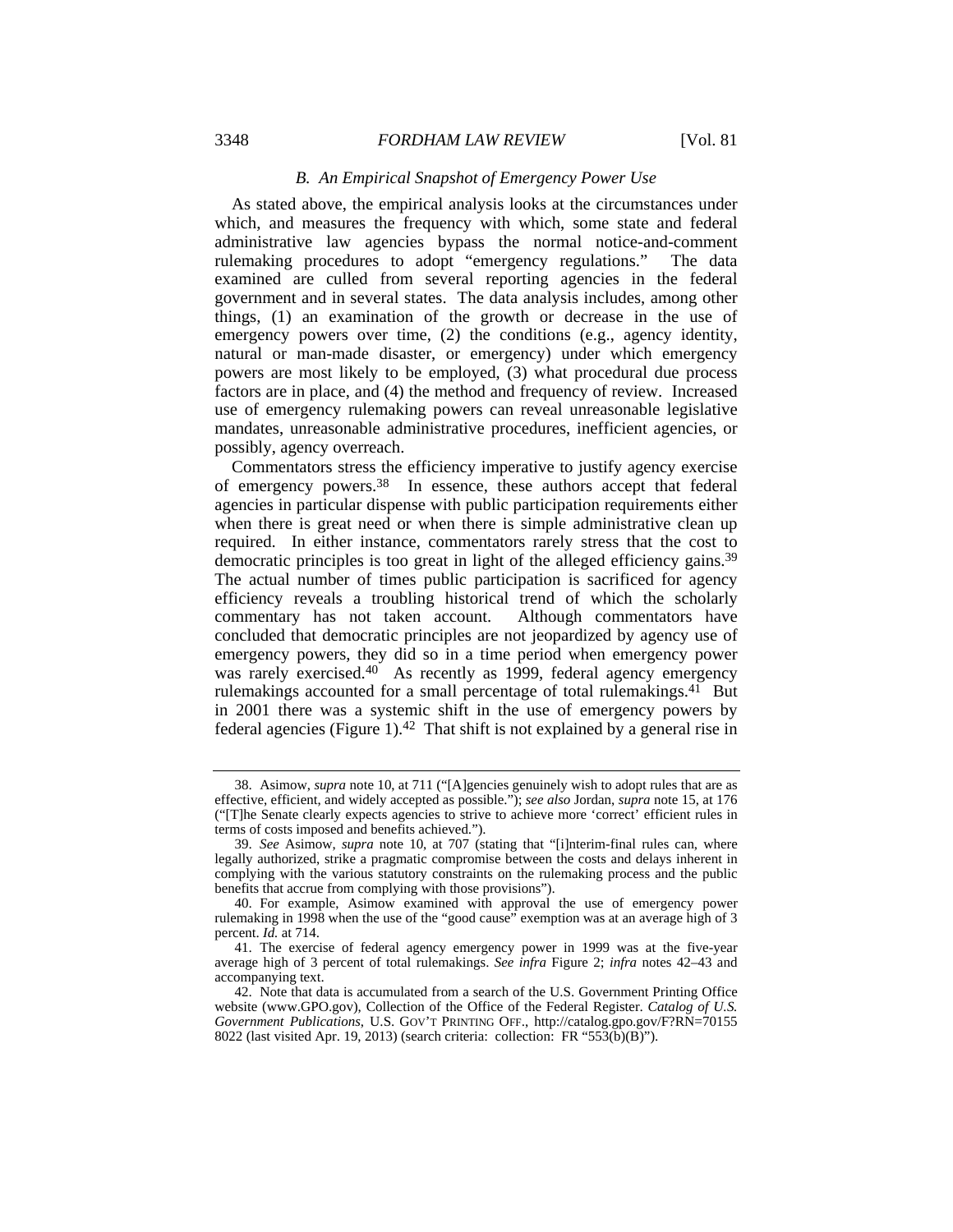rulemaking but is rather specific to agency use of its self-determined, emergency power (Figure 2).<sup>43</sup> The exercise of federal agency rulemaking increased by three-fold in a span of two years.44 That jump in federal agency emergency rulemakings has not only continued but has steadily increased over the past decade.45 Assuming that the type of events that necessitate the use of emergency power is relatively constant over time, this increased use of emergency power simply represents a new and higher absolute level of agency rulemaking without public participation.46

 <sup>43.</sup> Data is accumulated from the U.S. Government Printing Office website (www.GPO.gov), Collection of the Office of the Federal Register, where the number of good cause regulations are compared with the total number of final regulations found on *Catalog of U.S. Government Publications*, *supra* note 42; *see also* Jeffrey S. Lubbers, *The Transformation of the U.S. Rulemaking Process—For Better or Worse*, 34 OHIO N.U. L. REV. 469, 473 (2008) (demonstrating the general decline in notice-and-comment rulemakings that indicate either "ossification of rulemaking or increased agency reluctance to use the APA's rulemaking process").

<sup>44.</sup> *See Catalog of U.S. Government Publications*, *supra* note 42.

 <sup>45.</sup> The number of federal agency emergency rulemaking as a percentage of all rulemaking increased from 9 percent in 2001 to 13 percent in mid-2011. *Id.* As a point of comparison, federal emergency rulemakings comprised only an average of 3 percent of total rulemakings from 1995 to 1999. *Id.*

 <sup>46.</sup> A cursory examination of the data does not reveal any discernible change in the "mix" of emergency power use (i.e., does the agency claim the power because formal rulemaking is (1) unnecessary; or (2) impracticable; or (3) "contrary to the public interest"?). It is difficult to ascertain which category the emergency rulemaking falls into, as many agencies simply claim that multiple exemptions apply. *See infra* note 82 and accompanying text (describing the interchangeable use of "impracticable" and "contrary to the public interest"). It can be assumed, however, that one of four states of reality exists: (1) the mix of emergency power rulemaking has remained constant and only the general level has increased; (2) there has been only an increase in uncontroversial, bureaucratic "clean up" required that does not warrant formal rulemaking; (3) there has been only an increase in the demands on agencies or events that make formal rulemaking "impracticable" or contrary to the public interest; or (4) some combination of states (2) and (3). In the time period of the study, there is no single event, intervening legislation, changes in reporting requirements, or change/increase in administrative procedure that would make any of these scenarios more likely than another. One potential event to explain a rise in federal emergency rulemaking is the 9/11 terrorist attack. However, the administrative state did not react en mass to these events until early in 2002 and cannot, therefore, explain the upward shift in 2001. *See* USA PATRIOT Act of 2001, Pub. L. No. 107-56, 115 Stat. 272 (codified in scattered sections of the U.S. Code). Given that the increase in emergency powers occurred in a single year and has remained constant ever since, it is unlikely that a single event created an emergency to which all agencies reacted or, likewise, that all agencies suddenly engaged in more bureaucratic "clean up." Therefore, the most likely states of reality are (1) and (4) described above. In short, there is a rise in the general level of emergency rulemaking with either (1) a constant "mix" of rationales or (2) a slightly different, but not significantly different, mix of rationales than set forth in prior years.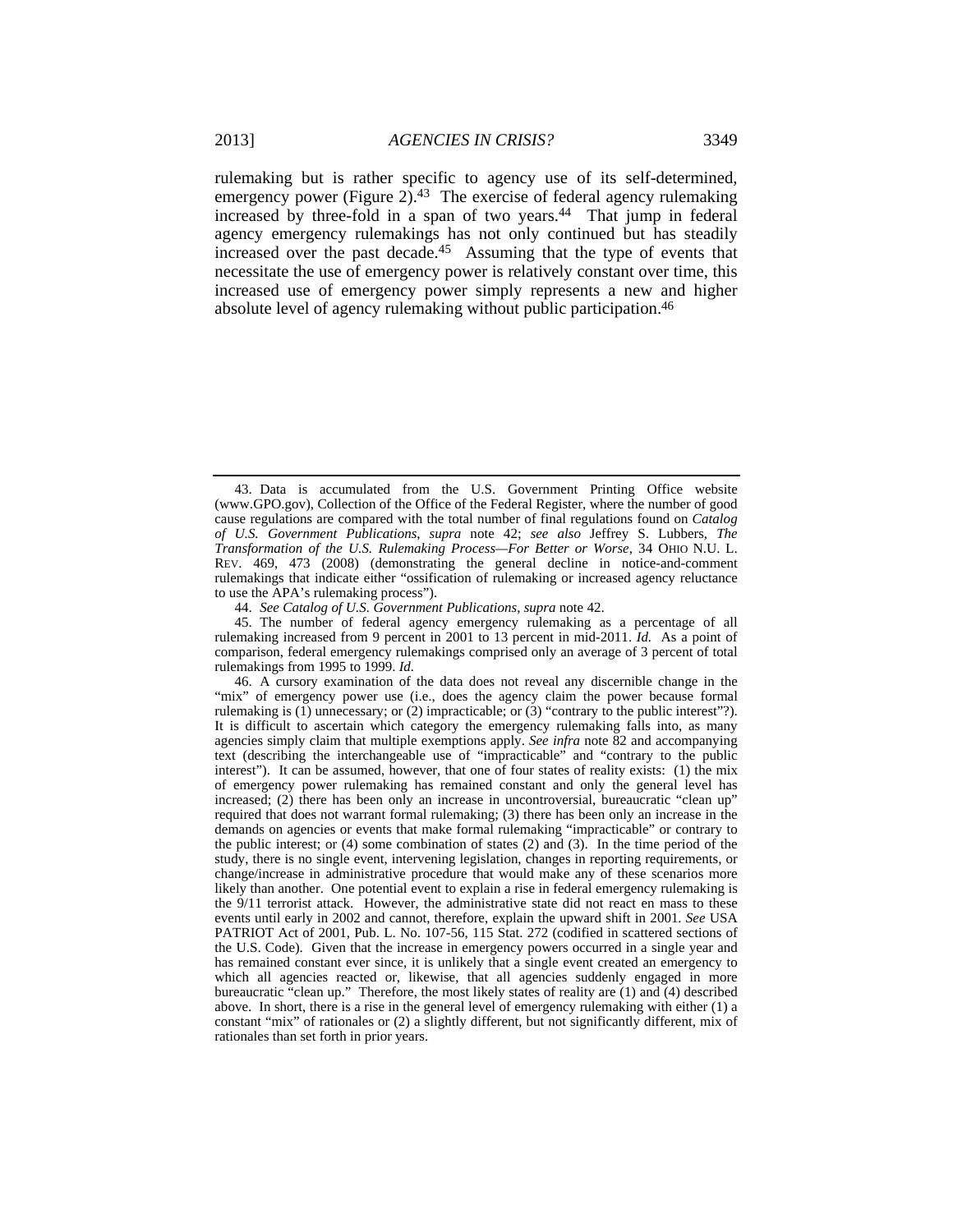

Figure 1: Federal Use of the "Good Cause" Exemption

Congressional, judicial, and executive oversight of emergency rulemaking has remained flat over time, which, given the expansive use of such powers at the federal level, means that emergency rulemaking is seldom reviewed.<sup>47</sup> Moreover, *if* reviewed, emergency rules are unlikely to be overturned. Judicial review, for example, is arguably inconsequential in the realm of emergency rulemaking. Between 1995 and 2011 the courts reviewed only seventy-four of the 4,986 federal "good cause" exemption rules.48 Of the seventy-four reviewed, the court determined the exemption did not apply in only eighteen instances.<sup>49</sup> To put it differently, less than 0.4 percent of all emergency rules are found deficient.

State agencies provide a particular challenge to the empiricist. Data are often not forthcoming in easily accessible forums. Therefore, presented here is a sample set of the frequency of state agency emergency power use

<sup>47.</sup> *See* OFF. INFO. & REG. AFF., EXECUTIVE OFF. PRESIDENT, www.reginfo.gov/public/ (last visited Apr. 19, 2013) (showing total pending actions under OIRA review).

 <sup>48.</sup> List of cases is on file with the author.

 <sup>49.</sup> In percentage terms, only about 1.5 percent of all emergency rules are judicially reviewed and of that 1.5 percent reviewed, only 24 percent are found deficient. List of cases is on file with the author.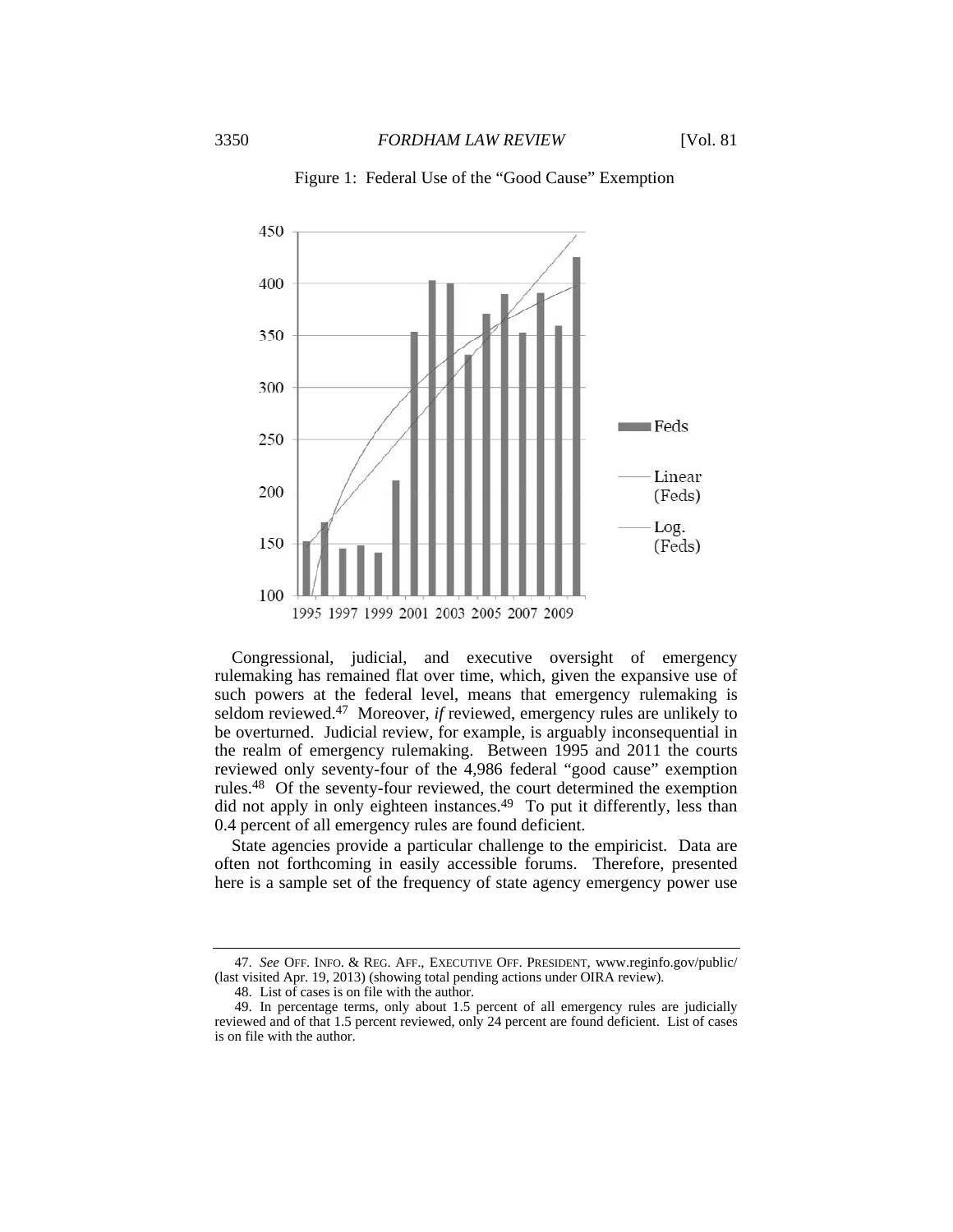gathered from those states reporting such data.50 In general, it can be said that there is greater volatility in state agency use of emergency power than in federal agency use.51



Figure 2: "Good Cause" Rules As Percentage of All Federal Rules<sup>52</sup>

Even with the limited data, it is possible to break down the state emergency rulemakings by type to observe which agencies (or subject matters) are most likely to necessitate the use of emergency powers.<sup>53</sup> The

 53. For this analysis, state emergency rulemakings are divided by type of rulemaking (rather than by enacting agency) into nine general categories: (1) agricultural and wildlife (does not include environmental protection rules); (2) financial industries and general insurance; (3) Medicaid, health insurance, and medical standards; (4) public schools

 <sup>50.</sup> Due to the concern expressed by administrators that agencies may underreport emergency rulemakings, the numbers reported here are likely to be skewed lower than the actual numbers.

 <sup>51.</sup> As the majority of the state data collected here begins after 2001, it is not possible to determine if there was a state rise in the level of emergency rulemakings parallel to the rise observed at the federal level.

 <sup>52.</sup> Data for Figures 2 and 3 are gathered from the U.S. Government Printing Office website listed *supra* note 42. Two time trends are presented here to demonstrate the shift in frequency first observed in 2011. The straight line is a linear time trend and the curved line is a logarithmic time trend. In general, on a linear scale a change between two values is perceived as the *difference* between the values (e.g., a change from 1 to 2 is perceived as the same as a change from 4 to 5). On a logarithmic scale, in contrast, a change between two values is perceived as the *ratio* of the two values (e.g., a change from 1 to 2 is perceived as the same as a change from 4 to 8).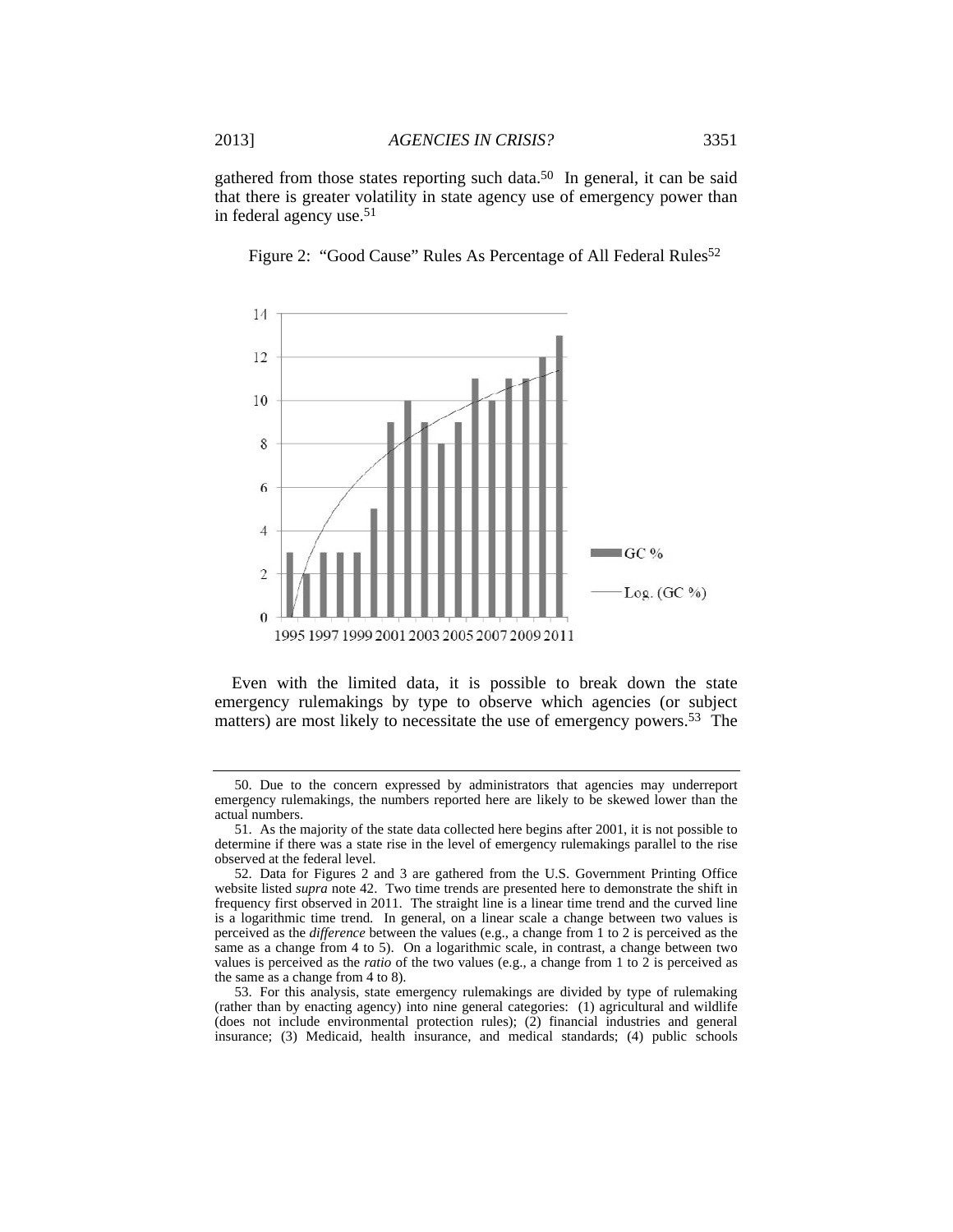evidence is intriguing (e.g., Figure 3). The three top categories in 2011 by frequency of emergency rulemaking were "Ag/Fish," "Other," and "Medical/Dental/Public Health."54 The first two categories consist of a broad composite of agency actions. For example, the "Ag/Fish" category is used for such disparate issues as permitting pesticide use, opening fishing season, or increasing the limit for alligator hunting season.<sup>55</sup> The category "Other" is the catch-all category that includes such new regulations as clarification of voting machine use, administrative updates, and adjustments to the state lottery.56





In contrast, the "Medical/Dental/Public Health" category is used intensively to respond to the singular requirements of Medicaid and other health insurance regulatory issues and deadlines. Therefore, Medicaid and health insurance issues are by far the single most likely subjects to require that public participation be sacrificed.57 Of the seventeen states reporting data, *all* exercised emergency powers in connection to Medicaid and medical coverage. In the thirteen-year period of 1999 to 2011, the category of "Medicaid, Health Insurance and Medical Standards" was the second highest category for eight years.<sup>58</sup> By controlling only one statistical outlier, the Medicaid category rises to the number one spot in five of the thirteen years, and the number two spot in an additional four of the thirteen

54. *See* Figure 3.

56. *See, e.g.*, FLA. ADMIN. REG. & FLA. ADMIN. CODE, https://www.flrules.org/ Gateway/View\_notice.asp?id=8538054 (last visited Apr. 19, 2012).

57. *See* Figure 3. In fact, in many years Medicaid is the number one category of emergency rulemaking.

<sup>(</sup>including school taxes); (5) prisons and the courts; (6) public utilities; (7) general taxes and the state budget; (8) environmental protection, and (9) all other categories.

 <sup>55.</sup> The Ag/Fish category is perhaps the "poster child" for the need and effectiveness of an emergency power. The issues addressed are most often a result of natural phenomenon, are clearly "emergent," and have natural termination dates. Under the proposed change of "good cause" to the "imminent peril" standard, such instances of emergency power use would be unaffected. *See* Figure 3; *see also, e.g.*, CAL. OFFICE OF ADMIN LAW, NOTICE OF APPROVAL OF EMERGENCY REGULATORY ACTION (2011), *available at* http://www.oal.ca.gov/ res/docs/pdf/emergency\_postings/2011-0321-01E-Approved.pdf (establishing the opening date for ocean salmon sport fishing).

 <sup>58.</sup> The number one category for this time period is "Other"—the catch-all category of the analysis.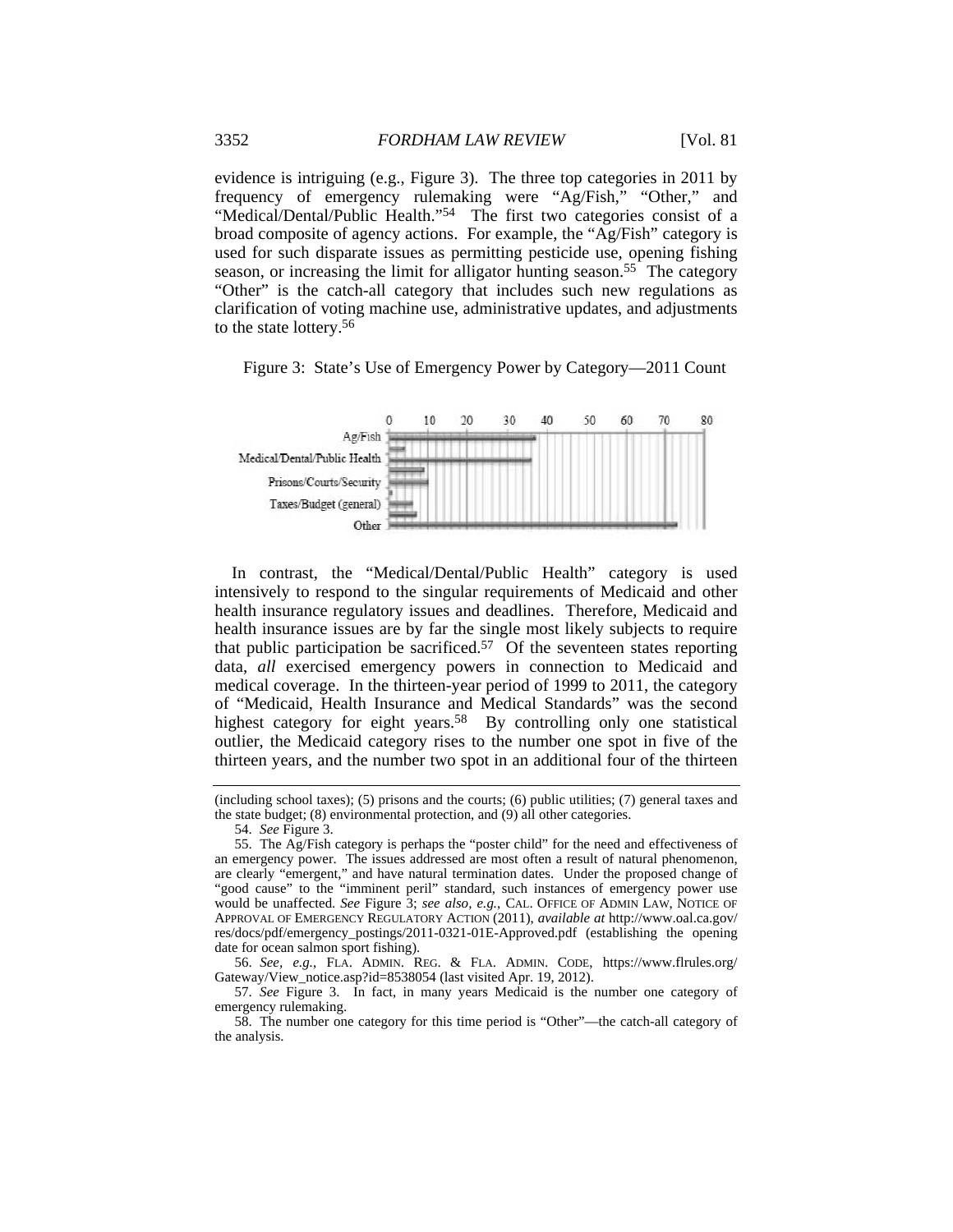years.59 This statistical analysis of emergency rulemaking by type uncovers a potential proxy for agency inefficiency or overtaxing, indicating where customized procedural rules would benefit the public good. This is particularly needed in the area of health services at the state level—an area where agencies are tasked with an increasingly important role to implement the new health care legislation. $60$ 

#### II. FEDERAL AGENCY EMERGENCY POWER

In the analysis of federal agency emergency power, two themes quickly surface. First, in contrast to the analogous state agency power, the language of the federal "good cause" statute provides for greater agency discretion.61 Second, the statutory structure of the federal "good cause" statute provides for no additional review and relies only on the *ex post* review permitted for general rulemaking.62 Again, as the state examples demonstrate, many states do provide for a variety of both *ex ante* and *ex post* review of emergency power.<sup>63</sup> This targeted review of emergency powers reflects an attitude that agency emergency power is an extraordinary power that requires additional safeguards.<sup>64</sup> This Article argues that the federal language and structure provides for too much agency discretion and little review in both theory and in practice. Although each branch of government has imposed various oversight regimes upon rulemaking, as described below, each regime is fraught with constitutional, political, and budgetary limitations. Although some changes to the federal review process may be helpful,<sup>65</sup> as the state example proves, the single best means to protect against an agency's abuse of its emergency discretion is to limit it in the first instance.

#### *A. Constitutional Issues and Administrative Safeguards*

As the constitutional power to legislate is in the exclusive domain of Congress, an agency's power to enact binding rules springs from the

 <sup>59.</sup> The statistical outlier is the Florida state lottery. Unlike other states, the Florida lottery agency announces each new ticket type and issue—primarily by emergency rulemaking. *See, e.g.*, FLA. STAT. § 120.54(4) (2011).

 <sup>60.</sup> For example, the new Patient Protection and Affordable Care Act of 2010 calls for extensive expansion of state Medicaid programs. Patient Protection and Affordable Care Act of 2010, Pub. L. No. 111-148, 124 Stat. 119, *amended by* Health Care and Education Reconciliation Act of 2010, Pub. L. No. 111-152, 124 Stat. 1029 (codified as amended in scattered sections of the U.S. Code).

<sup>61.</sup> *See infra* Part II.B.

<sup>62.</sup> *See* Administrative Procedure Act, 5 U.S.C. § 706 (2006).

<sup>63.</sup> *See infra* Part III.

<sup>64.</sup> *See* MONT. CODE ANN. § 2-4-303 (2011) ("The sufficiency of the reasons for a finding of imminent peril to the public health, safety, or welfare is subject to judicial review upon petition by any person.").

 <sup>65.</sup> Indeed, such a recommendation is made here: add a frequency trigger to review. However, because of agency underreporting of rules, this review system will be limited in its effectiveness—as are all the review mechanisms currently in use.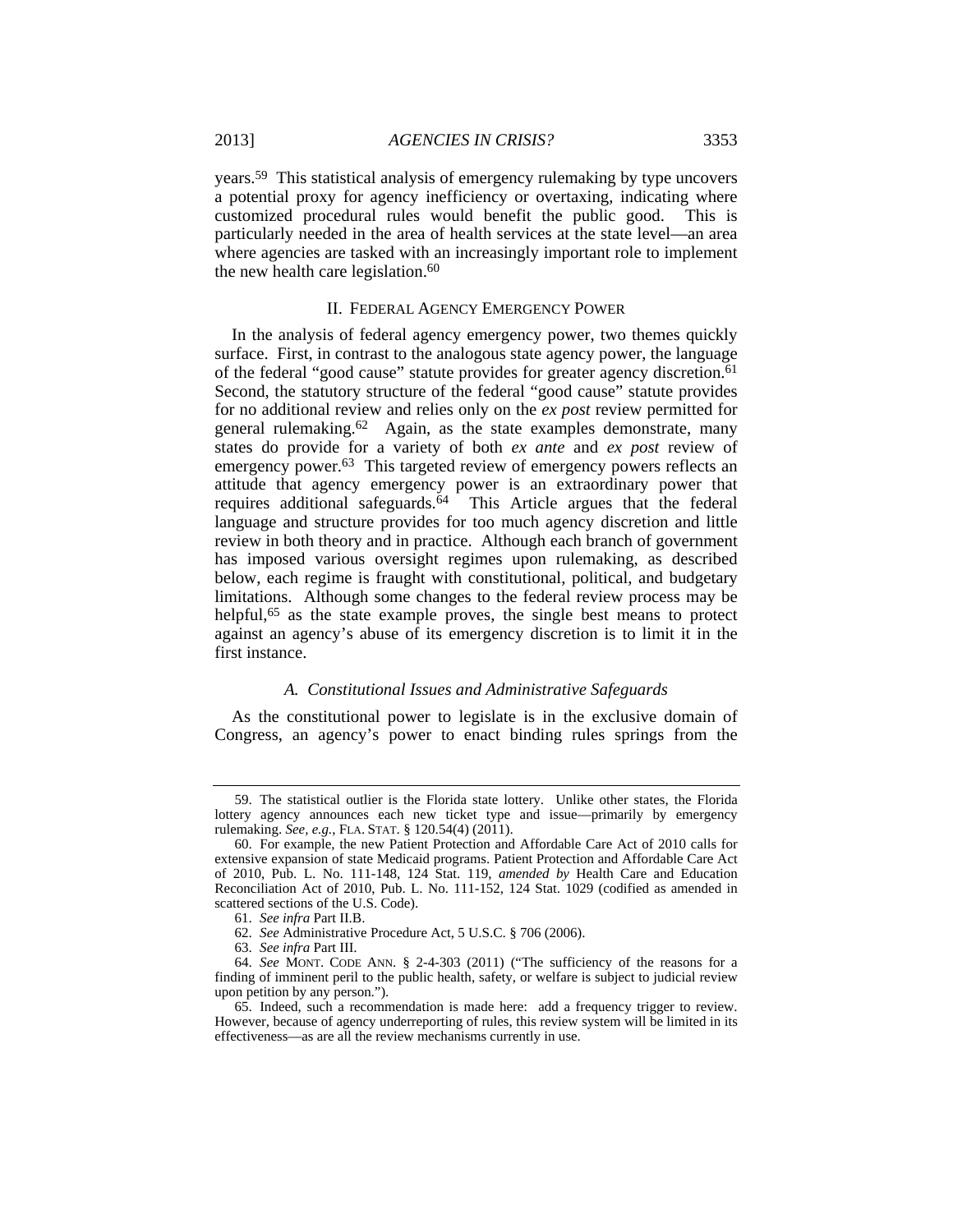delegation doctrine of legislative power.<sup>66</sup> The Supreme Court has repeatedly addressed, developed, and refined this doctrine to explain the degree and circumstances to which agencies may be constitutionally assigned legislative power. This complex and somewhat controversial doctrine is left to the Supreme Court's discussion in such well-known cases as *Crowell v. Benson*, <sup>67</sup> *Humphrey's Executor v. United States*, 68 and *Schecter Poultry v. United States*. 69 Once constitutionally delegated, the courts have instituted a tandem second step to legitimize the exercise of legislative power by an unrepresentative agency.70 Specifically, courts have held that rulemaking must echo the democratic processes of Article I, and that the APA itself "serve[s] as a Congressionally mandated proxy for the procedures which Congress itself employs in fashioning its 'rules,' as it were, thereby insuring that agency 'rules' are also carefully crafted (with *democratic values served by public participation*) and developed only after assessment of relevant considerations."71

In this context, therefore, public participation is more than an expression of public values; it is a judicial requirement for the legitimization of a somewhat tenuous delegated authority. But at both federal and state levels, the extensive public participation procedures are set aside when an agency adopts "emergency regulations." $\frac{7}{2}$  In such situations the agency is

68. 295 U.S. 602 (1935).

69. 295 U.S. 495 (1935).

 70. It should be noted that no amount of procedure can save improperly delegated legislative power. The binding of agency power by extensive procedure has legitimized agency rulemaking under a constitutionally delegated power. *See* Whitman v. Am. Trucking Ass'ns, Inc., 531 U.S. 457, 472 (2001) ("We have never suggested that an agency can cure an unlawful delegation of legislative power by adopting in its discretion a limiting construction of the statute."); United States v. Rock Royal Co-op., Inc., 307 U.S. 533, 576 (1939) (declaring that agency procedures "furnish protection against arbitrary use of properly delegated [legislative] authority," but they "cannot validate an unconstitutional delegation"). In *American Trucking*, the Supreme Court held that an overly broad delegation of power could not be "cure[d]" by the agency's narrow construction. *See* 531 U.S. at 472. In that case the Court reversed the D.C. Circuit, which had found the initial grant of power to the EPA under the Clean Air Act overly broad (but curable by agency constraint), by declaring the grant was not overly broad in the first instance. *Id.*

 71. Cmty. Nutrition Inst. v. Young, 818 F.2d 943, 951 (D.C. Cir. 1987) (Starr, J., concurring) (emphasis added); *see also* KENNETH CULP DAVIS, DISCRETIONARY JUSTICE: A PRELIMINARY INQUIRY 219 (1969) (finding delegations unproblematic so long as administrative discretion is "guided by administrative rules adopted through procedure like that prescribed by the federal Administrative Procedure Act").

 72. There are several ways to assure that public participation is meaningful. For example, a federal agency is required to issue a proposed rule and to put any statistical evidence, or other materials relied upon for the rule proposal, online for public view and comment. After the public notice and comment, the final adopted rule must be a logical outgrowth, or at least "substantially related" to the original proposed rule or else a second notice-and-comment period is required. Administrative Procedure Act, 5 U.S.C. §§ 552,

 <sup>66.</sup> Article I defines legislative power and commits it to Congress. In addition to rulemaking, agencies also possess some delegated judicial and executive powers that flow from Article III and Article II, respectively. As this Article deals primarily with the rulemaking aspect of agencies, the most "legislative" of agency powers, the delegated Article I powers are the primary focus of discussion. *See* U.S. CONST. art. I.

 <sup>67. 285</sup> U.S. 22 (1932).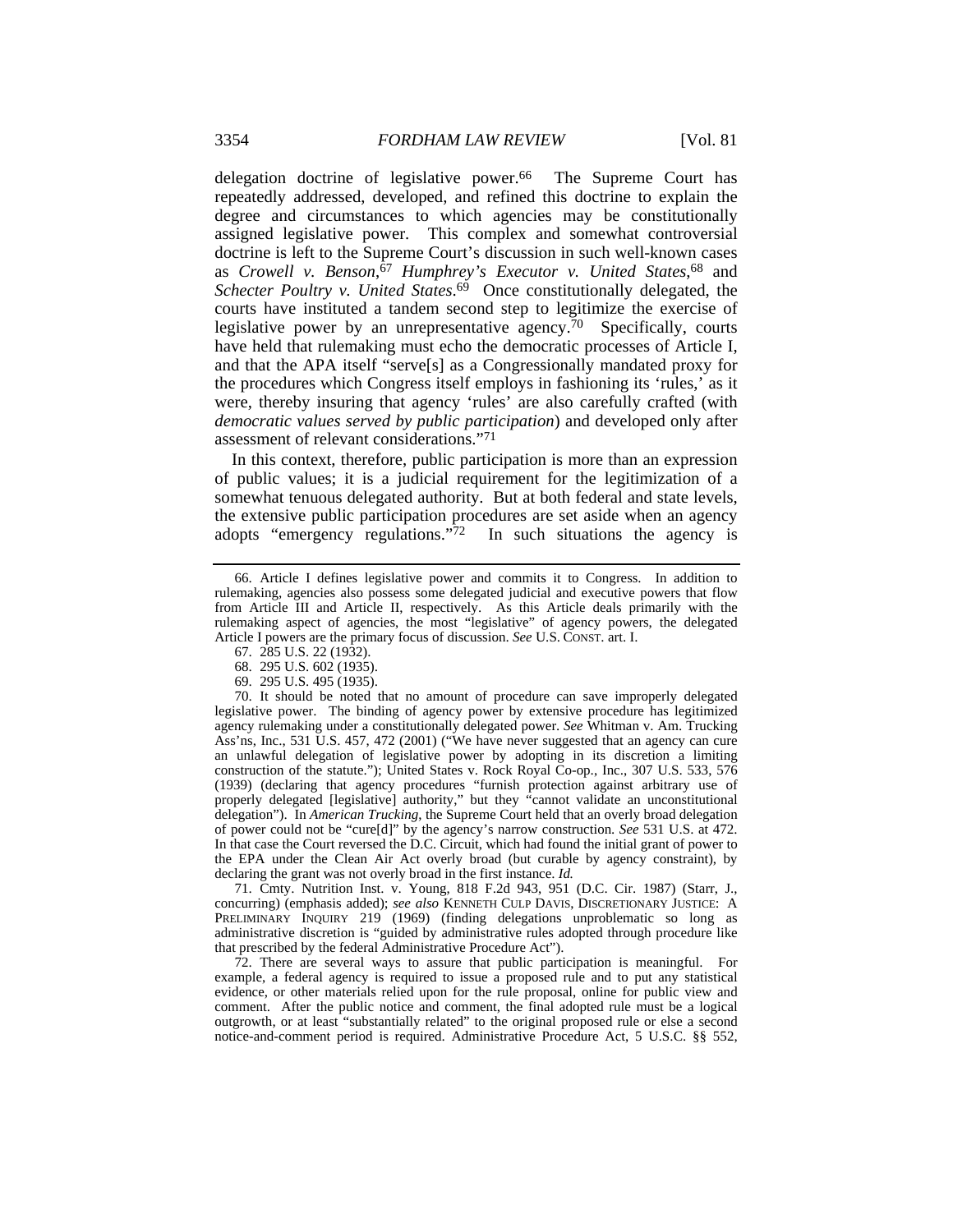permitted to forgo the normal notice-and-comment period of rulemaking procedures.It is tautological to note, therefore, that since the notice-andcomment process in part legitimizes agency action, the use of the emergency power exemption in part decreases the legitimacy of agency action. While there may be times where streamlined rulemaking is necessary, the increased use of this opt-out power—achieved by shortcircuiting administrative safeguards—raises significant concerns given the delegated nature of administrative authority.73 Key to the analysis of the emergency power exemption, is how the legitimizing function of the public participation process is protected, and if need be, recaptured by statutory limitations, safeguards, and review of agency action. The following subsections examine in particular the federal "good cause" exemption and several federal oversight regimes. This analysis is provided not only to parse through the deficiencies of the federal "good cause" statute but also to serve as a backdrop to the corrective devices inherent in state emergency power procedures.

# *B. "Good Cause"*

As stated, the default APA rulemaking requirements include a notice and public comment period of at least thirty days.74 The "good cause" exemption is an express carve-out from standard rulemaking "when the agency for 'good cause' finds [that the notice and public comment procedures] are *impracticable, unnecessary, or contrary to the public interest*."75 The first attribute of this exemption is that the agency itself determines when, and with which justification, to invoke it.76 The second

<sup>553(</sup>b)(3) (2006) (providing that the notice must advise of the potential content of a final rule by providing either a proposed rule or "a description of the subjects and issues involved."); *see also* United States v. Fla. E. Coast Ry. Co., 410 U.S. 224, 243 (1973) (stating that the notice must fairly advise of "exactly what" the agency proposed to do); 32 CHARLES ALAN WRIGHT ET AL., FEDERAL PRACTICE AND PROCEDURE § 8173 (3d ed. 2008) ("[T]he final rule may be struck down if it strays too far from the proposed rule."). Finally, agencies must read the comments made by the public during the notice-and-comment period. 2 AM. JUR. 2D, *supra* note 18, § 160 ("The notice-and-comment provision of the Federal Administrative Procedure Act has not been interpreted to require an agency to respond to every comment ... [b]ut, an agency need respond only to those comments which . . . are relevant or significant.").

<sup>73.</sup> *See, e.g.*, Hodel v. Va. Surface Mining & Reclamation Ass'n, 452 U.S. 264, 268 (198l) (stating that when the courts evaluate state and federal administrative acts, they must determine whether the relevant legislative body exceeded its powers and "transgressed affirmative limitations on the exercise of that power contained in the Fifth and Tenth Amendments").

 <sup>74. 5</sup> U.S.C*.* § 553. Beyond the permissive circumvention of the notice-and-comment period, the APA "good cause" exemption has further consequences. For instance, it excuses an agency from compliance with the Regulatory Flexibility Act and the Unfunded Mandates Reform Act. *See* Regulatory Flexibility Act, 5 U.S.C. §§ 601–612 (2006) (agency must assess impact of its new rule on small businesses); Unfunded Mandates Reform Act of 1995, 2 U.S.C. §§ 658(a)–(g), 1501–1571 (2006) (agency must prepare a cost-benefit analysis for certain regulatory actions); *see also* Asimow, *supra* note 10, at 709.

 <sup>75. 5</sup> U.S.C. § 553(b)(3)(B) (emphasis added).

<sup>76.</sup> *See* SCHMITT, *supra* note 3, at 6–7.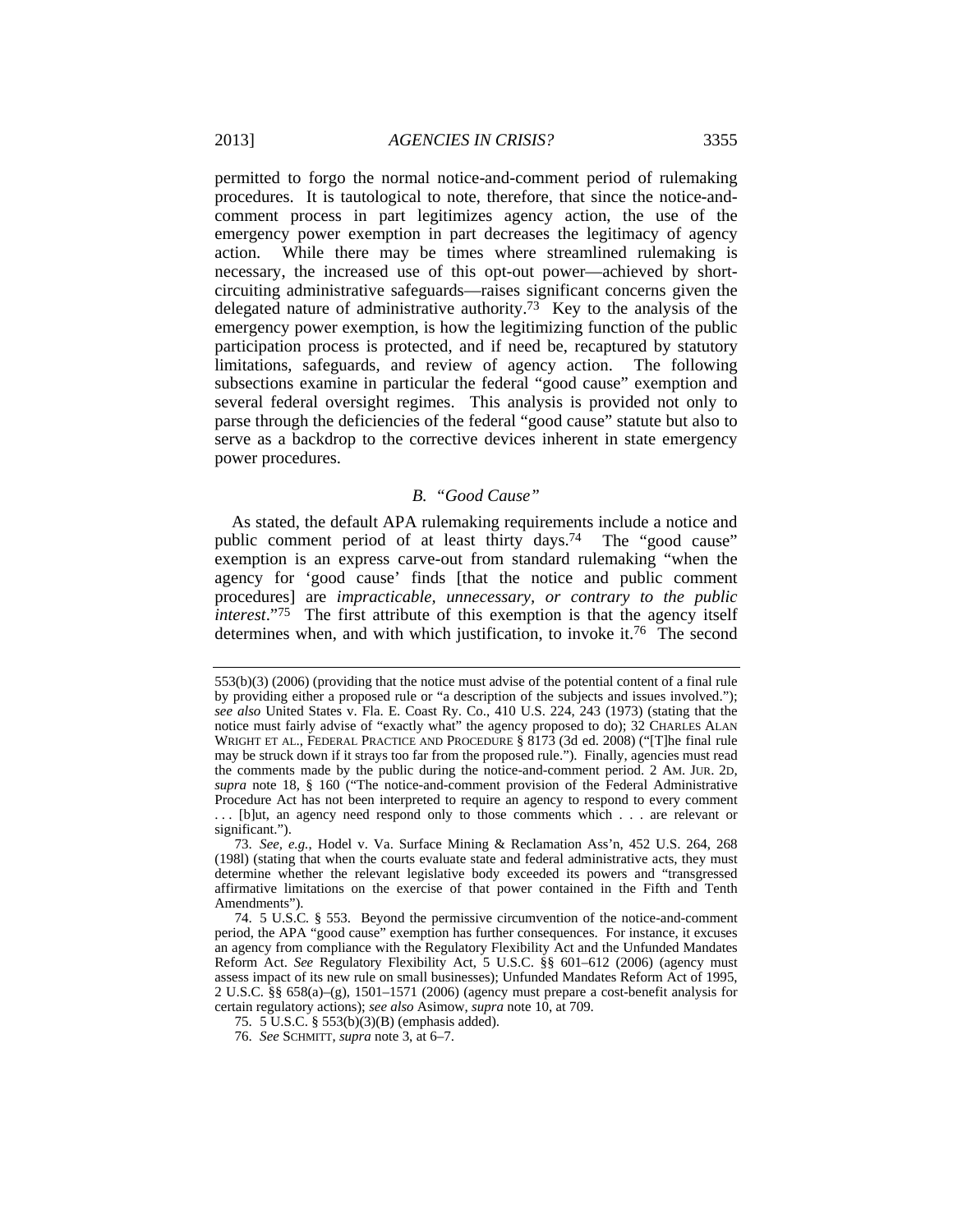attribute to note is the generality of the justifications permitted—in particular, the "contrary to public interest" standard. Again, as a theoretical matter, the combination of a permissive statutory standard with an agencydetermined trigger increases the opportunity for agency overreach.<sup>77</sup>

The specific language of the statute—"unnecessary," "impracticable," and "contrary to the public interest"—is somewhat framed by judicial review and administrative law definitions.78 Notice and comment on proposed rules is often deemed "unnecessary" by agencies when the rules are technical, uncontroversial, and have little or no impact on regulated entities.79 Examples of such "unnecessary" interim, or even final, rules are edits to prior rulemakings, corrections to text, or other practical housekeeping measures that do not warrant the expense of a comment period.80 In contrast, "impracticable" has more substantive implication as it

[t]he type of emergency situations which justify resort by the agency to the 'good cause' exemption . . . authorizes departures from the Federal APA's requirements only when compliance would interfere with the agency's ability to carry out its mission . . . [and] where the agency has been considering the problem addressed by the regulation 'for some time,' a court may conclude that no emergency exists and that normal rulemaking procedures can and should be followed.

AM. JUR. 2D, *supra* note 18, § 184. These are important words of guidance but, given the limited review of agency action, there is no disciplining agent to enforce them. For example, in accordance with these guidelines, emergency power is not the same as power to address a "serious problem." There are many Americans, and perhaps agencies, that would characterize global warming and the Social Security program "crises" as "emergencies." *See, e.g.*, John Shiffman & John Sullivan, *An Eroding Mission at EPA*, INQUIRER, Dec. 7, 2008, at A1 (decrying the inability of a bureaucrat to single-handedly dictate the production allocations for the U.S. domestic economy). Arguably, under the guidelines advocated by the Federal Procedure guidelines and the American Jurisprudence treatise, however, these situations are arguably "serious problems" that involve political decisions that are improper to address through the expediency of the emergency power exemption. It is exactly this type of overreach and expansive view of emergency power that is democratically problematic. *See generally* Roger D. Congleton, *The Political Economy of Crisis Management: Surprise, Urgency, and Mistakes in Political Decision Making*, 8 ADVANCES AUSTRIAN ECON. 183 (2005) (describing the distinction between crisis, emergency, and problem).

78. *See* Russell G. Donaldson, Annotation, *Exceptions Under 5 U.S.C.A. § 553(b)(A) and § 553(b)(B) to Notice Requirements of Administrative Procedure Act Rule Making Provisions*, 45 A.L.R. FED. § 2(b), at 12 (1979) ("Even though a particular type of rulemaking procedure might technically be exempt from the procedural requirements of 5 U.S.C. § 553, counsel should be aware that strong arguments can nevertheless be made for a judicial imposition of those requirements in particular instances.").

79. *See* Michael A. Rosenhouse, *Construction and Application of Good Cause Exception to Notice and Comment Rulemaking Under Administrative Procedure Act (APA), 5 U.S.C.A. § 553(b)(B)*, 26 A.L.R. FED. 2D §§ 6–9, at 97 (2008) (discussing what makes notice and comment "unnecessary" within the meaning of the good cause exception); *see also* Nat'l Customs Brokers & Forwarders Ass'n of Am., Inc. v. United States, 59 F.3d 1219 (Fed. Cir. 1995); United States v. U.S. Trucking Corp., 317 F. Supp. 69 (S.D.N.Y. 1970).

80. *See* 2 AM. JUR. 2D, *supra* note 18, § 186 (stating that notice and opportunity to comment may be unnecessary if the agency is making only a minor or technical amendment

 <sup>77.</sup> The *Federal Procedure (Lawyers Edition)* guidelines describe the "good cause" exemption as "essentially an emergency procedure [that] should be narrowly construed." 2 FEDERAL PROCEDURE, LAWYERS EDITION § 2:112 (2009). Moreover, the agency's own finding of "good cause" is "not . . . binding on the courts" and ultimately the "agency bears the burden of demonstrating one of the grounds for 'good cause.'" *Id.* In addition, the American Jurisprudence treatise cautions that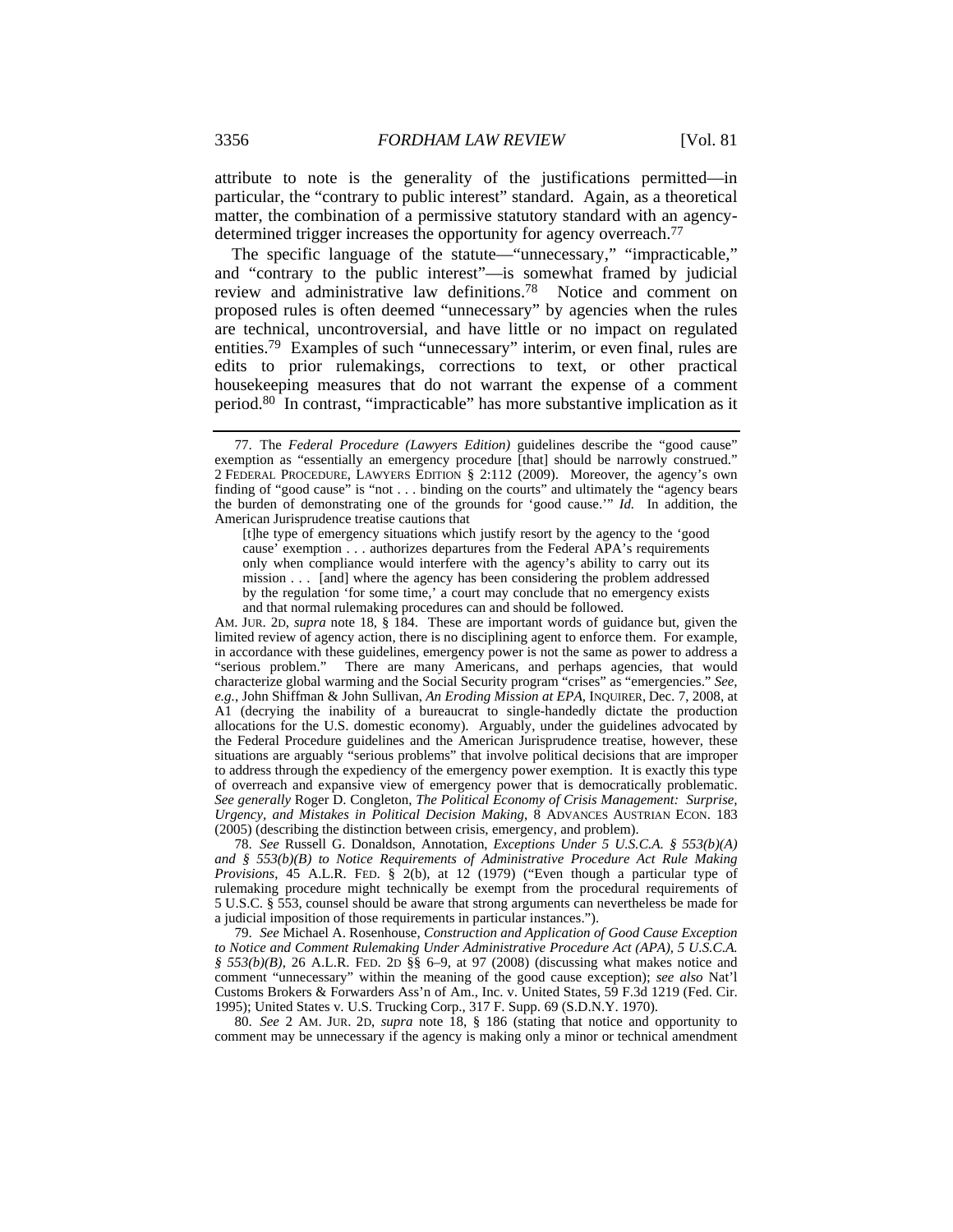refers to a "situation in which the due and required execution of the agency functions would be unavoidably prevented by public rulemaking proceedings."81 Some commentators note that the "contrary to public interest prong" is treated rather interchangeably with "impracticable."82 And at least one author notes that the "contrary to public interest" prong may be "best applied" when an agency must take immediate action "to meet a serious health or safety problem, or some other risk of irreparable harm. . . . "83 As a matter of statutory interpretation, however, there is no limitation on the undefined standard of "contrary to public interest," and the prong arguably has a broad connotation that makes it most susceptible to abuse. Courts, cognizant of the exceptional nature of the emergency power and its potential to facilitate agency aggrandizement, maintain that they will construe the entire "good cause" exemption narrowly.84 As a practical matter, however, given the dearth of review, this judicial admonition is arguably irrelevant.85

There is an opportunity for the agency itself to "recapture" the benefits of public participation by inviting postenactment notice and comment. When a "good cause" exemption is evoked, what is issued most often is an "interim-final rule." At this point, agencies may voluntarily request comments after the rule becomes effective.<sup>86</sup> The rule is therefore "interim" in that it may be reconsidered in light of comments and "final" in that it goes into effect immediately. The Administrative Conference of the United States has recommended (but cannot require) that the "interim-final" method, as opposed to a "final-final" method, be used for rules expedited by the "impracticable" and "public interest" tests.87 Although many agencies have adopted a policy that permits after-enactment public

to its rules which does not affect the public interest); *see, e.g.*, Nat'l Nutritional Foods Ass'n v. Kennedy, 572 F.2d 377 (2d Cir. 1978).

 <sup>81. 2</sup> AM. JUR. 2D, *supra* note 18, § 185 ("[W]hile time constraints, imminence of a deadline, or the urgent need for agency action are factors to be considered, they are inadequate justification to invoke the good-cause exemption, especially when it would have been possible to comply with [a] statutory deadline."); *see also* Levesque v. Block, 723 F.2d 175 (1st Cir. 1983); Natural Res. Def. Council, Inc. v. EPA, 683 F.2d 752 (3d Cir. 1982).

 <sup>82. 73</sup> C.J.S. *Public Administrative Law and Procedure* § 189 (2004) (noting that "public interest" supplements the terms "impracticable" or "unnecessary"); ACLU of N.J., Inc. v. Cnty. of Hudson, 799 A.2d 629 (N.J. Super. Ct. App. Div. 2002) (discussing federal law).

 <sup>83.</sup> MICHAEL ASIMOW & RONALD M. LEVIN, STATE AND FEDERAL ADMINISTRATIVE LAW 308–09 (3d ed. 2009); *see, e.g.*, Haw. Helicopter Operators Ass'n v. FAA, 51 F.3d 212, 214 (9th Cir. 1995) (safety rule adopted to counteract the rise in helicopter accidents); N. Arapahoe Tribe v. Hodel, 808 F.2d 741, 750–52 (10th Cir. 1987) (noting the need for hunting regulations mid-season when herds might be overhunted to extinction); *cf*. Action on Smoking and Health v. Civil Aeronautics Bd., 713 F.2d 795, 801–02 (D.C. Cir. 1983) (noting that even if current rule is confusing and difficult to enforce, it does not support a "good cause" to replace it without prior notice).

<sup>84.</sup> *See* Util. Solid Waste Activities Grp. v. EPA, 236 F.3d 749 (D.C. Cir. 2001).

<sup>85.</sup> *See supra* Part I, Figures 1–3 & accompanying discussion.

<sup>86.</sup> *See* Adoption of Recommendation 95-4, 60 Fed. Reg. 43,110 (Aug. 18, 1995).

<sup>87.</sup> *See id.*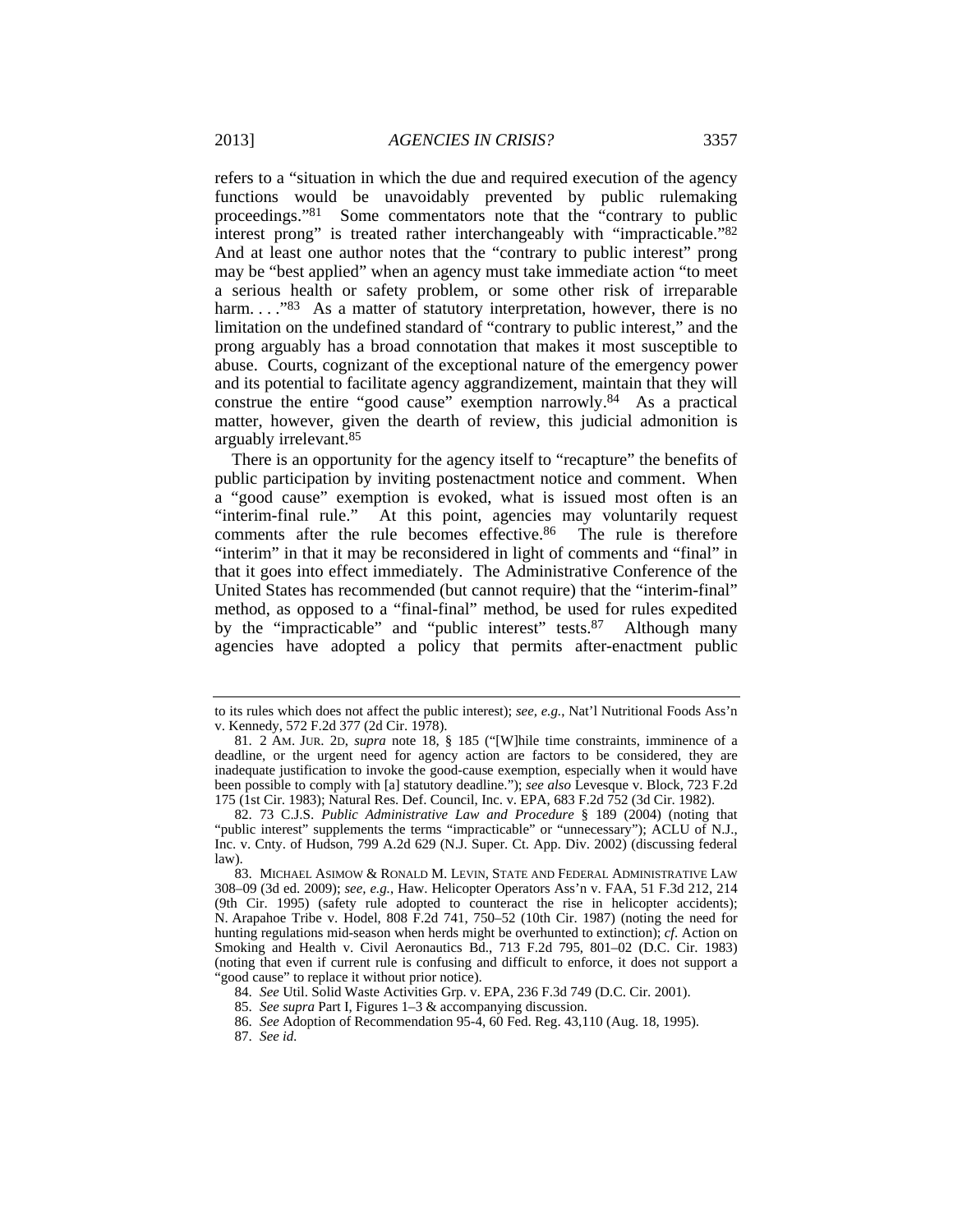comment on interim-final rules, one finding showed that nearly half of the interim-final rules enacted remained unrevised after three years.<sup>88</sup>

# *C. Policing Aggrandizement: The Difficulty and Paucity of Review of Agency Discretion*

To safeguard against agency aggrandizement, several policing methods have been consistently employed. The following discussion breaks down these methods by virtue of the status of the overseer—(1) Congress, (2) the Judiciary, and (3) the Executive.

# 1. Congressional Review

The concern attributed to potential or perceived overreach of federal agencies' delegated authority is almost cyclical over time.Distress over agency overreach has waxed and waned and has generally mirrored the countervailing concern for agency efficiency and expediency. In the depths of the Great Depression, for example, social reformers claimed that "the system of separated functions prevented the government from reacting flexibly and rapidly to stabilize the economy."89 At the dawn of the New Deal, this predominant focus on the efficiency of agencies and their ability to bypass the encumbrances of tripartite government was a structural goal for agency governance.<sup>90</sup> Not only was there no concern of agency overreach, but there also was an active preference for agency action untethered to oversight from the other branches of government.<sup>91</sup> In this era, Congress established broad or minimal guidelines to limit administrative discretion.92

But congressional comfort with the liberal delegation of its own legislative role has waned in more recent years.<sup>93</sup> The general lack of congressional oversight of all rulemaking—not only "good cause" rulemaking—coupled with a rise in both the volume and complexity of federal programs, led Congress itself to note that "many have complained that Congress has effectively abdicated its constitutional role as the national

92. *See* Sunstein, *supra* note 7, at 478. An example of such a statute would require an agency protect citizens against "unfairness." *Id.*; *see, e.g.*, Communications Act of 1934, 47 U.S.C. § 548 (2006) (compelling the FCC to promote the "public interest").

 93. The 112th Congress has had twenty-two bills introduced in the House and Senate that address regulatory reform. Among these measures is H.R. 214, which seeks to create a Congressional Office of Regulatory Analysis. *See* CURTIS W. COPELAND, CONG. RESEARCH SERV., R41834, REGULATORY REFORM LEGISLATION IN THE 112TH CONGRESS 25–26 (2011).

<sup>88.</sup> *See* Asimow, *supra* note 10, at 736–37.

 <sup>89.</sup> Sunstein, *supra* note 7, at 424.

<sup>90.</sup> *Id.* at 424–25.

 <sup>91.</sup> The Iowa legislature has summarized these concerns in the introduction to its own emergency rulemaking procedures. *Iowa Emergency Rulemaking*, *supra* note 34. "The standard rulemaking process can take [between 108 days or longer than 6 months]. Such delays can hamstring an agency's ability to swiftly react to emergency situations. (The ability to respond swiftly . . . was a major reason why agency rulemaking was initially created)." *Id.*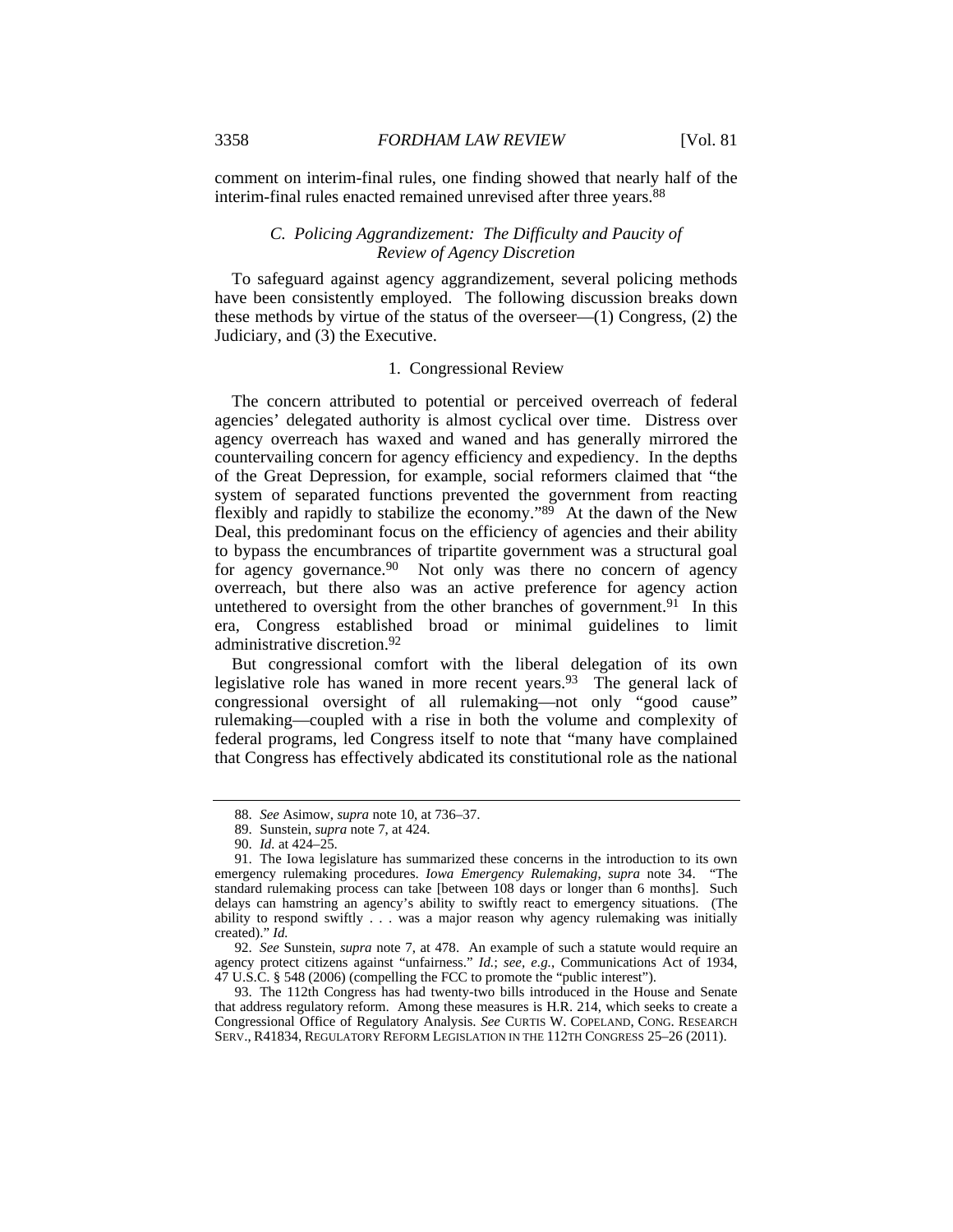legislature in allowing federal agencies so much latitude in implementing and interpreting congressional enactments . . . . In many cases, this criticism is well founded."94

Congress has expressed its concern for increased agency oversight in many ways. For example, Congress has increased exertion of control by imposing express, statutory limits on agency action.95 Several statutes contain "agency-forcing" provisions that set timetables for agency action.<sup>96</sup> Agency-forcing is an example of an *ex ante* congressional push for increased regulatory action; but the traditional mode of congressional control is *ex post* review of agency rulemaking aimed at restraint of agency aggrandizement. Examples of such *ex post* review include congressional hearings, provisions for judicial review, and the sunset (or threat of sunset) of unproductive agencies.97 Major legislation in years past has aided in the procedural control, transparency, and accountability of agency action. Included in the list of restraining legislation are the APA itself, enacted in 1946, and the Congressional Review Act (CRA), enacted in 1996.98

 96. Sunstein, *supra* note 7, at 479; *see, e.g.*, Clean Air Act, 42 U.S.C. § 7401 (2006). These deadlines themselves may contribute to circumstances where an "urgent rule" is necessary.

 97. For example, Senator Muskie introduced sunset legislation in the 94th, 95th, and 96th Congresses. *See* 36 CONGRESSIONAL QUARTERLY ALMANAC 530 (1980).

<sup>94.</sup> *See infra* note 98.

 <sup>95.</sup> This is easily the most direct and constitutionally valid means by which Congress can exert control. *See* Patry v. Bd. of Trs., Firemen's Pension Fund, 461 A.2d 443, 448 (Conn. 1983); Waterbury v. Comm'n on Human Rights & Opportunities, 278 A.2d 771, 774 (Conn. 1971) ("[An agency] cannot modify, abridge or otherwise change the statutory provisions under which it acquires authority unless the statutes expressly grant it that power."). In contrast to this direct statutory control of the agency, at times Congress has attempted to impose a review process that involved a "legislative veto" of agency rulemaking. *See* INS v. Chadha, 462 U.S. 919 (1983). In *Chadha* the Supreme Court made clear that the constitutional requirements of bicameral legislative votes and the duty to present the President all new laws must be preserved—even when Congress would redress a perceived wrong of an agency acting on delegated authority. *See id.* at 952–53 (citing U.S. CONST. art. I, §§ 1, 7). Specifically in *Chadha* the Court stated that congressional "action that ha[s] the purpose and effect of altering the legal rights, duties, and relations of persons . . . outside the Legislative Branch" must comply with the constitutional requirements of presentment to the President for approval or veto following passage by both Houses of Congress. *Id.* at 952. In other words, the legislative veto is effectively a nullity.

 <sup>98.</sup> The APA established the public accountability implicit in the notice-and-comment period as well as instances for judicial review. Administrative Procedure Act, 5 U.S.C. § 553(b)–(c) (2006). The Congressional Review Act (CRA) was included as Subtitle E of the Small Business Regulatory Enforcement Act of 1996, Pub. L. No. 104-121, 110 Stat. 857, 868 (codified at 5 U.S.C. §§ 801–808 (2006)). In explaining the need for the CRA, a joint statement of the House and Senate explained that

many have complained that Congress has effectively abdicated its constitutional role as the national legislature in allowing federal agencies so much latitude in implementing and interpreting congressional enactments . . . . In many cases, this criticism is well founded. Our constitutional scheme creates a delicate balance between the appropriate roles of the Congress in enacting laws, and the Executive Branch in implementing those laws. This legislation will help redress the balance, reclaiming for Congress some of its policy making authority, without requiring Congress to become a super regulatory agency.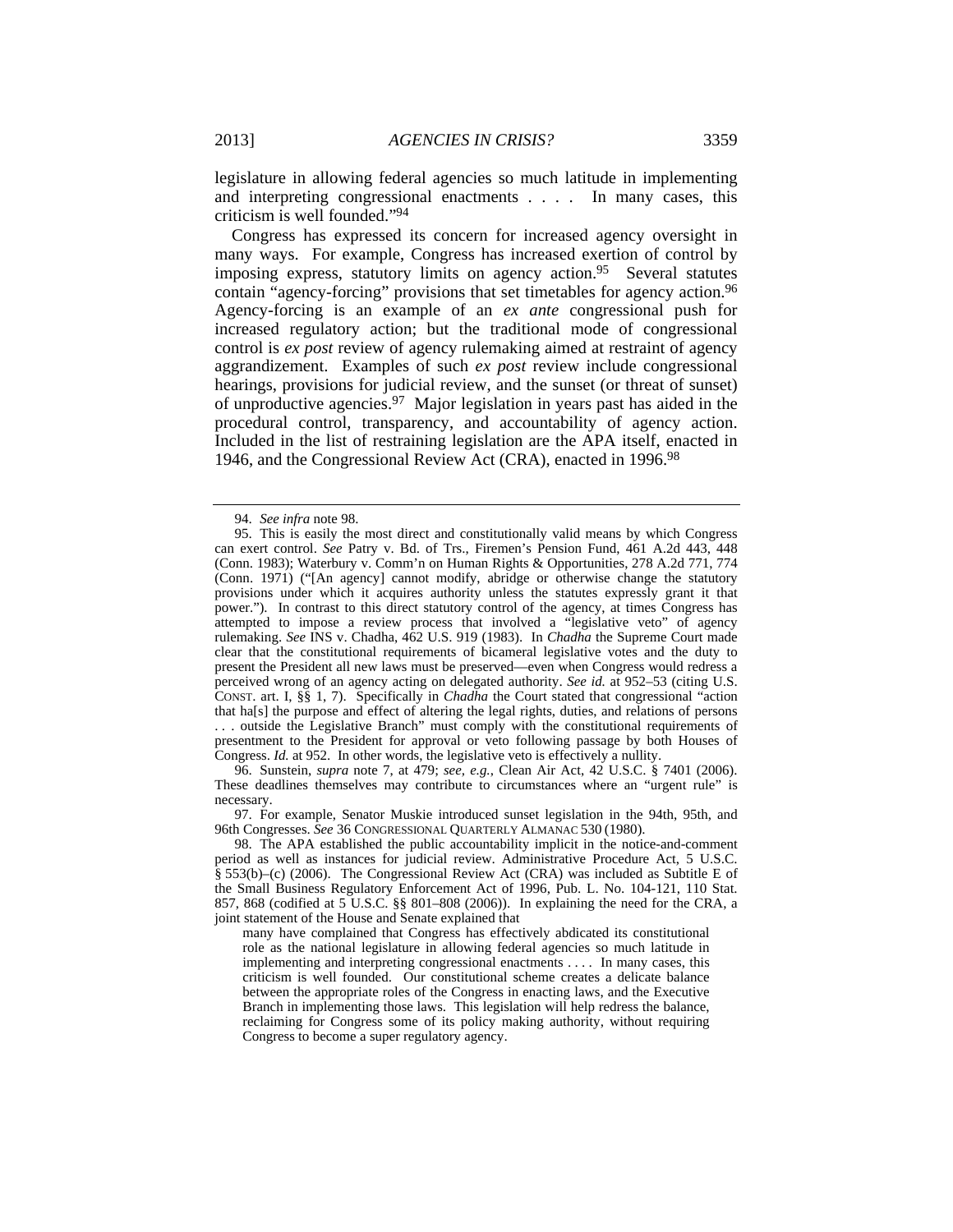Congress has at times experimented with *ex post* congressional review in the form of the "legislative veto." Scholars agree that the Supreme Court has effectively tempered, if not fully dissembled, the constitutional theories upon which the "legislative veto" rests.<sup>99</sup> All congressional oversight of agency action must therefore acknowledge that the power once delegated by Congress has its own validity that Congress cannot merely withdraw on a whim. Indeed, it is the congressional delegation of power in the first instance that defines "[t]he boundary between legislative and executive action."100 The concept of a legislative veto is antithetical to power once delegated as it permits Congress to arrogate to itself the functions of the executive for the implementation of the laws. If Congress were permitted to take a "second bite of the apple" it could diminish the role of the executive as a separate, coequal branch of government.<sup>101</sup> The complexity of the constitutional interaction of the legislative and executive illustrates the difficulty of congressional review of agency action once Congress delegates authority to an agency.102

Any restriction on a legislative veto does not prohibit Congress from simply repeating the legislative process to ensure the constitutional requirements of passage by both houses of Congress and presentment to the President for approval or veto.<sup>103</sup> This is not easy, however, and the length and difficulty of such legislative correction minimizes the effectiveness of such action as a means of review. What may be done in the alternative is for Congress to use its unique power of the purse and vote to "defund" a certain agency action, or Congress may employ the review mechanisms set forth in the CRA.104

 100. The Legislative Veto and Congressional Review of Agency Rules, 5 Op. O.L.C. 294, 302 (1981) (statement of Theodore B. Olson, Asst. U.S. Att'y Gen.).

103. U.S. CONST. art. I, §§ 1, 7.

 104. Under the CRA, Congress permits itself review of all rules—including nonlegislative rulemaking such as "guidance documents," "policy manuals," and, of interest here, "interim-final rules." *See supra* note 102 and accompanying text. To comply with the CRA, agencies must submit a statement to Congress that includes a description of the rule and how the rule complies with other acts such as the Regulatory Flexibility Act, Small

Joint Explanatory Statement of House and Senate Sponsors, 142 CONG. REC. 6926 (1996) (legislative history). An identical Joint Statement of the Senate sponsors appears at 142 CONG. REC. 8196–8201 (1996).

<sup>99.</sup> *See Chadha*, 462 U.S. 919. The statute at issue in *Chadha* contained a provision that authorized one house of Congress to disapprove any agency order of more than twenty-five million dollars. That particular congressional disapproval mechanism was held unconstitutional as it permitted one house of Congress to limit the President's legal powers. *Id.* at 952. In the past, legislative veto provisions were found in statutes that address rulemaking by executive departments and their agencies, as well as statutes that authorize rulemaking by independent agencies.

<sup>101.</sup> *Id.*

 <sup>102.</sup> One way that Congress can review emergency rulemaking is to withhold legislative power until after congressional approval—thereby delaying the moment of delegation. Such a regime has been employed by various states and is being proposed by Congress itself in the instance of "major" rules. *See Regulations from the Executive in Need of Scrutiny Act of 2013: Hearing on H.R. 367*, 113th Cong. (2013).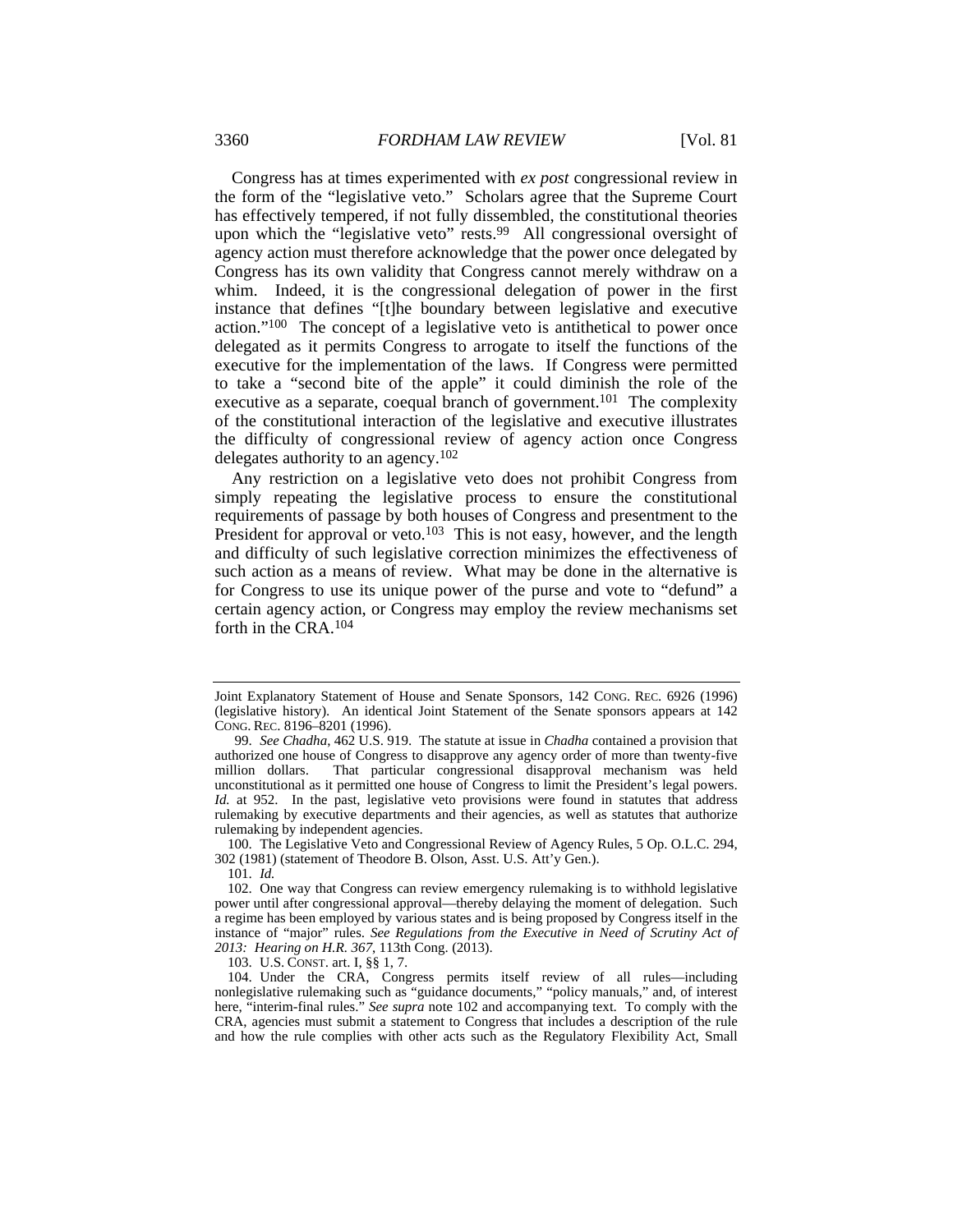The CRA is a mechanism of *ex post* review of agency action that does not employ the legislative veto device. The CRA, however, has not been constitutionally affirmed by the courts in part because it is relatively unused by Congress.<sup>105</sup> The lack of effective review produced by the CRA is illustrative of the legal and political difficulty inherent in any congressional *ex post* review scheme. Although more direct and effective in theory than proposing new legislation, the CRA has been used to overturn only one agency rule since 1996.106 To put that number in perspective, even though from 1996 onward more than 57,000 rules have been reported to Congress, including 1,029 major rules, only forty-nine rules were met with congressional displeasure.107 Those forty-nine rules inspired seventy-two resolutions of disapproval, but only one of those resolutions passed.108 Compare that number to how many laws Congress passed to prohibit expenditures on proposed or final rules: 190 in a single ten-year period.<sup>109</sup>

The exact number of rules and documents that Congress reviews cannot be determined, however, as there is severe underreporting to Congress by agencies in the first instance.<sup>110</sup> The CRA (and much congressional and

 106. Morton Rosenberg, The Congressional Review Act After 15 Years: Background and Considerations for Reform 4 (Sept. 16, 2011) (draft report prepared for the Administrative Conference of the United States), *available at* http://www.acus.gov/sites/default/files/COJR-Draft-CRA-Report-9-16-11.pdf.

107. *Id.* at 4.

108. *Id.* at 3.

109. *See* CURTIS W. COPELAND, CONG. RESEARCH SERV., RL 34354, CONGRESSIONAL INFLUENCE ON RULEMAKING AND REGULATION THROUGH APPROPRIATIONS RESTRICTIONS (2008); Rosenberg, *supra* note 106, at 3–4; *see, e.g.*, Daniel Cohen & Peter L. Strauss, *Congressional Review of Agency Rulemaking*, 49 ADMIN. L. REV. 95 (1997); Morton Rosenberg, *Whatever Happened to Congressional Review of Agency Rulemaking?: A Brief Overview, Assessment, and Proposal for Reform*, 51 ADMIN. L. REV. 1051 (1999).

 110. For example, "an investigation by [a House subcommittee] revealed that 7,523 guidance documents issued by the Departments of Labor, the Environmental Protection Agency, [and] the Department of Transportation had not been submitted for CRA review during less than a three year period." MORTON ROSENBERG, CONG. RESEARCH SERV., RL 30116, CONGRESSIONAL REVIEW OF EMERGENCY RULEMAKING: A BRIEF OVERVIEW AND ASSESSMENT AFTER FIVE YEARS 13 n.26 (2001), *available at* http://www.policyarchive.org/ handle/10207/bitstreams/907.pdf. In another example of lapsed self-reporting, the

Business Regulatory Enforcement Fairness Act, Unfunded Mandates Reform Act, Paperwork Reduction Act, and the Small Business Paperwork Relief Act.

 <sup>105.</sup> In the current Congress, there are several proposed improvements to regulatory oversight. One such proposal comes from the Regulations from the Executive in Need of Scrutiny Act of 2013, which would deem major rules as mere proposals that only a joint resolution by Congress, passed within a specified time, can make effective. *See* Regulations from the Executive in Need of Scrutiny Act of 2013, H.R. 367, 113th Cong. This would change the review landscape for all major rules, not only major rules made under the "good cause" exemption. In effect, it makes congressional review *ex ante*, rather than *ex post*, and eliminates some of the constitutional complexities of the legislative veto. It is just such a model that many state legislatures have employed in the emergency power context—most commonly, imposing a requirement of *ex ante* approval of the threshold determination of "imminent peril." *See REINS Act—Promoting Jobs and Expanding Freedom by Reducing Needless Regulations: Hearing on H.R. 10 Before the Subcomm. on Courts, Commercial and Admin. Law of the H. Comm. on the Judiciary*, 112th Cong. (2011); *Regulations from the Executive in Need of Scrutiny Act of 2011: Hearing on H.R. 10 Before the Subcomm. on Courts, Commercial and Admin. Law of the H. Comm. on the Judiciary*, 112th Cong. (2011).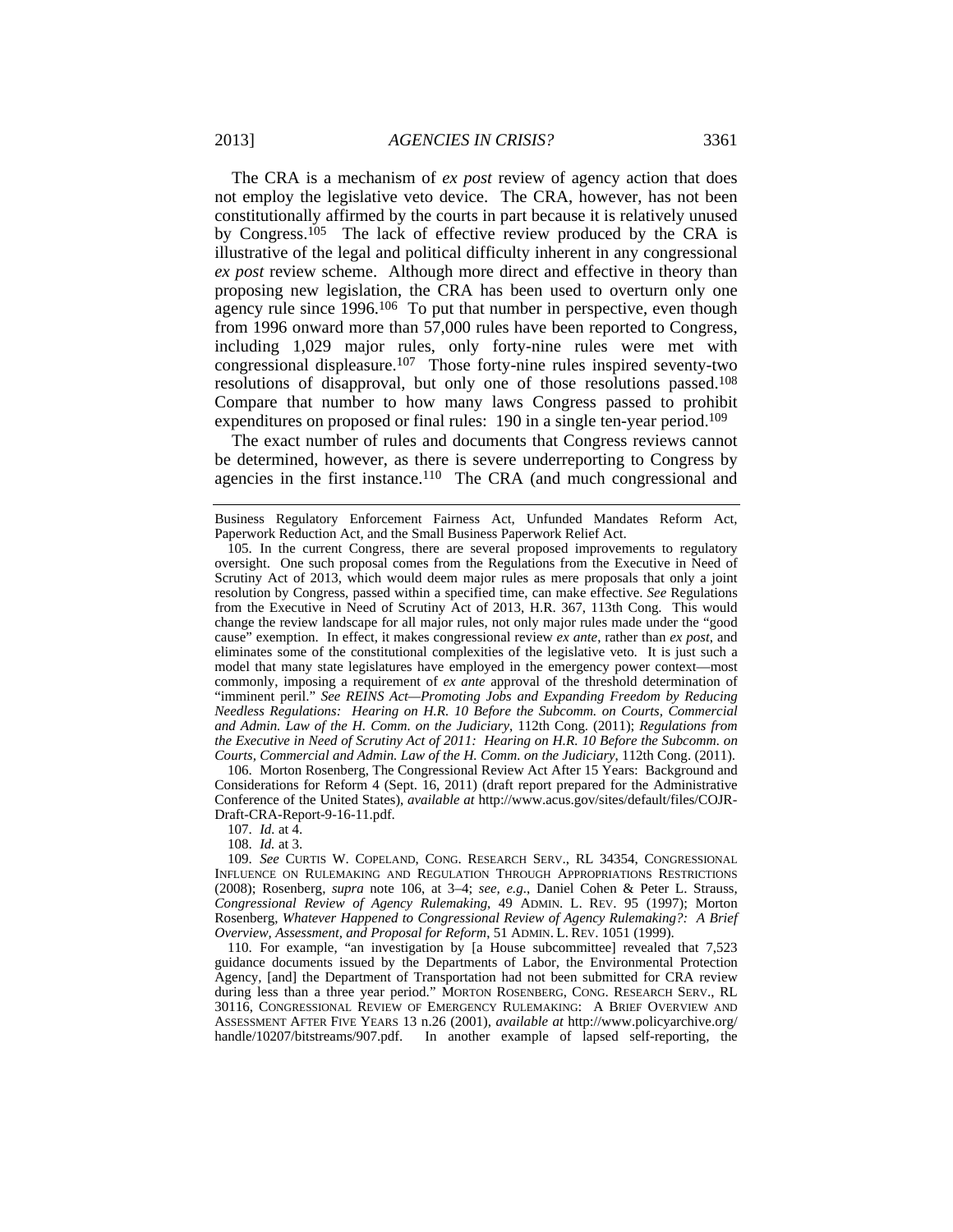executive review) is largely dependent on the good-faith and diligent reporting practices of agencies. If the agency fails to prioritize its reporting obligations, covered rules may come before Congress only by luck or through complaints of interest groups.<sup>111</sup> This potential lack of notice to Congress, to the Office of Information and Regulatory Affairs (OIRA), and to other interested parties is a problem with emergency rules as these rules are excused from the mechanisms that serve to notify Congress of their passage.112 This release from reporting requirements arguably reflects a legislative preference for efficiency over public participation in certain situations, and even a preference for efficiency over congressional oversight. Such a preference is not clearly dictated by the circumstances, however. Several state legislatures have actually *increased* the congressional and executive notice requirements of agencies when the exercise of emergency powers necessitates that public notice is foregone.<sup>113</sup> In other words, for many states, even when there is "imminent peril" to public safety, health, and welfare, the importance of alternative means of notice and review is intensified rather than diminished.

# 2. Judicial Review

In addition to legislative oversight, under the APA, Congress has expressly provided oversight powers to the judicial branch.<sup>114</sup> In general, the judicial branch may review only *final* agency actions and may hold unlawful only those actions it finds to be "arbitrary, capricious, an abuse of

Congressional Research Service issued one study that revealed a ten-year period in which the Government Accountability Office (GAO) listed over 1,000 rules that it should have, but did not, receive. *See* CURTIS W. COPELAND, CONG. RESEARCH SERV., R40997, CONGRESSIONAL REVIEW ACT: RULES NOT SUBMITTED TO GAO AND CONGRESS 21 (2009). Of these 1,000 missing rules, almost all had not been reported to each House of Congress.

Nor are these unreported rules simply "unimportant." In its study, the GAO determined that many of the unreported rules were determined "significant" rules by the Office of Information and Regulatory Affairs (OIRA). *See* ROSENBERG, *supra*, at 21; *see also* Congressional Review Act, 5 U.S.C. §§ 801–808 (2006). A "significant" rule is one that affects \$100 million of economic activity. *See* Exec. Order No. 12,866 § 3(f)(1), 58 Fed. Reg. 51,738 (Oct. 4, 1993). Moreover, the underreporting noted here pertains only to rules ultimately published in the Federal Register. As the CRA purports to cover the vast number of "informal" documents issued by agencies, the precise number of underreported rules and forms is almost impossible to determine.

 <sup>111.</sup> For example, nine agency actions came to the attention of committee chairmen and members by mere happenstance. *See* Rosenberg, *supra* note 109, at 30.

 <sup>112.</sup> For example, federal agencies that exercise the "good cause" exemption are excused from the filing and notification requirements under the Unfunded Mandates Reform and the Regulatory Flexibility Acts. *See supra* note 74 and accompanying text.

<sup>113.</sup> *See generally* COLO. REV. STAT. § 24-4-103(6)(a) (2012) (requiring review by legislative legal services); MD. CODE ANN., STATE GOV'T § 10-111(b) (LexisNexis 2011); MICH. COMP. LAWS § 24.248 (2004); MINN. STAT. § 14.388 (2011); MONT. CODE ANN. § 2-4- 303 (2011); N.H. REV. STAT. ANN. § 541-A:18 (2011); N.Y. A.P.A. LAW. § 202 (McKinney 2012); OHIO REV. CODE ANN. § 119.03 (LexisNexis 2012); OKLA. STAT. tit. 75, § 75-253 (2010).

<sup>114.</sup> *See* 5 U.S.C. §§ 702, 704 (2006).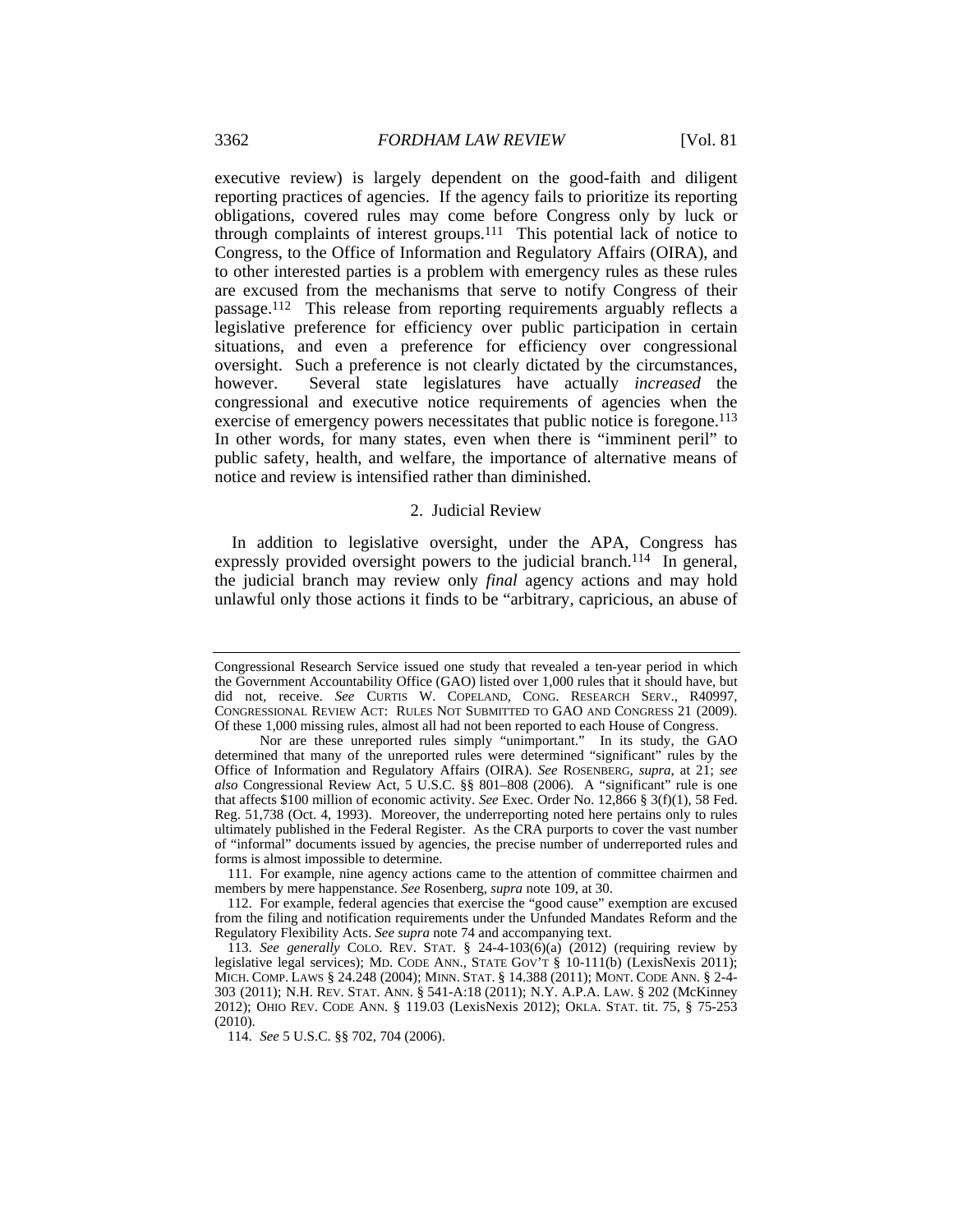discretion, or otherwise not in accordance with law."115 This standard of review is narrowly construed and does not permit the court to substitute its judgment for that of the agency.<sup>116</sup> This standard is highly deferential to the agency and the court "presume[s] the validity of [the] agency action."117 In its review of rulemaking, the APA limits the judiciary to examining only the agency's decision-making process, not the decision itself.118 The result of this restriction is that the court is limited to ensuring that an agency applied the rulemaking procedures required by law and reached a reasonable conclusion.119

In the unique context of a § 553 rulemaking—the "good cause" exemption—the agency action taken is not in the classic sense "final"; rather it is often referred to as an "interim-final rule" to reflect its temporary nature.120 However, in this arena the judiciary has determined it may review (1) the narrow actions of the initial agency determination of "emergency" and (2) whether there is sufficient evidence that one of the criteria to forgo public comment is met.<sup>121</sup> The courts have indeed struck down agency conclusions on both counts.122

The pertinent issue with respect to judicial review of emergency rulemaking is not one of authority; the courts have implied such a power even in the absence of an express provision. Rather the relevant issue is the frequency—the low level of actual judicial review of emergency rules.123 As mentioned previously, between 1995 and 2011 the courts reviewed only seventy-four of the 4,986 federal "good cause" exemption rulemakings.<sup>124</sup> This means less than 2 percent of all "good cause" rules underwent any judicial review. Is this a problem? Recall that these rules are based on a delegated authority. Under normal circumstances the APA provides that this delegation to unelected administrators is checked by public participation. If the agency self-determines to use the "good cause" exemption, however, that check on agency overreach is removed. In the

122. *See Levesque*, 723 F.2d at 184; *Farm Credit Admin.*, 676 F. Supp. at 1247–48.

<sup>115.</sup> *Id.* § 706(2)(A); *see also id.* §§ 702, 704 (authorizing judicial review of final agency actions); UPMC-Braddock Hosp. v. Sebelius, 592 F.3d 427, 430 (3d Cir. 2010).

<sup>116.</sup> *See* Motor Vehicles Mfrs. Ass'n of the U.S., Inc. v. State Farm Mut. Auto. Ins. Co., 463 U.S. 29, 43 (1983); *see also* Postal Serv. v. Gregory, 534 U.S. 1, 7 (2001).

 <sup>117.</sup> SBC Inc. v. FCC, 414 F.3d 486, 496 (3d Cir. 2005) (citations omitted).

<sup>118.</sup> *See* NVE, Inc. v. Dep't of Health & Human Servs., 436 F.3d 182, 190 (3d Cir. 2006).

<sup>119.</sup> *Id.*

<sup>120.</sup> *See supra* note 114 (permitting courts to review final agency actions).

<sup>121.</sup> *See, e.g.*, Levesque v. Block, 723 F.2d 175, 184 (1st Cir. 1983) (finding insufficient evidence to forgo notice and comment); Fed. Land Bank of Springfield v. Farm Credit Admin., 676 F. Supp. 1239, 1247–48 (D. Mass. 1987).

 <sup>123.</sup> This generous interpretation of judicial review is exemplified in *Abbott Laboratories v. Gardner*, 387 U.S. 136 (1967). In this case the Supreme Court explained that its view favoring review under section 706 of the APA resulted naturally from "the Administrative Procedure Act . . . [which] embodies the basic presumption of judicial review to one 'suffering legal wrong because of agency action, or adversely affected or aggrieved by agency action within the meaning of a relevant statute." *Id*. at 140 (quoting 5 U.S.C. § 702).

<sup>124.</sup> *See supra* notes 52–47 and accompanying text.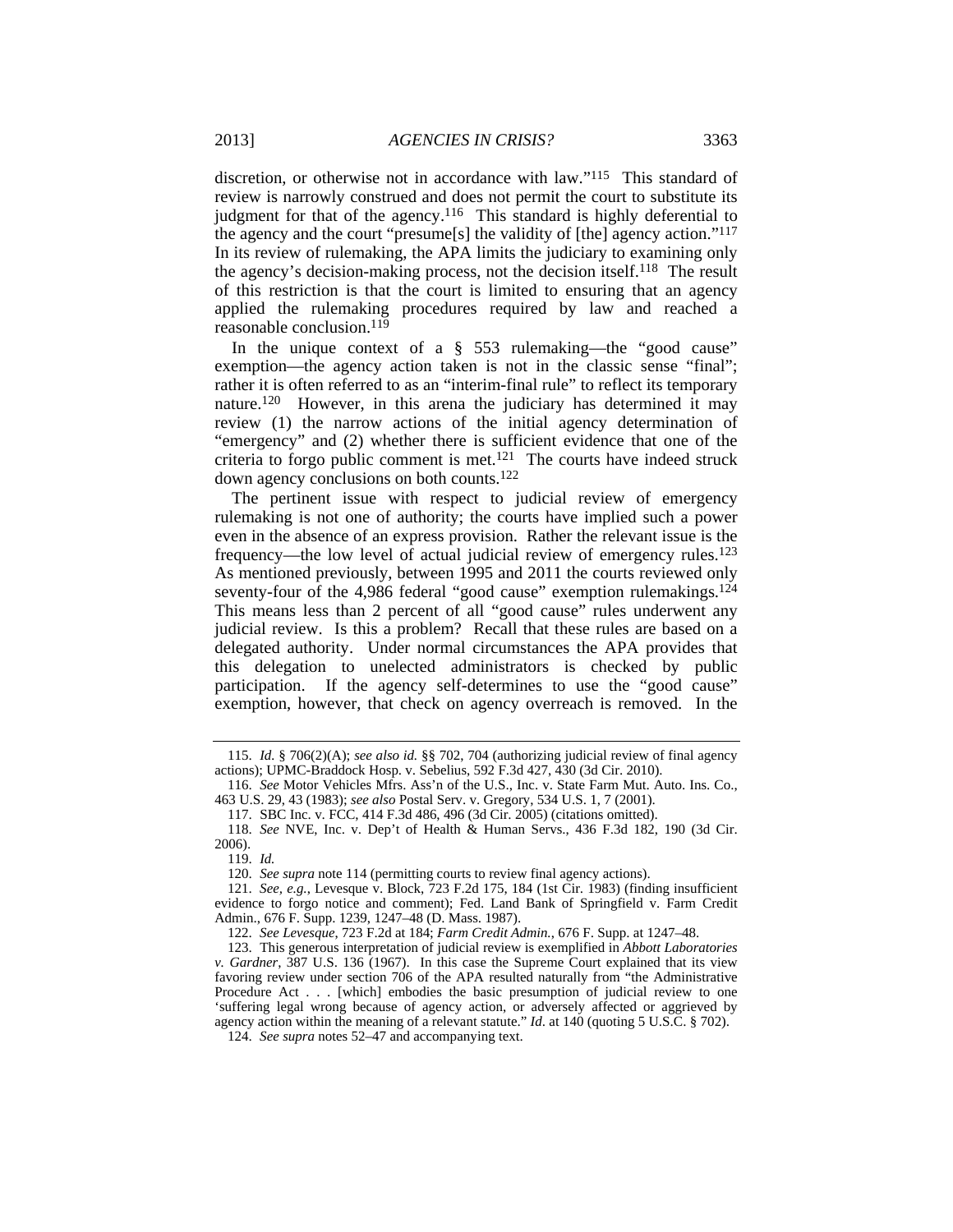absence of public participation, judicial review provides a potentially meaningful way to reassert democratic discipline over a zealous agency. In reality, however, the empirical evidence reveals a paucity of review that raises concern over the ability of judicial action to constrain agency action and to maintain the integrity of representative government.

One reason why there are so few instances of review of emergency rulemaking, and for that matter all rulemaking, is that it is difficult for potential plaintiffs to satisfy the threshold jurisdictional requirement of standing.125 Briefly, to maintain an action in federal court a plaintiff must demonstrate the three elements that constitute the "irreducible constitutional minimum" of Article III standing.<sup>126</sup> Those elements include a showing (1) of a "concrete," "particularized" injury-in-fact, which must be "actual or imminent, not 'conjectural' or 'hypothetical,'" (2) that the injury is "traceable to the challenged action," and (3) that a favorable decision would redress the injury.127 Although all are required, it is often the injury-in-fact element that is determinative of the standing issue.<sup>128</sup> For example, in Summers v. Earth Island Institute,<sup>129</sup> the Court held that affidavits by members of an environmentalist group that alleged vague plans to visit public lands affected by an agency action were insufficient evidence of injury to support a challenge to the action.<sup>130</sup>

In addition to the constitutional requirements of standing, there is an additional prudential standing requirement for a challenge to agency action.131That means that the plaintiff must demonstrate that his interests are more than "marginally related to *. . .* the purposes implicit in the statute."132 If, for example, a plaintiff alleges that notice-and-comment procedures are owed "to the public at large," then the required "direct" injury for standing is difficult to establish. The court will not permit a

<sup>125.</sup> *See* Interfaith Cmty. Org. v. Honeywell Int'l, Inc., 399 F.3d 248, 254 (3d Cir. 2005).

 <sup>126.</sup> Lujan v. Defenders of Wildlife, 504 U.S. 555, 560–61 (1992).

<sup>127.</sup> *Id.*

<sup>128.</sup> *See* Toll Bros., Inc. v. Twp. of Readington, 555 F.3d 131, 137–38 (3d Cir. 2009).

 <sup>129. 555</sup> U.S. 488 (2009).

<sup>130.</sup> *Id.* at 496–97. It is worth noting that the difficult "injury-in-fact" requirement is in no way lessened for associations. To establish associational standing, the association can only bring suit on behalf of its members when "(a) its members would otherwise have standing to sue in their own right; (b) the interests it seeks to protect are germane to the organization's purpose; and (c) neither the claim asserted nor the relief requested requires the participation of individual members." *See* Hunt v. Wash. Apple Adver. Comm'n, 432 U.S. 333, 343 (1977). The Court has determined that the first element, which includes the injury-in-fact standard, is an Article III necessity. *See* United Food & Commercial Workers Union Local 751 v. Brown Grp., Inc., 517 U.S. 544, 554–55 (1996).

 <sup>131.</sup> In *Ass'n of Data Processing Service Organizations, Inc. v. Camp*, for example, the court determined that not only must the plaintiff satisfy the Article III "injury-in-fact" requirement but plaintiff must also satisfy the additional requirement that the injury is "within the zone of interests to be protected or regulated by the statute . . . in question." 397 U.S. 150, 153 (1970); *see also* Elk Grove Unified Sch. Dist. v. Newdow, 542 U.S. 1, 11 (2004). The Court's analysis of whether the plaintiff's interests fall within the protected zone of interests is not meant to be especially demanding. *Ass'n of Data Processing*, 397 U.S. at 155.

 <sup>132.</sup> Clarke v. Sec. Indus. Ass'n, 479 U.S. 388, 399–400 (1987).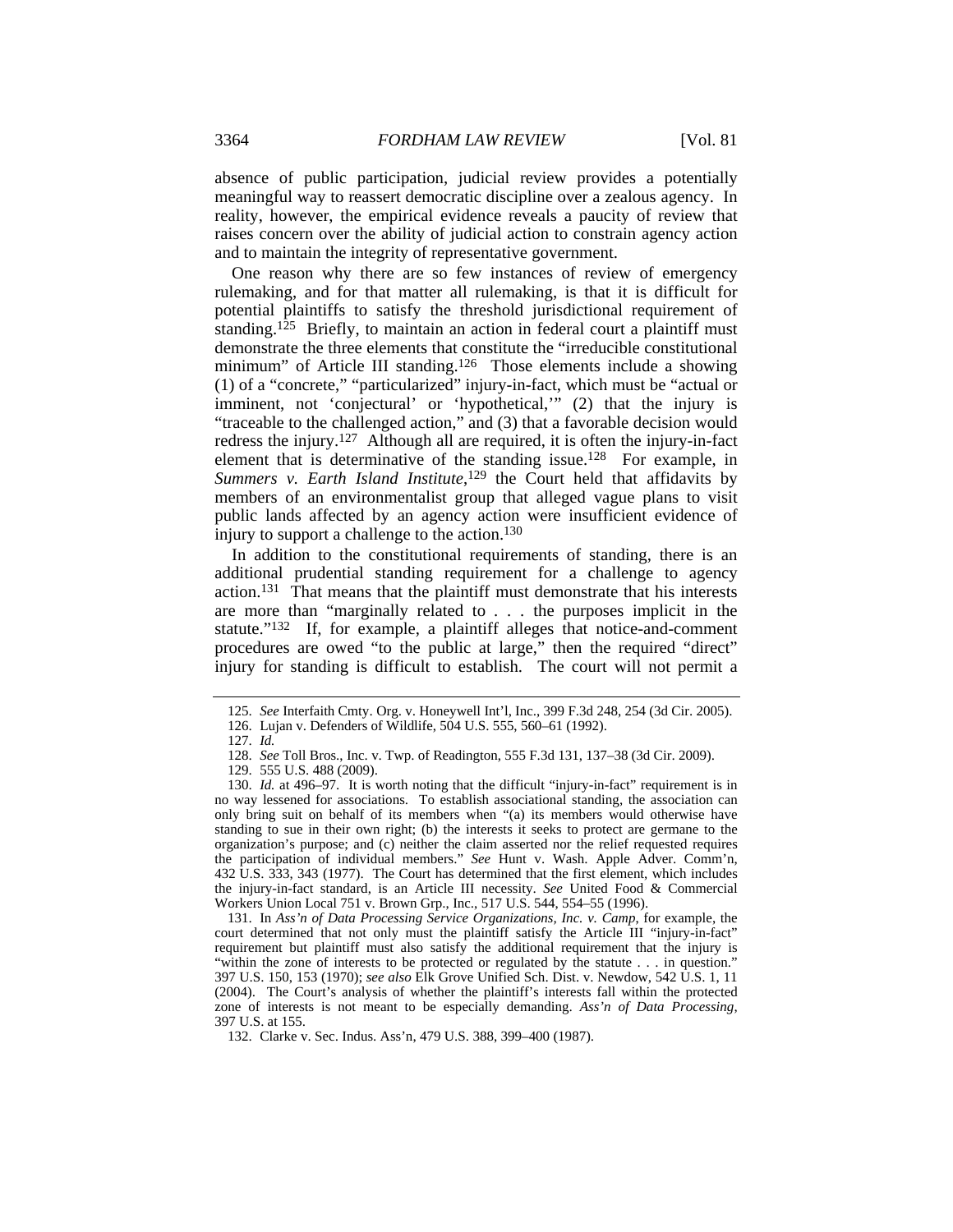plaintiff to allege a "generalized" or "speculative" grievance. 133 In *Lujan v. Defenders of Wildlife*, <sup>134</sup> the Supreme Court reiterated the standing requirement that a procedural injury be plead with particularity, and that a mere public interest in the agency's rulemaking process would not be sufficient.<sup>135</sup>

To the extent that the public may not have standing to enforce its generalized interest in democratic processes, Congress has sought to institute standing statutes. In fact, as is discussed below, one state has enacted such a statute with respect to emergency rulemaking as a structural substitute to *ex ante* public comment and participation.136 The viability of such statutes is complex and is an issue beyond the scope of this Article.<sup>137</sup> It is sufficient to say that Article III requirements for standing must still be satisfied and a standing statute may not modify or eliminate the necessity of standing as defined by the courts.<sup>138</sup> Due to the complexity of the analysis, therefore, for purposes of this discussion, the constitutionality of standing statutes is treated with skepticism. Ultimately, because of standing requirements that limit entry to the courts, and due to the deference afforded agency actions once in court, judicial review is unlikely to increase in frequency or in condemnation of broad and permissive emergency powers.

## 3. Executive Review

If Congress has constitutional limits to its agency oversight powers and the judiciary is limited by standing requirements, then what potential safeguard is left to protect against agencies' manipulation of their emergency power? Under the Constitution, the executive branch is entrusted with the power to implement the laws duly enacted by

<sup>133.</sup> *See* Fla. Audubon Soc'y v. Bentsen, 94 F.3d 658, 664 (D.C. Cir. 1996) ("[T]he plaintiff must show that the [failure of the] procedure in question will cause a distinct risk to a particularized interest of the plaintiff. The mere violation of a procedural requirement thus does not permit any and all persons to sue to enforce the requirement.").

 <sup>134. 504</sup> U.S. 555 (1992).

<sup>135.</sup> *Id. at* 566–67.

<sup>136.</sup> *See* MONT. CODE ANN. § 2-4-303 (2011); *infra* Part II.D.

 <sup>137.</sup> In general, if a standing statute does not modify Article III standing requirements, but only modifies "prudential standing" (court established rules to safeguard against potential separation of powers problems) then the standing statute may be enforced as written. To discern whether a statute implicates Article III or prudential rules of standing is a task that even the Supreme Court finds daunting. *See, e.g.*, United Food & Commercial Workers Union v. Brown Grp., Inc., 517 U.S. 544, 551–53 (1996) (noting that the definition of prudential rules is unclear). The Court has repeatedly defined prudential standing in tandem with Article III, so no distinction is readily discernible. *See* Gladstone, Realtors v. Vill. of Bellwood, 441 U.S. 91, 100–01 (1979) (explaining prudential standing by reference to the Article III standard that courts do not litigate generalized grievances); Warth v. Seldin, 422 U.S. 490, 498 (1975) (declaring that both Article III and prudential standing are "founded in concern about the proper—and properly limited—role of the courts in a democratic society").

<sup>138.</sup> *See Lujan*, 504 U.S. at 566–67 (rejecting the argument that the Endangered Species Act, which provides that "any person may commence a civil suit on his own behalf," gave standing irrespective of Article III requirements).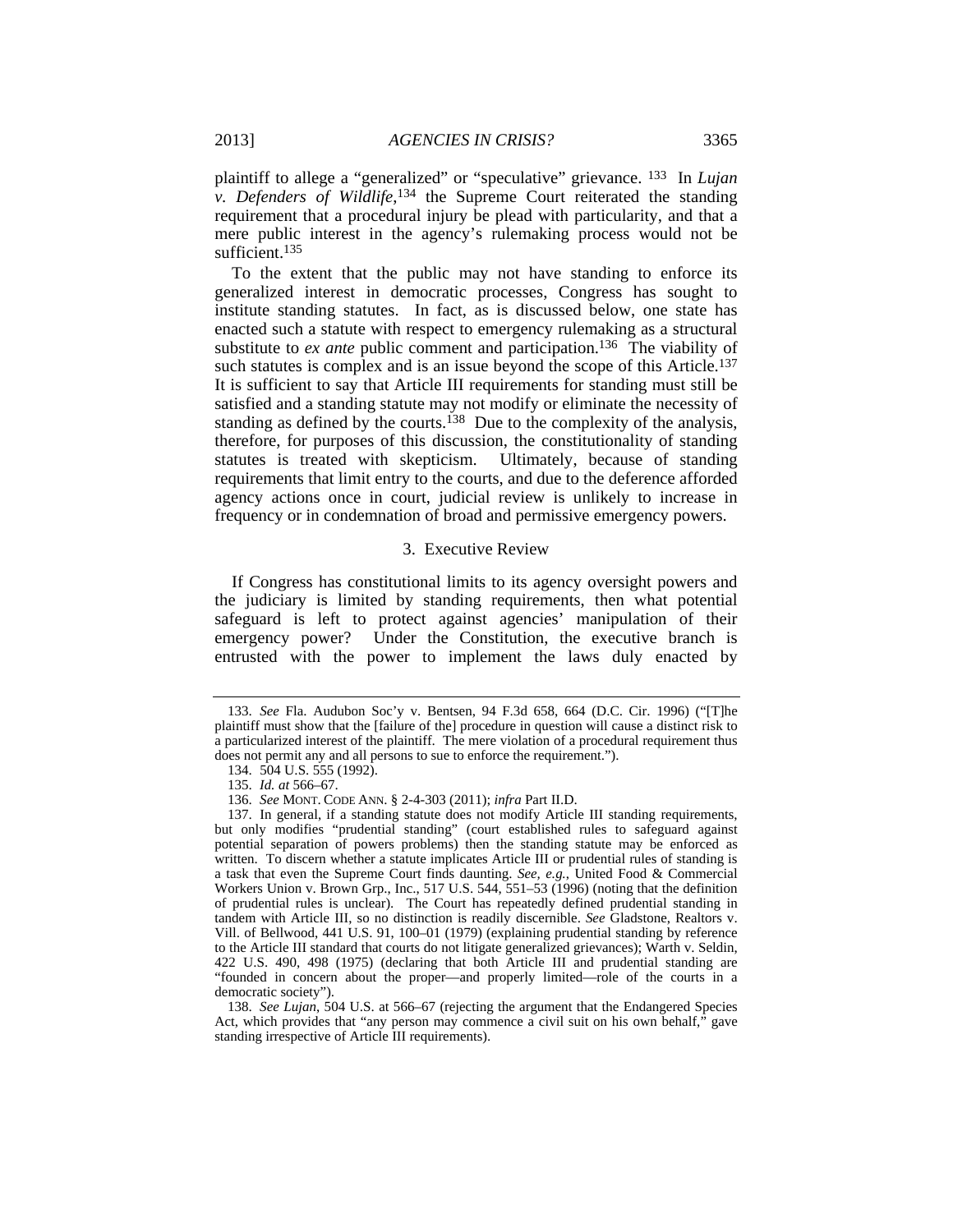Congress.139 In broad strokes, therefore, once Congress has delegated authority to agencies (all predominantly members of the executive branch), the president has "the power to control [his] subordinates."140 That said, the power is less than straightforward, and the president has often been met with criticism when he exerts strong control over executive branch agencies. Indeed, the debate surrounding presidential authority over the executive branch is the "oldest . . . debate[] in constitutional law."141

Nonetheless, the president has thrown his hat into the ring of regulatory review in a long lineage of executive orders that traverse political affiliations. Under the current regime, the executive branch has ordered that regulatory agencies submit to review of all significant draft rules and regulations by OIRA.142 By direct executive order, OIRA is obligated to review all draft rules and regulations of the many executive agencies.143 However, the sixty-nine independent agencies may not be compelled to

 141. CALABRESI & YOO, *supra* note 140, at 3. *See generally* Peter L. Strauss, *Overseer or "The Decider"? The President in Administrative Law*, 75 GEO. WASH. L. REV. 696, 700–02 (2007) (noting a concern that the executive's influence on political appointees was an impermissible effort to control properly delegated agency authority).

142. *See* Exec. Order No. 12,866, 58 Fed. Reg. 51,735 (1993) (stating the following goals: "to enhance planning and coordination with respect to both new and existing regulations; to reaffirm the primacy of Federal agencies in the regulatory decision-making process; to restore the integrity and legitimacy of regulatory review and oversight; and to make the process more accessible and open to the public"); *see also* Exec. Order No. 13,563, 76 Fed. Reg. 3821 (2011). Executive Order 13,563 is the most recent executive order in the lineage of regulatory review that supplements Executive Order 12,866 for executive branch regulatory agencies.

 <sup>139.</sup> U.S. CONST. art. II, § 3, cl. 4.

 <sup>140.</sup> STEVEN G. CALABRESI & CHRISTOPHER S. YOO, THE UNITARY EXECUTIVE: PRESIDENTIAL POWER FROM WASHINGTON TO BUSH 4 (2008). There is a question as to which agencies constitute the executives "subordinates." Agencies are divided into "executive" and "independent" agencies. Most independent agencies are constitutionally part of the executive branch. These agencies are "independent" to the extent that they do not fall under the direct control of an executive department. The President's power is limited with respect to independent agencies to the extent he cannot remove the agency head or its members. Examples of legislative veto provisions were once found in rulemaking by the Department of Education (executive department) as well as the Federal Trade Commission (independent agency). *See* 20 U.S.C. § 1232(d) (1976 & Supp. IV 1980); Federal Trade Commission Improvements Act of 1980, 15 U.S.C. § 57a-1 (Supp. IV 1980).

 <sup>143.</sup> In general, Congress delegated to OIRA the power to review all collections of federal information and the power to develop and oversee the implementation in such areas as the setting of information quality and statistical standards. *See* Paperwork Reduction Act, 44 U.S.C. §§ 3501–3520 (2006). It is difficult to quantify how many executive agencies exist at the federal level because "federal agency" can be defined in many different ways. There are currently fifteen executive departments that may be categorized as "agencies" (the Departments of Agriculture, Commerce, Defense, Education, Energy, Health and Human Services, Homeland Security, Housing and Urban Development, Justice, Labor, State, Transportation, Veterans Affairs, the Interior, and the Treasury). Most Americans, however, would consider other organizations beneath those categories to also be agencies (for example, the Farm Service Agency, which is within the Department of Agriculture, or the Missile Defense Agency, which is within the Department of Defense). If agencies are defined in this more granular manner, then there are over 400 federal executive agencies. *A– Z Index of U.S. Government Departments and Agencies*, USA.GOV, http://www.usa.gov/ directory/federal/index.shtml (last updated Mar. 7, 2013).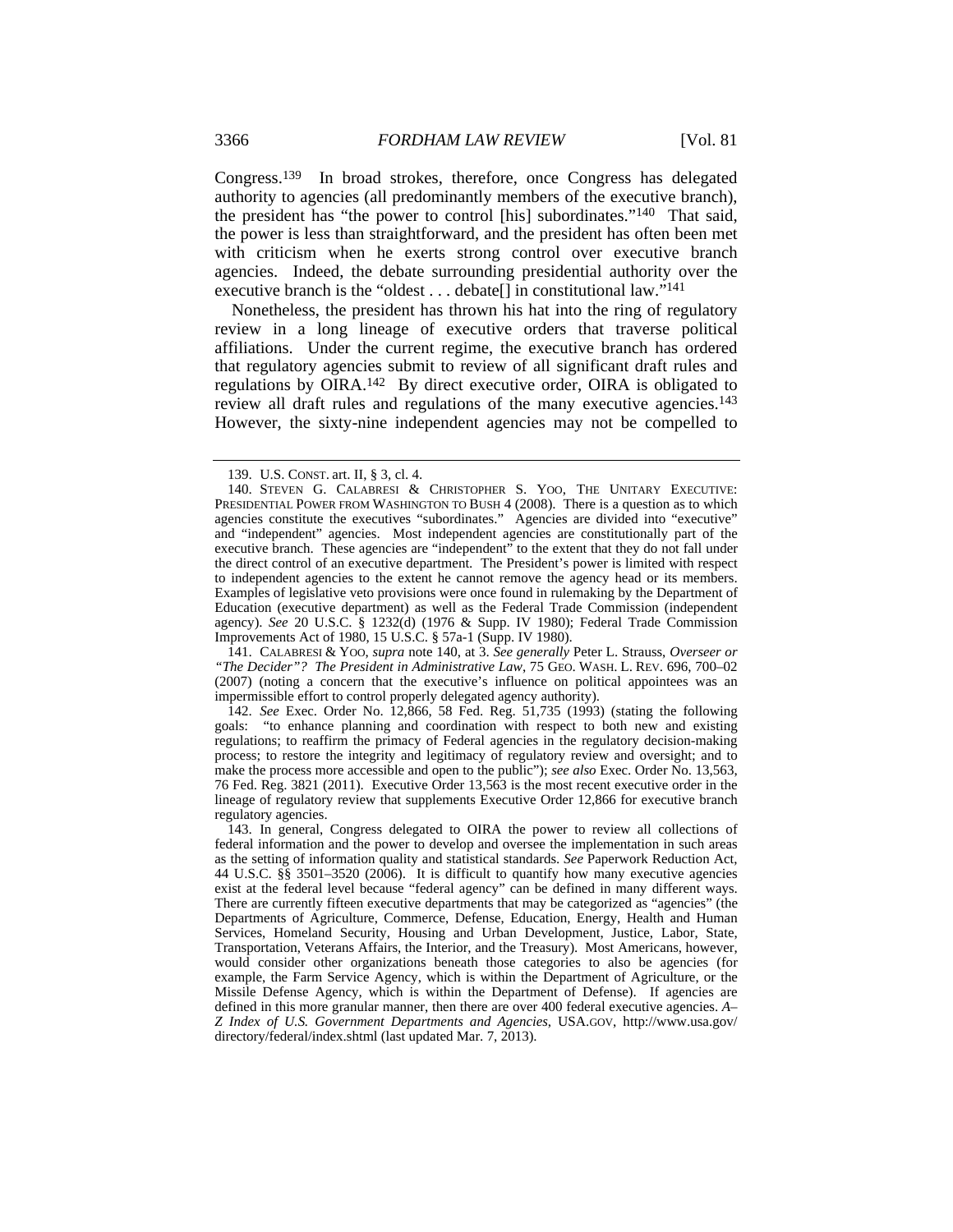submit to the executive ordered review but may only be encouraged to do so.144 This means that such vital independent agencies as the Environmental Protection Agency, the Federal Communications Commission, and the Securities and Exchange Commission are subject to the review described here on a *voluntary* basis only.145 This review divide between independent agencies and executive agencies is of obvious concern. President Obama recently attempted to bridge this divide by an executive order directed at independent agencies "asking" them to comply with the same review processes as their executive branch counterparts.<sup>146</sup>

Executive agencies have additional reporting requirements if the *agency* believes the submitted rule to be a "significant" rulemaking.<sup>147</sup> Although all planned rules must be submitted to OIRA, rules not identified as significant by either (1) the agency upon submission to OIRA for review or (2) the Administrator of OIRA after submission, will not be subject to the extensive cost-benefit analysis requirements of the executive order.<sup>148</sup> Nor are emergency or unplanned regulations immune from review. As soon as possible, an agency that issues emergency procedures must comply with the reporting requirements of the executive order.<sup>149</sup> It is under the ultimate discretion of the OIRA administrator to determine whether a proposed rule

 <sup>144.</sup> Exec. Order No. 12,866, 58 Fed. Reg. at 51,735. Examples of independent agencies include the Central Intelligence Agency, the Environmental Protection Agency, the Federal Communications Commission, the Federal Deposit Insurance Commission, and the Federal Elections Commission. *See Independent Agencies and Government Corporations*, USA.GOV, http://www.usa.gov/Agencies/Federal/Independent.shtml (last updated Feb. 21, 2013) (listing independent agencies). The count of sixty-nine independent agencies includes traditional administrative agencies and government corporations. *Id.*

<sup>145.</sup> *See Independent Agencies and Government Corporations*, *supra* note 144.

<sup>146.</sup> *President Barack Obama, Executive Memorandum—Regulation and Independent Regulatory Agencies*, WHITEHOUSE.GOV (July 11, 2011), http://www.whitehouse.gov/thepress-office/2011/07/11/memorandum-regulation-and-independent-regulatory-agencies

<sup>(&</sup>quot;With full respect for the independence of your agencies, I am asking you today to join in this review and produce your own plans to reassess and streamline regulations. For rules going forward, I am also asking you to follow the key cost-saving, burden-reducing principles [required of executive agencies]."); *see* Letter on Retrospective Review of Existing Regulations from David Hirshmann, President and Chief Exec. Officer, U.S. Chamber of Commerce, to Elizabeth M. Murphy, Sec'y, SEC (Oct. 6, 2011), *available at*  https://www.sec.gov/comments/s7-36-11/s73611-62.pdf (commenting that while the SEC's voluntary compliance with President Obama's request for retrospective review of regulations is encouraging, the SEC should voluntarily comply with OIRA and other review mechanisms). *See generally* Exec. Order No. 13,579, 76 Fed. Reg. 41,587 (2011) (encouraging independent agencies to comply with President Obama's Executive Order for executive agencies); Cary Coglianese, *Presidential Control of Administrative Agencies: A Debate over Law or Politics?*, 12 U. PA. J. CONST. L. 637 (2010) (observing the various forms of pressure and control presidents attempt to assert over independent agencies).

<sup>147.</sup> *See generally* Exec. Order No.12,866, § 6(a)(3)(A), 58 Fed. Reg. at 51,740. A significant rulemaking is one that will likely have an economic impact of 100 million dollars or more, or otherwise adversely affect the economy; creates an inconsistency with action of another agency; materially alters the budgetary impact of entitlements or raises novel legal or policy issues. *Id.* § 3(f)(1)–(4), 58 Fed. Reg. at 51,738.

<sup>148.</sup> *Id.* § 6(a)(3)(A), 58 Fed. Reg. at 51,740.

<sup>149.</sup> *Id.* § 6(a)(3)(D), 58 Fed. Reg. at 51,741.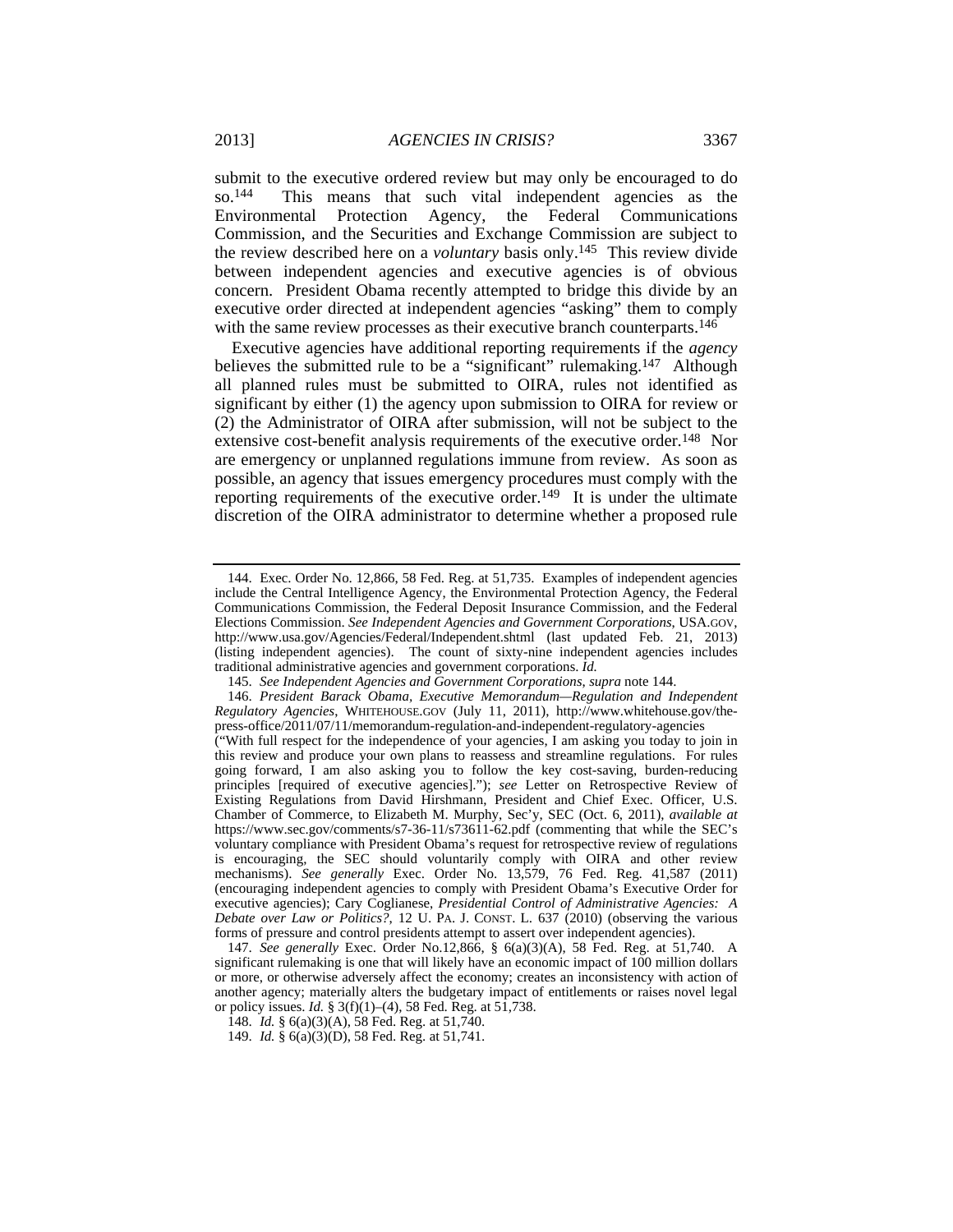qualifies as significant, and if it does, whether or not to enforce or waive the additional reporting requirements.150

If a proposed rule is determined significant, OIRA will review the substance of the rule and permit it, suggest a modification to it, or send it back to the agency for reconsideration.<sup>151</sup> Up until July 20, 2011 for example, forty-two "interim-final rules" were reviewed, of which thirtyseven were permitted with a suggested modification, and four were approved without change.152 If we assume that the category "interim-final rules" captures only emergency rulemakings (which it does not), OIRA reviewed about 17 percent of the total emergency rulemakings in 2011.153 Only one "interim-final rule" was withdrawn and no "interim-final rule" was found to be improperly submitted.154

This Article recommends that to increase restraint on emergency power discretion, a frequency trigger should be added to the OIRA metric. Such a trigger would be used much like the "significant" rulemaking trigger. Once an agency has issued, for example, twenty emergency rulemakings in a oneyear period, an OIRA review of all twenty emergency rulemakings is activated.155 The choice to review only significant rules is a prudent standard that safeguards tax revenues. The addition of a frequency trigger would further safeguard the administrative procedural process and would still minimize the cost of oversight.

## *D. A Note on* Ex Post *Review*

With the exception of "agency-forcing" by statutory deadline, the key tools of congressional, judicial, and executive review of agency emergency rulemaking is after the rule's enactment.156 Scholarly comment is unnecessary to note that review of an emergency rule before enactment is facially distinct from postenactment review. As stated before, review of the federal "good cause" rulemaking is *ex post*. However, many state statues provide for *ex ante* review, proving that there is more than one review option. This Article argues that the choice between *ex post* and *ex ante*

 <sup>150.</sup> A designation of significance applies to all rulemakings regardless of the presence or absence of public comment. *Id.*  $\S$  6(a)(3)(A), 58 Fed. Reg. at 51,740.

 <sup>151. 5</sup> U.S.C. § 609 (2006).

<sup>152.</sup> *See* OFF. OF INFO. AND REG. AFFAIRS, http://www.reginfo.gov/public/do/eoAdvanced SearchMain (last visited Apr. 19, 2012) (EO Review Search Criteria: Agencies=All; Review Status=Concluded; 1/01/2011–07/20/2011; Stage of Rulemaking=Interim Final Rule).

 <sup>153.</sup> Because OIRA does not distinguish between interim-final rules that are emergency rulemakings and those that are not, 17 percent is an overestimate of the actual percentage of OIRA emergency rulemaking review.

<sup>154.</sup> *See* OFF. OF INFO. AND REG. AFFAIRS, *supra* note 152.

 <sup>155.</sup> The trigger level might be increased for certain agencies, such as the Coast Guard, that deal with emergent public safety issues that are finite in nature. *See, e.g.*, *Aids to Navigation Team New York Mission and AOR*, U.S. COAST GUARD (Jan. 26, 2012), http://www.uscg.mil/d1/antNewYork/UnitStatisticsandHistory.asp (issuing a change in navigable waters due to Fourth of July fireworks in New York waterways).

<sup>156.</sup> *See supra* notes 61–62 and accompanying text.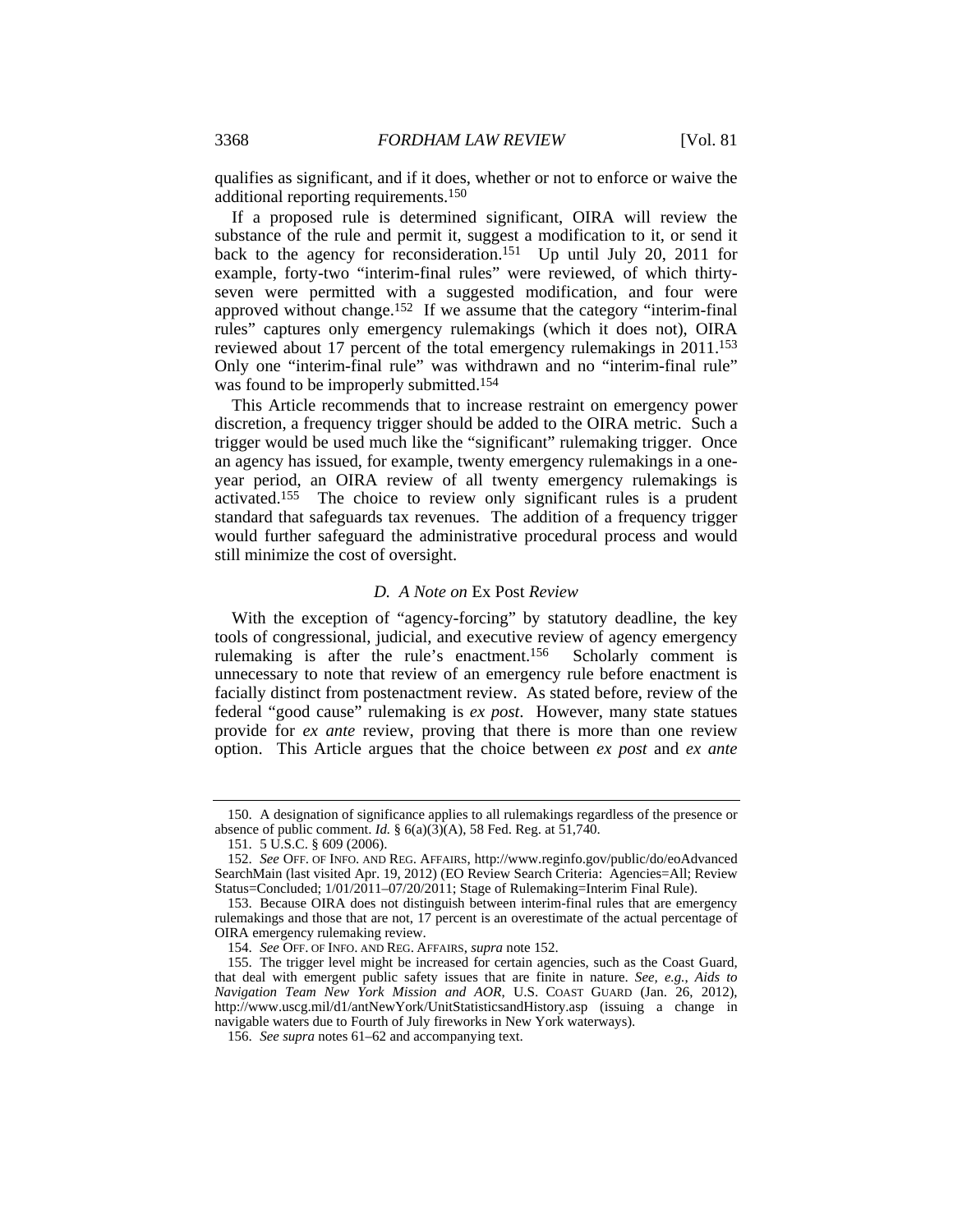review reveals a legislative preference for efficiency or public participation respectively.157

Another indication of a legislative preference is in the choice to set a statutory time limit on the effectiveness of an emergency rulemaking. Under the federal "good cause" statute there is no time limit, and the rule may remain in effect permanently without any review or public comment.158 This one statutory attribute alone demonstrates a sharp contrast to the state experience where there is usually a mandated time limit for the effectiveness of emergency rules, and where the renewal of such rules in the absence of public comment is severely limited.159 Again, the lack of a time limit in the federal process arguably reveals a preference for efficiency that could effectively eliminate all public comment on a rule in perpetuity.

Some federal agencies, however, do voluntarily adopt a policy where *ex post* public comment on interim-final rules is invited.<sup>160</sup> But even the voluntary *ex post* notice-and-comment period, while surely better than no public participation, raises the question of whether it is a true substitute for *ex ante* comment. Much has been written on the potential prejudices that arise within an agency faced with *ex post* review.161 It is only logical to assume that agency bureaucrats and analysts of good intention, who have studied an issue and developed a solution in a vacuum, must convince themselves of both (1) the existence of a problem and (2) the effectiveness of their proposed solution, before issuing an emergency rule.162 To readdress an open question, this analytic process after the fact is a difficult human exercise. The potential of regulatory inertia in such instances is so widely acknowledged that some courts have demanded that an agency provide concrete evidence that it has reevaluated decisions with an "open mind."<sup>163</sup>

 <sup>157.</sup> Note that this may potentially be remedied by the legislature by expressly expanding the "procedural injury" required for standing to include more than those parties most directly affected by the emergency statute. This is how the Montana legislature chose to expand public participation and the opportunity for judicial review. *See supra* note 136 and accompanying text. However, as noted previously, the jurisprudence sustaining such standing statutes is complex and the statutes' viability is uncertain. *See supra* Part II.C.2.

<sup>158. 5</sup> U.S.C. § 553(b)(3)(B) (2006). Emergency rulemakings are often referred to as "interim-final rules" but can just as well be considered "permanent-interim-final rules" as they can live on indefinitely. There are indeed many such instances where the "emergency" continues for a surprisingly long period.

<sup>159.</sup> *See* discussion *infra* Part III.B.1 and note 183.

<sup>160.</sup> *See, e.g.*, *Comment on Regulations, Making Your Voice Heard at FDA: How To Comment on Proposed Regulations and Submit Petitions*, FDA (Feb. 7, 2008), http://www. fda.gov/AboutFDA/ContactFDA/CommentonRegulations/default.htm; *FTC Seeks Public Comment on Agency's Rules of Practice*, FTC (Jan. 13, 2012), http://www.ftc.gov/opa/2012/ 01/part2rules.shtm.

<sup>161.</sup> *See, e.g.*, Ernest Gellhorn, *Public Participation in Administrative Proceedings*, 81 YALE L.J. 359, 368 (1972); Kim, *supra* note 15.

<sup>162.</sup> *See, e.g.*, *Comment on Regulations, Making Your Voice Heard at FDA*, *supra* note 160 ("FDA rules have considerable impact on the nation's health, industries and economy. These rules are not created arbitrarily or in a vacuum.").

<sup>163.</sup> *See, e.g.*, U.S. Steel Corp. v. EPA, 595 F.2d 207, 214 (5th Cir. 1979).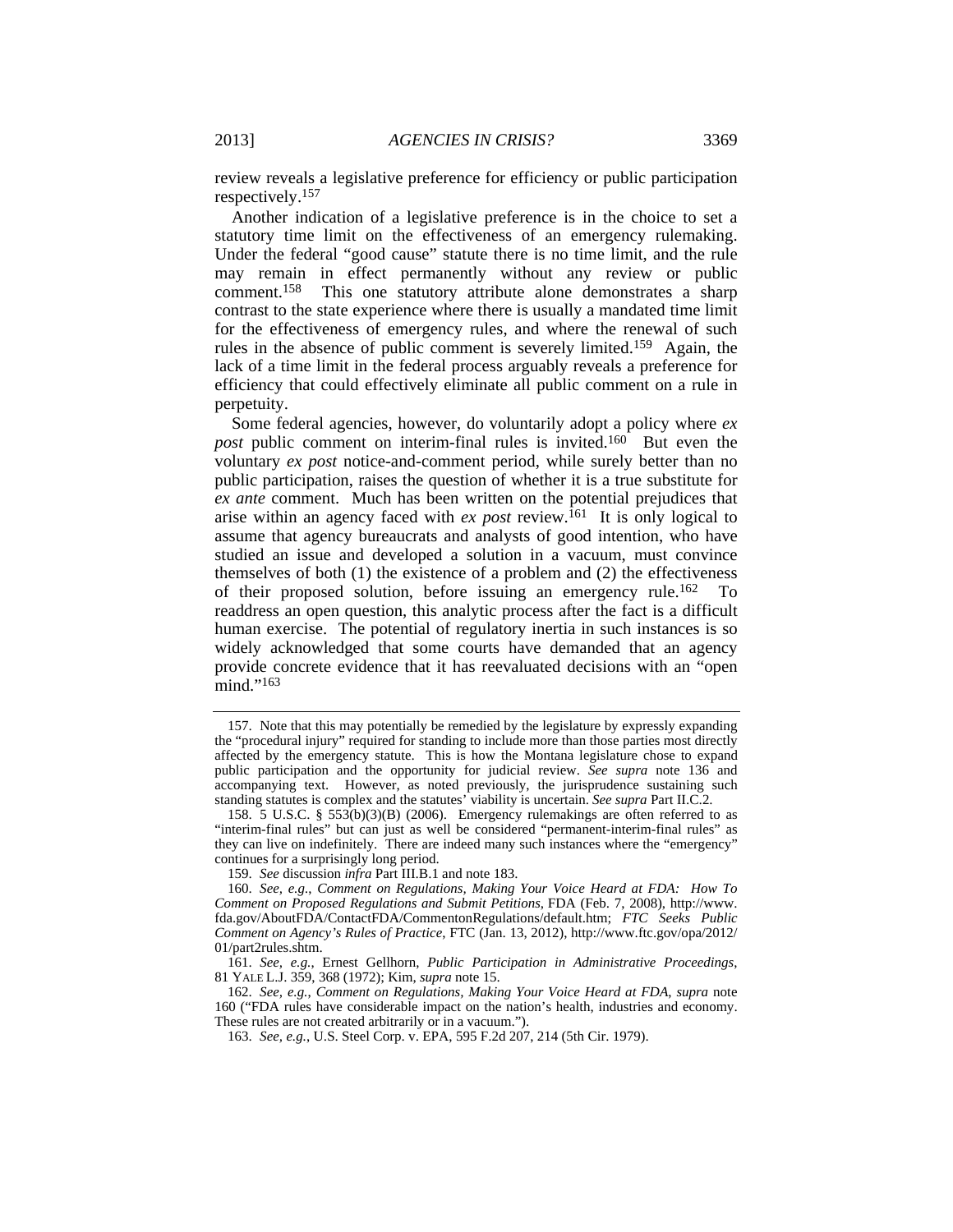As should be immediately apparent to the reader, an open mind is more difficult to maintain in the wake of a decision than before the decision is made in the first instance. Such a showing may be mere agency artifice, and may not properly safeguard against strategic agency action.<sup>164</sup> In recognition of these harms, some courts do not require an "open mind" in postcomment review, but rather emphatically reassert that the notice-andcomment requirements of the federal APA are "designed to ensure that affected parties have an opportunity to participate in and influence agency decision making *at an early stage*, when the agency is more likely to give *real consideration* to alternative ideas."165 Therefore, these courts have concluded that the opportunity for comment after rule promulgation is a violation of the federal APA.166

If *ex post* notice and comment fails to "correct" the *ex ante* exclusion of public comment, how can congressional *ex post* review fare much better? There is a problematic and inherent lack of congressional interest "to confront and deal with complex and sensitive policy issues that major rulemaking present."167 Congress, ever politically aware, may delegate to agencies sensitive issues in the first place to avoid negative political fallout.<sup>168</sup> As discussed earlier, congressional review is complex and may necessitate the enactment of legislation to overturn agency action.<sup>169</sup> There is little incentive, however, for Congress to do so as Congress is rarely held accountable for agency action. Indeed, to intervene has potential negative consequences as Congress's members might risk being viewed as obstructionists if legislation is tried.170 In short, congressional delegation of power in sensitive areas plus congressional abstention in agency review is a politically shrewd strategy.

The executive branch may have greater incentive for oversight as the political fallout for rulemaking may be more focused on the president than on members of Congress. Indeed, the executive branch's use of OIRA is

170. *Id.*

 <sup>164.</sup> As one court noted, even with an "open mind," there is danger in arguing the fiction that the emergency amendment and the subsequent proceedings constitute a single regulatory action—the promulgation of an amendment *followed* by notice and comment. *See* Mauzy v. Gibbs, 723 P.2d 458, 463 (Wash. Ct. App. 1986) ("[Plaintiff] refer[s] us to federal courts that construe the federal APA to prevent such a stratagem." (citations omitted)).

<sup>165.</sup> *U.S. Steel Corp*., 595 F.2d at 214 (emphasis added).

<sup>166.</sup> *See id.* at 215. ("An agency that wished to dispense with pre-promulgation notice and comment could simply do so, invite post-promulgation comment, and republish the regulation before a reviewing court could act."); *see also* N.J. Dep't of Envtl. Prot. v. EPA, 626 F.2d 1038, 1050 (D.C. Cir. 1980); *Mauzy*, 723 P.2d at 463 ("We are convinced that the Fifth Circuit accurately assessed the psychological and bureaucratic realities of *post hoc* comments in rule-making . . . . [W]e have no evidence to rebut the presumption that *post hoc* comment was not contemplated by the [federal] APA and is generally not consonant with it." (quoting *N.J. Dep't of Envtl. Prot.*, 626 F.2d at 1050)).

 <sup>167.</sup> Rosenberg, *supra* note 109, at 1083.

<sup>168.</sup> *Id.* at 756–60.

<sup>169.</sup> *See* Elena Kagan, *Presidential Administration*, 114 HARV. L. REV. 2245, 2256–59 (2001) (postulating that Congress will be a powerless restraint on agency action in the face of a president intent on controlling the administration of law).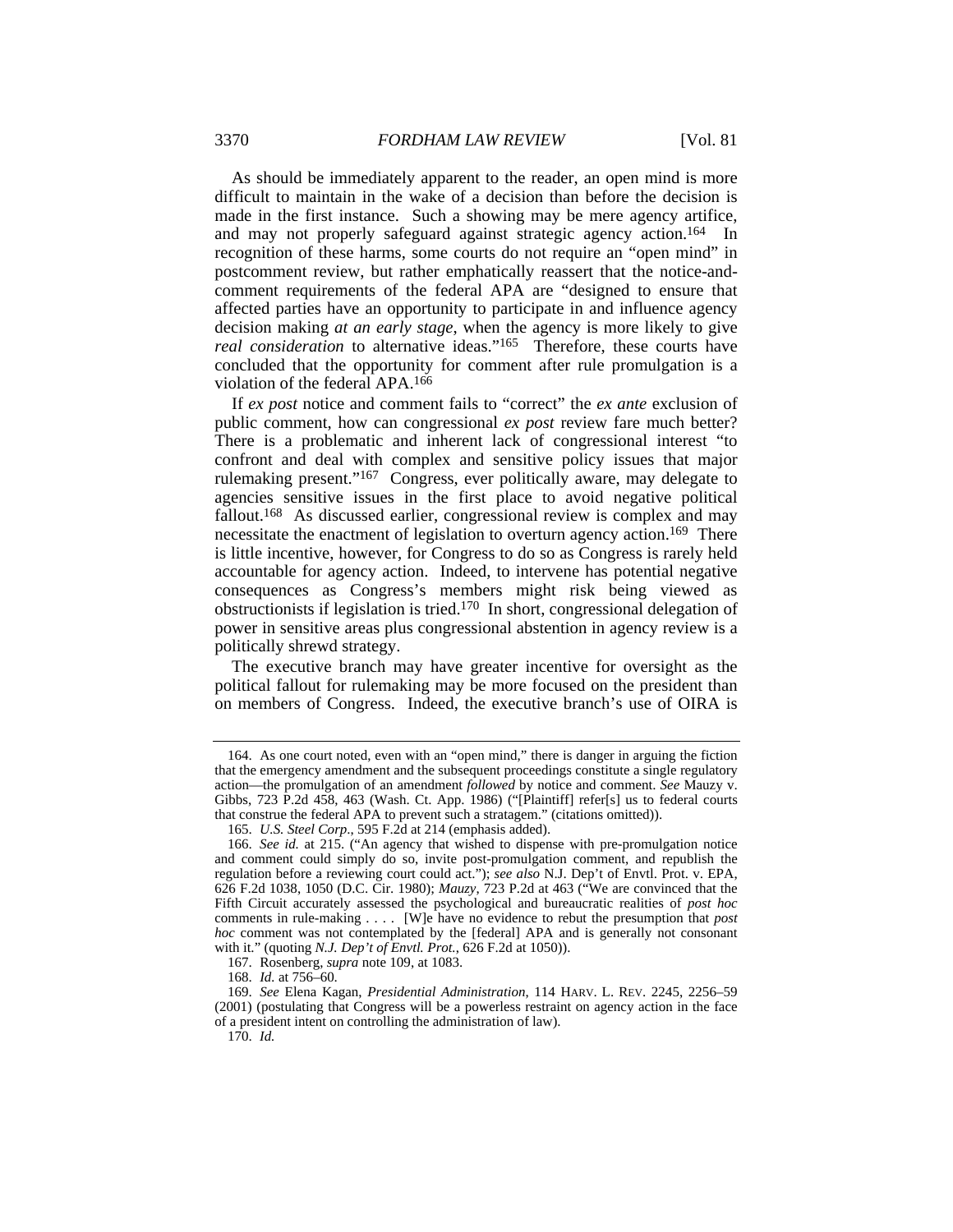evidence of its active oversight role. However, OIRA review of emergency rulemaking is also *ex post* in nature and therefore suffers from the same shortcomings as judicial and administrative *ex post* review schemes. But executive branch *ex post* review is not the only means by which the executive may oversee agency action. As set forth in the next part, there are lessons to be learned from the state experiences. In particular, there are opportunities for *ex ante* review of emergency power that could be effectively incorporated into the federal emergency power statute.171 Again, this Article argues that all the variations of *ex ante* review have a common thread—a legislatively revealed preference for public participation.

#### III. STATE AGENCY EMERGENCY POWERS

In contrast to the federal agency emergency statute, the vast majority of states have taken a different tack.<sup>172</sup> In general terms, the federal statute is characterized by (1) broad discretionary language plus (2) little structural restraint on agency power (i.e. no termination date and no particularized review). As is often the case, the states provide a variety of alternatives to the federal standard, but certain themes are common: (1) a rather restrictive discretionary mandate plus (2) various restraints—both *ex ante* and *ex post*—specific to the exercise of agency emergency power. Indeed, the states almost inherently employ a sliding scale that balances statutory language (the threshold emergency power trigger), with postenactment oversight (i.e., the more restrictive the former, the less exacting the latter). This Article argues that this approach is preferable to the current federal regime that displays no such calculated balance.

There is one "emergency," however, for which this Article recommends that states disrupt the elaborate balance they have struck between efficiency and public participation: to comply with federal mandates that may be disruptive to state budgetary and administrative resources.<sup>173</sup> In this one arena, this Article advocates that the states should, regrettably, relinquish their preference for public participation and carve out an efficient and transparent means for state agencies to respond to federal mandates.

<sup>171.</sup> *See* discussion *infra* Part III.B (discussing *ex ante* review provisions provided in various state codes, such as legislative review and time limits).

 <sup>172.</sup> For an excellent general source on state emergency powers, see Jim Rossi*, State Executive Lawmaking in Crisis*, 56 DUKE L.J. 237 (2006).

 <sup>173.</sup> This viewpoint is consistent with that of Professor Jim Rossi, who argues that state rulemaking that is necessary to comply with federal statutes should be subject to more deferential constitutional and procedural review than other state legislative delegations. *See* Jim Rossi, *Institutional Design and the Lingering Legacy of Antifederalist Separation of Powers Ideals in the States*, 52 VAND. L. REV. 1167, 1235–38 (1999).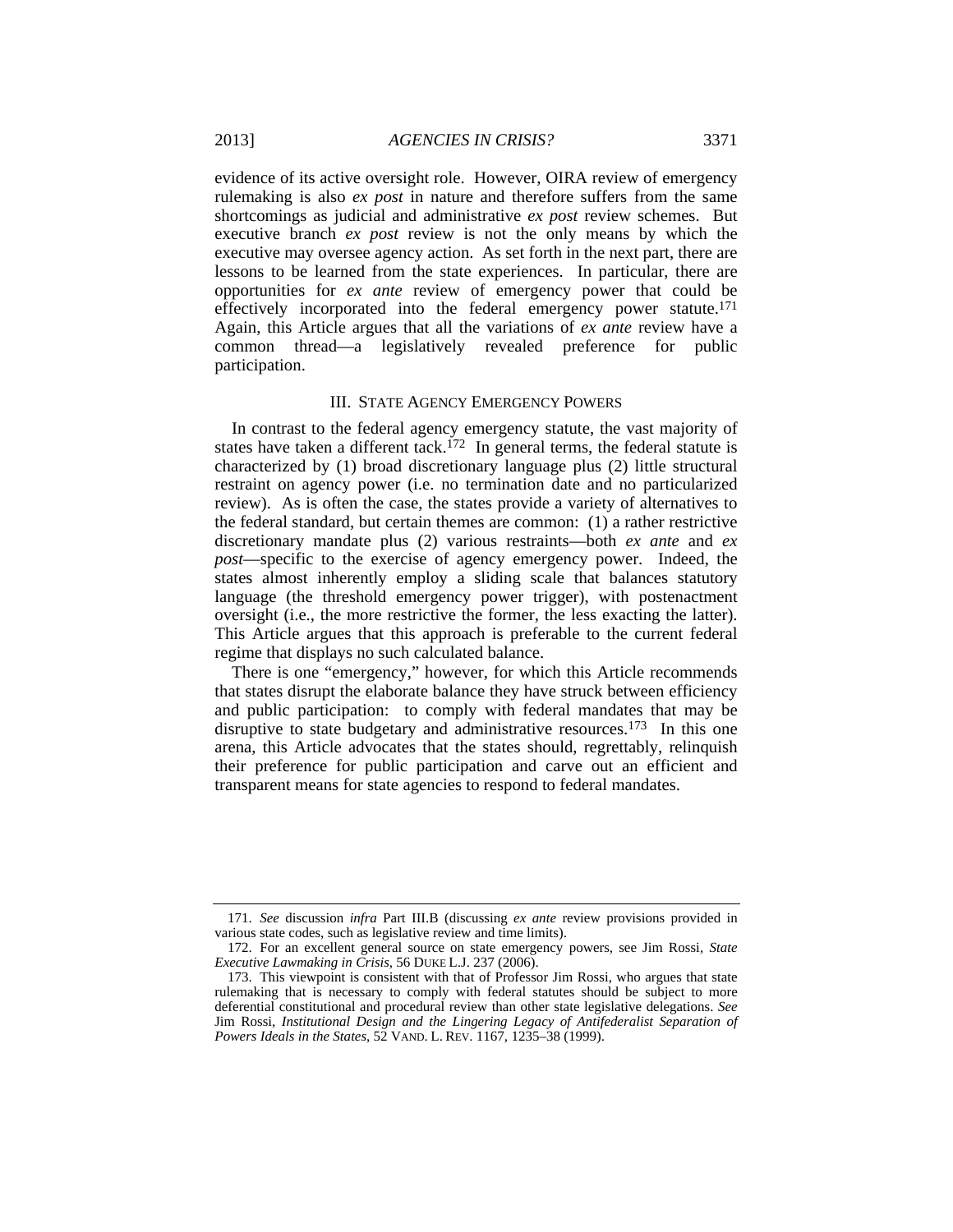# *A. "Imminent Peril"*

In contrast to the broad federal standard, section 3(b) of the 1961 Model State APA, adopted in many states, provides a more restrictive mandate<sup>174</sup>:

If an agency finds that an imminent peril to the public health, safety, or welfare requires adoption of a rule upon fewer than 20 days' notice and states in writing its reasons for that finding, it may proceed without prior notice or hearing or upon any abbreviated notice and hearing that it finds practicable, to adopt an emergency rule.<sup>175</sup>

The choice of a restrictive standard was a deliberate one. Even though the states had the APA "good cause" exemption before them, only two states adopted a provision comparable to the "good cause" exemption.<sup>176</sup>

In 1981, the states were once again provided with an express opportunity to adopt the "good cause" exemption. In that year the MSAPA editors changed course and recommended that the state legislatures adopt the broad "unnecessary, impracticable, or contrary to the public interest" language of the federal statute.177 Again, the states largely rejected the recommendation and maintain the 1961 MSAPA "imminent peril" standard to this day. The MSAPA was recently revised in 2010, and the committee adopted a return to the "imminent peril" test of the 1961 MSAPA.178 The recommended provision also includes express permission for immediate adoption of an emergency rule if "the loss of federal funding for an agency program requires [it]."179 In addition, similar to the 1961 MSAPA provision, but unlike the federal "good cause" exemption, the 2010 MSAPA includes a time limit on how long the emergency rule will be effective and a one-time, limited renewal period.180 By its return to the 1961 "imminent peril" standard from the "good cause" standard it recommended in 1981, the administrative conference clearly rejects the "good cause" language for state regulators and, arguably, tacitly rejects the standard for the federal administrators as well.<sup>181</sup>

## *B. State Review*

Similar to the concerns of potential federal agency aggrandizement, state legislators also have adopted several policing mechanisms to watch over agencies invoking emergency powers. These policing mechanisms are

<sup>174.</sup> *See* 29 DEL. CODE ANN. tit. 101, § 10119; N.Y. A.P.A. LAW § 202 (McKinney 2012); UTAH CODE ANN. § 63G-3-304 (LexisNexis 2012); WASH. REV. CODE § 34.05.350 (2011).

 <sup>175.</sup> MODEL STATE ADMIN. PROCEDURE ACT § 3(b) (1961) (revised in 1981 and 2010).

<sup>176.</sup> *See* IOWA CODE § 17A.4 (2011); 45 PA. CONS. STAT. § 1203 (2011).

 <sup>177.</sup> MODEL STATE ADMIN. PROCEDURE ACT § 3-108(a) (1981) (revised in 2010).

 <sup>178.</sup> REVISED MODEL STATE ADMIN. PROCEDURE ACT § 309 (2010).

<sup>179.</sup> *Id.*

<sup>180.</sup> *Id.* (providing that an emergency rule is effective for not longer than 180 days and is renewable once for an additional 180 days).

 <sup>181.</sup> This is, of course, an extrapolation as there are constitutional and administrative concerns at the federal level that are unique. However, the experimentation and rejection of the federal model at least indicates an overall dissatisfaction with it.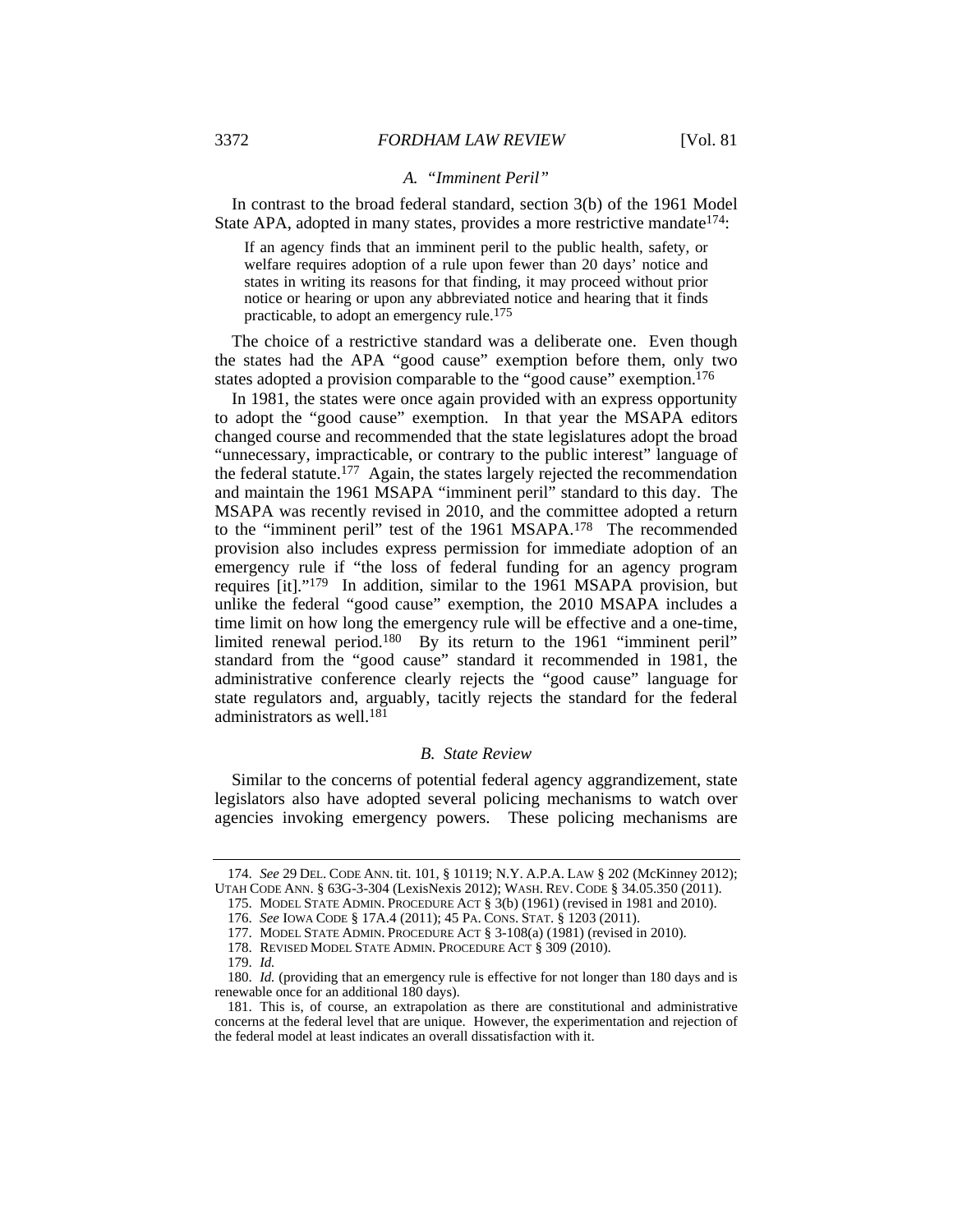categorized here by the status of the overseer: (1) Legislative Review, (2) Judicial Review, and (3) Executive Review.

# 1. Legislative Review

The states are less abashed than the federal legislature to include direct legislative review in their emergency rulemaking procedures. For example, in the Colorado emergency rulemaking statute, there is an express provision that emergency rules must be reviewed by the office of legislative legal services; Connecticut requires legislative regulatory review; and Maryland asks for *proposed* emergency rules to be approved by the Committee on Administrative, Executive, and Legislative Review and the Department of Legislative Service.182 The review process is sometimes before rule enactment, as is the case with Maryland, but may also be *ex post*. 183 Such is the case in Wisconsin, where not only is every emergency rule reviewed by the small business regulatory board but extension of the rule requires legislative committee approval.184

The time limit on emergency rule effective dates are, by far, the most direct control state legislatures impose on the emergency rulemaking process. The vast majority of states, forty-one in all, impose a concrete time limit of some kind ranging from three to six months.185 Only eight states impose no time limit on the effective length of emergency rulemaking, and only one, Iowa, makes the default effectiveness of emergency rules "permanent."<sup>186</sup>

# 2. Judicial Review

Many state emergency statutes do not expressly provide whether the initial, agency emergency determination is judicially reviewable. In fact, only six state emergency power statutes expressly mention judicial review.187 However, given the importance for potential overreach, many state courts have determined that the relevant state procedures imply such a power.188 For example, the court in *Melton v. Rowe*<sup>189</sup> noted that

<sup>182.</sup> *See, e.g.*, COLO. REV. STAT. § 24-4-103(6)(a) (2012); CONN. GEN. STAT. ANN. § 4- 168 (West 2012); MD. CODE ANN., STATE GOV'T § 10-111(b) (LexisNexis 2011).

 <sup>183.</sup> MD. CODE ANN., STATE GOV'T § 10-111 (b).

 <sup>184.</sup> WIS. STAT. § 227.24 (2012).

 <sup>185.</sup> Maine has a ninety day limit; Arizona, California, Maryland, Massachusetts, Michigan, and Minnesota have a 180 day limit; Alabama, Alaska, Arkansas, Colorado, Connecticut, Delaware, Georgia, Hawaii, and Mississippi have a 120 day limit. The full list of statutes is on file with the author.

<sup>186.</sup> *See* FLA. STAT. § 120.525 (2011); IOWA CODE § 17A.4 (2011); KY. REV. STAT. ANN. § 13B.125 (West 2011); LA. REV. STAT. ANN. § 49:953 (2011).

<sup>187.</sup> *See* KY. REV. STAT. ANN. § 13B.125; ME. REV. STAT. tit. 5, § 8054 (2011); MO. REV. STAT. § 536.025 (2011); MONT. CODE ANN. § 2-4-303 (2011); N.C. GEN. STAT. ANN. § 150B-21.1A (West 2011); W. VA. CODE § 29A-3-15 (2011).

 <sup>188.</sup> For example, Washington precedent establishes that all courts, including lower trial courts, have inherent power to review agency action to ensure that it is not arbitrary and capricious or contrary to law. State v. Ford, 755 P.2d 806, 807–08 (Wash. 1988); *see also* Pierce Cnty. Sheriff v. Civil Serv. Comm'n, 658 P.2d 648, 650–51 (Wash. 1983).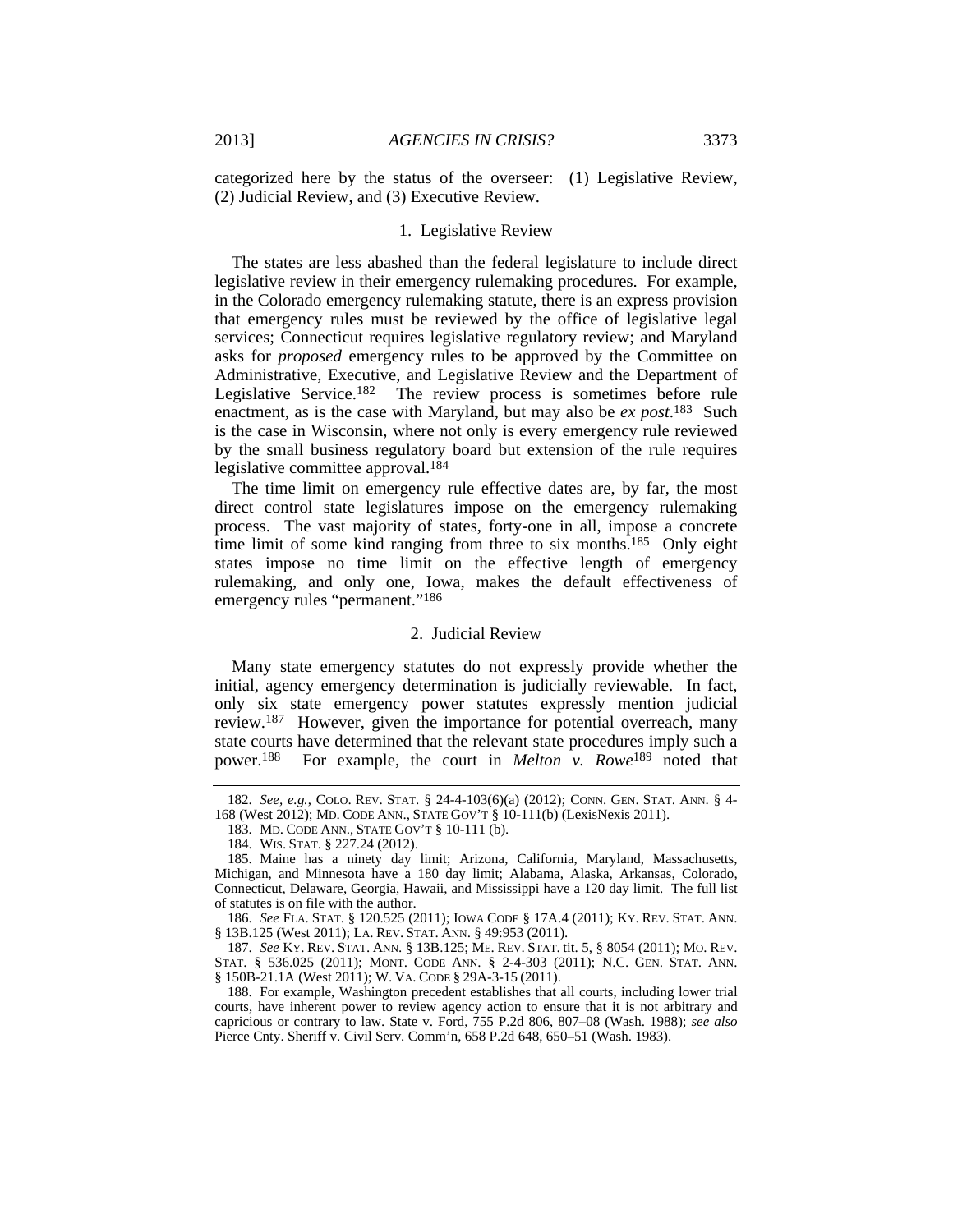Connecticut had not specifically authorized the judicial review of an agency's finding that imminent peril required it to adopt emergency regulations.190 Regardless of the express omission, the *Melton* court found that, under the circumstances, the right of judicial review was properly implied.191 In its explanation the court pointed to *Florida Home Builders Ass'n v. Division of Labor*, <sup>192</sup> where a Florida court found that "[a]n agency's assumption of emergency powers in the absence of a bona fide emergency violates basic rights of due process, and constitutes a usurpation of power."193Likewise, in *Senn Park Nursing Center v. Miller*<sup>194</sup> an Illinois court echoed the common refrain that "[t]he importance of judicial scrutiny of administrative actions cannot be overemphasized.<sup>195</sup> Therefore, as in the federal environment, the state judiciary will imply a right to review agency emergency determinations even when the emergency statute does not expressly provide for such review.

# 3. Executive Review

The majority of states make no express provision for executive review. However, of those twenty-two states which do expressly consider executive review of emergency power use, that review takes several different forms. The most popular form of executive review is *ex ante* approval of the threshold determination of "emergency."196 All but one of the remaining states require that the emergency rule be "filed" with either the governor or

193. *Id.* at 1247 (Booth, J., dissenting) (citation omitted).

 194. 455 N.E.2d 162 (Ill. App. Ct. 1983), *aff'd sub nom.* Senn Park Nursing Ctr. v. Miller, 470 N.E.2d 1029 (Ill. 1984).

195. *Id.* at 170.

 <sup>189. 619</sup> A.2d 483 (Conn. Super. Ct. 1992).

<sup>190.</sup> *Id.* at 485.

<sup>191.</sup> *Id.* (reviewing an agency's determination that an emergency existed because "[c]ourts are not conclusively bound by an agency's determination that an emergency exists, although it is recognized that what constitutes an emergency is primarily a matter for the agency's discretion." (citing Poschman v. Dumke, 107 Cal. Rptr. 596 (App. Dep't Super. Ct. 1973))); Pioneer Liquor Mart, Inc. v. Alcoholic Beverages Control Comm'n, 212 N.E.2d 549, 555 (Mass. 1965) (stressing "that 'emergency' findings under [Massachusetts statute] must be carefully scrutinized because if unwarrantably made, they may lead to improper denial of public hearings or comment on regulations, to evasion of the salutary purposes of [the statute] and possibly to other serious abuse").

 <sup>192. 355</sup> So. 2d 1245 (Fla. Dist. Ct. App. 1978).

<sup>196.</sup> *Ex ante* approval of an "emergency" or "imminent peril" standard by the governor is required by eleven states, by the attorney general in Virginia, and by an administrative law hearings office in Minnesota. CONN. GEN. STAT. ANN. § 4-168 (West 2012); MD. CODE ANN., STATE GOV'T § 10-111(b) (LexisNexis 2011); MICH. COMP. LAWS § 24.248 (2004); MINN. STAT. § 14.388 (2011); NEB. REV. STAT. § 84-907 (2012); NEV. REV. STAT. § 233B.0613 (2011); N.J. STAT. ANN § 52:14B-3 (West 2011); OHIO REV. CODE ANN. § 119.03 (LexisNexis 2012); OKLA. STAT. tit. 75, § 75-253 (2010); VA. CODE ANN. § 2.2- 4011 (2011); WASH. REV. CODE § 34.05.350 (2011); WIS. STAT. § 227.24 (2012); WYO. STAT. ANN. § 16-3-103 (2011).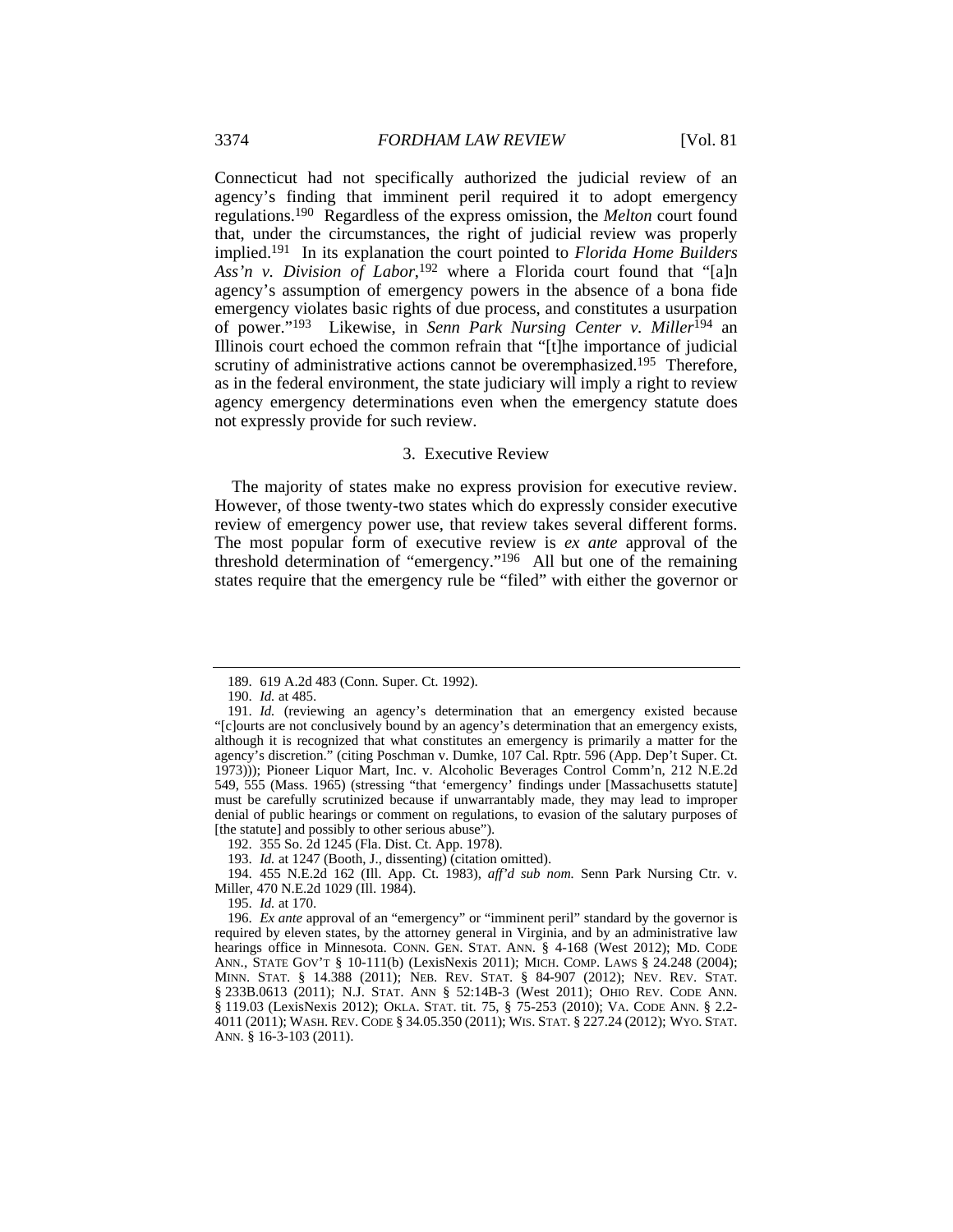the secretary of state at the time of enactment.<sup>197</sup> The final state, Louisiana, expressly permits "discretionary" review by the governor.198

# IV. DO WORDS MATTER? COMPARING STATE AND FEDERAL AGENCY EFFICIENCY/PUBLIC PARTICIPATION PREFERENCES

When comparing the federal and state agency emergency powers, the first question is whether or not courts distinguish between the statutory language of "good cause" and "imminent peril" provisions. The following discussion addresses that question. After analysis of not only the language but also the statutory structure of the various statutes, the conclusion made is that courts should distinguish between "good cause" and "imminent peril" statutes.

# *A. "Good Cause" & "Imminent Peril": Distinction Without a Difference?*

The universe of major models for state emergency power legislation are (1) the APA's "good cause" exemption enacted in 1946, (2) the 1961 MSAPA "imminent peril" test, (3) the 1981 MSAPA "good cause" exemption, and (3) the 2010 MSAPA "imminent peril" test. The contributors to the 2010 MSAPA made a choice to return to the 1961 "imminent peril" test and rejected the prior 1981 "impracticable" and "contrary to public interest" test. The latter is clearly modeled on the federal "good cause" exemption. There can be no mistake that the choice of the "imminent peril" test for the 2010 MSAPA was deliberate, conscious, and measured. In other words, there is a distinction between the two tests, and the contributing commissioners determined the "imminent peril" standard to be superior.<sup>199</sup>

Although the 2010 MSAPA briefly footnotes the return to the 1961 standard, it is not entirely clear exactly why the commissioners' ultimate preference was for an "imminent peril" rather than a "good cause" standard. However, by examination of the various state emergency powers, this Article argues that the choice between "good cause" and "imminent peril" demonstrates a conscious preference for agency efficiency, on the one hand, and public participation—and the attendant limitation of agency power—on the other. In short, "good cause" as adopted by Congress and two states reflects a desire for agency efficiency, even if the result is reduced control over agency action. The vast majority of states, however, adopt an "imminent peril" test or other trigger mechanism with the express intent of

<sup>197.</sup> *See* HAW. REV. STAT. § 91-4 (2011); MO. REV. STAT. § 536.025 (2011); TENN. CODE ANN. § 4-5-208 (2011); WASH. REV. CODE § 34.05.350; W. VA. CODE § 29A-3-15 (2011).

<sup>198.</sup> *See* LA. REV. STAT. ANN. § 49:953 (2011).

 <sup>199.</sup> The National Conference of Commissioners on Uniform State Laws (National Conference Commissioners) adopted the revised MSAPA, subject to style changes, at its 2010 summer meeting. REVISED MODEL STATE ADMIN. PROCEDURE ACT (2010). However, at least one commissioner expresses great skepticism that there is a practical distinction between the two tests. *See* Ronald M. Levin, *Rulemaking Under the 2010 Model State Administrative Procedure Act*, 20 WIDENER L.J. 855, 871–72 (2011).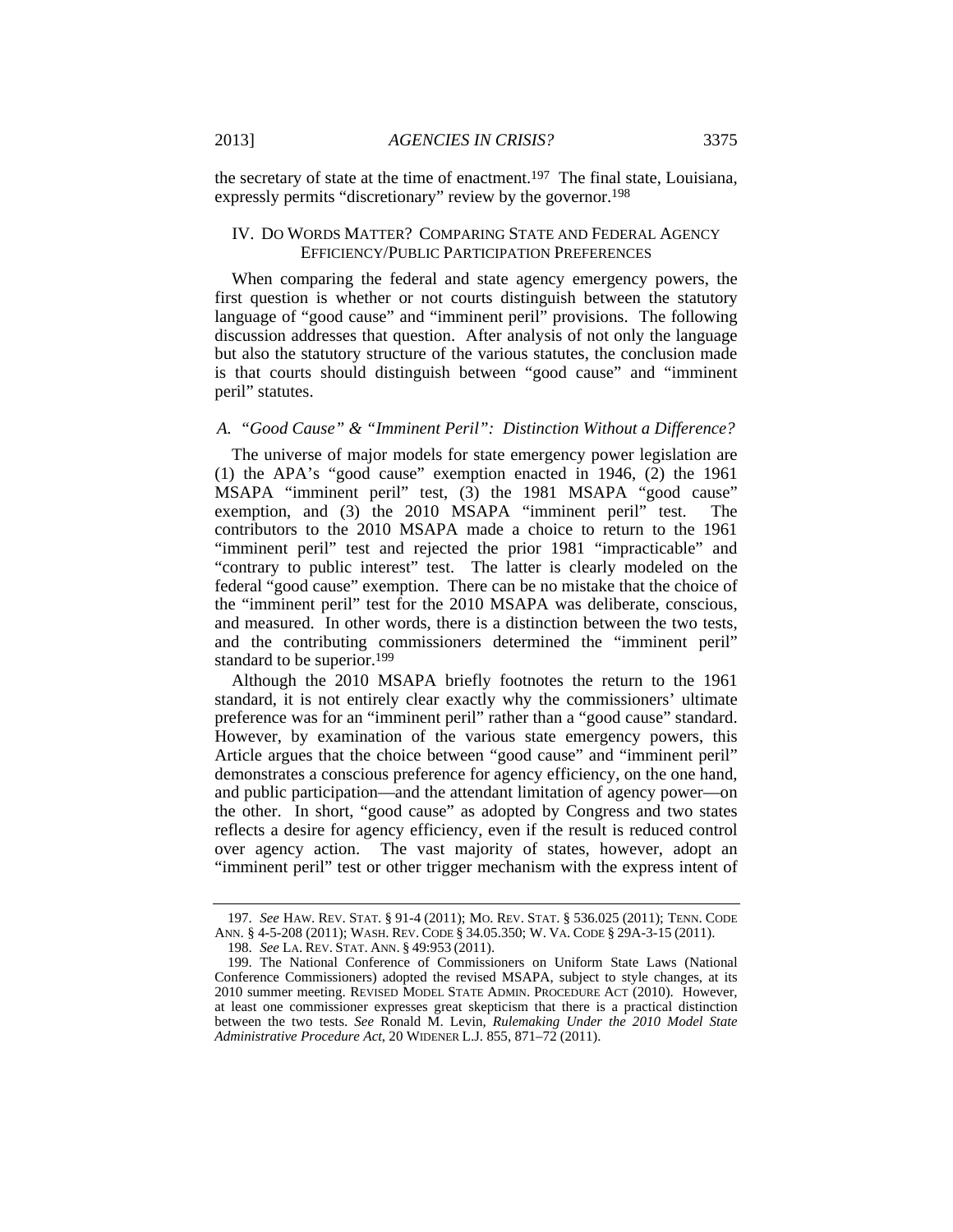controlling agency action when public participation is not feasible or prudent.

The conclusion that statutory word choice indeed matters is surprisingly unapparent to many, including some in the judiciary. For example, as posited by Michael Asimow and Ronald Levin in their influential administrative law casebook, it is unclear whether the distinction between "good cause" and "imminent peril" makes any difference in legal outcomes.200 The authors point to the judicial analysis in *Jewish Community Action v. Commissioner of Public Safety*, <sup>201</sup> where the Minnesota emergency power exemption of the time permitted rulemaking in the face of "serious and immediate threat to the public health, safety, or welfare."<sup>202</sup> On the basis of that exemption, the state's department of public safety adopted a rule (without comment) that would require, among other things, more stringent proof of citizenship and identity for the issuance of drivers' licenses.203 The stated goal was to impede terrorist activity.204 The rule was invalidated by the court, which held that the agency had not demonstrated that public rulemaking would be "contrary to the public interest."205 This, of course, picks up the language of the third prong of the federal "good cause" exemption. The wording of the decision exemplifies a possible judicial disregard of finer distinctions between the "imminent peril" and "contrary to the public interest" tests.

This judicial conflation of the federal "good cause" test and the state "imminent peril" test is of concern as it obfuscates what appears to be a real distinction in the minds of state legislatures. Of the fifty states, only two, Iowa and Pennsylvania, have adopted the exact language of the federal "good cause" exemption.206 In total, twenty-seven states, or 54 percent, use the term "imminent" or "immediate" to trigger the use of the emergency power.207

But Asimow and Levin astutely question whether this legislative distinction is appreciated, in particular by the judiciary.208 The general lack

 <sup>200.</sup> ASIMOW & LEVIN, *supra* note 83, at 309.

 <sup>201. 657</sup> N.W.2d 604 (Minn. 2003).

 <sup>202.</sup> ASIMOW & LEVIN, *supra* note 83, at 309.

<sup>203.</sup> *Id.* at 308.

<sup>204.</sup> *Id. See generally* Rebecca Smith et al., *Low Pay, High Risk: State Models for Advancing Immigrant Workers' Rights*, 28 N.Y.U. REV. L. & SOC. CHANGE 597, 649 (2004). 205. *Jewish Cmty. Action*, 657 N.W.2d at 607.

 <sup>206.</sup> IOWA CODE § 17A.4 (2011); 45 PA. CONS. STAT. ANN. § 1203 (2011); *See Iowa Emergency Rulemaking*, *supra* note 34.

 <sup>207.</sup> ALA. CODE § 41-22-5 (2011); ALASKA STAT. § 44.62.250 (2011); CONN. GEN. STAT. ANN. § 4-168 (West 2012); DEL. CODE ANN. tit. 29, § 10119 (2011); FLA. STAT. § 120.525 (2011); GA. CODE ANN. § 50-13-4 (2011); HAW. REV. STAT. § 91-4 (2011); IDAHO CODE ANN. § 67-5226 (2012); KY. REV. STAT. ANN. § 13B.125 (West 2011); LA. REV. STAT. ANN. § 49:953 (2011); ME. REV. STAT. tit. 5, § 8054 (2011); MISS. CODE ANN. § 25-43-3.108 (2012); MO. REV. STAT. § 536.025 (2011); MONT. CODE ANN. § 2-4-303 (2011); N.H. REV. STAT. ANN. § 541-A:18 (2011); N.J. STAT. ANN. § 52:14B-3 (West 2011); N.D. CENT. CODE § 28-32-03 (2011); R.I. GEN. LAWS § 42-35-3 (2012); S.C. CODE ANN. § 1-23-130 (2011); S.D. CODIFIED LAWS § 1-26-5 (1978).

 <sup>208.</sup> ASIMOW & LEVIN, *supra* note 83, at 309.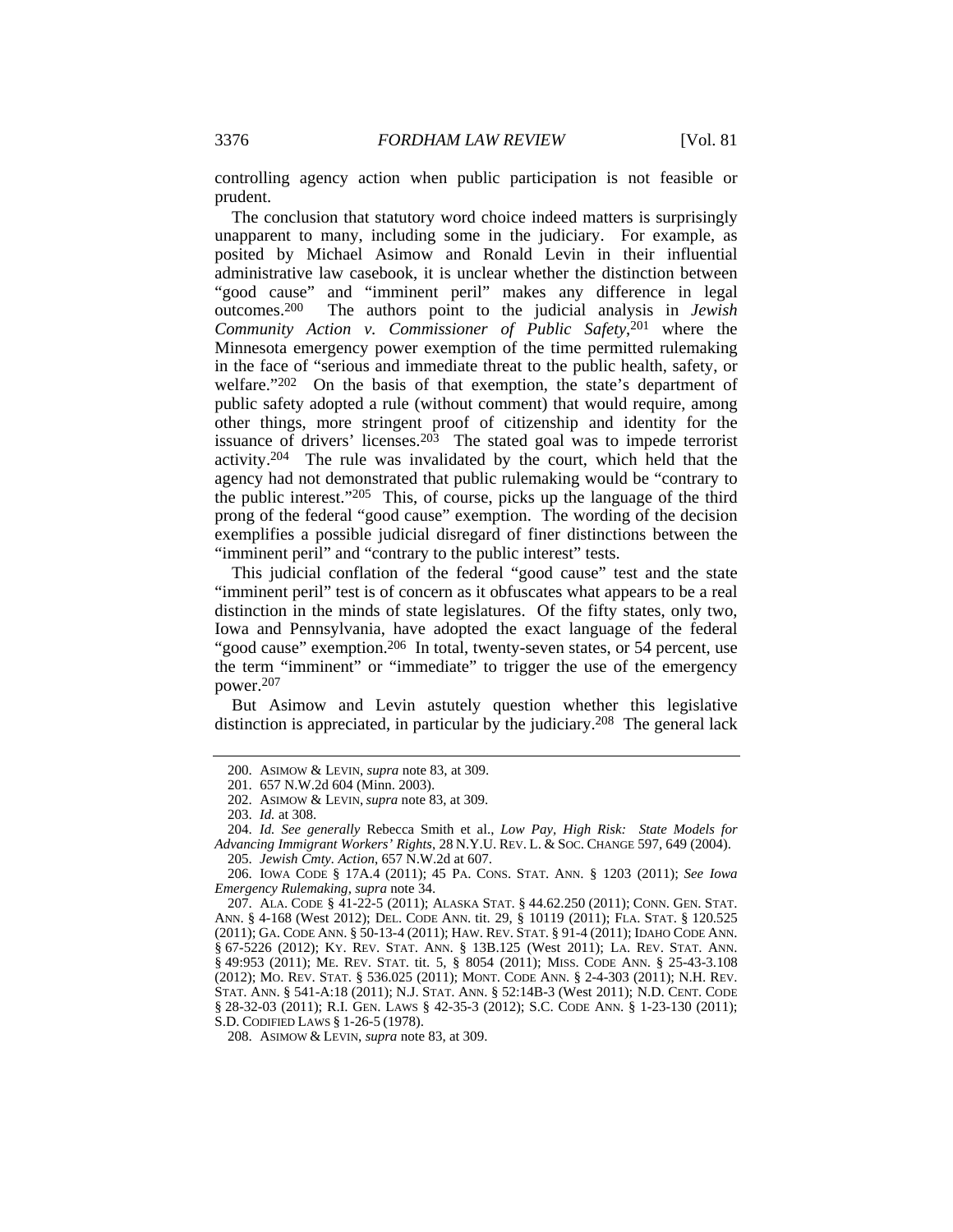of judicial review of state agency emergency power makes this question difficult to answer definitively.<sup>209</sup> Added to the complication is the distinction in the wording of each individual state statute. However, at least one state court has directly addressed and summarily dismissed the proposition that there is no distinction between "good cause" and "imminent peril."<sup>210</sup> In *Mauzy v. Gibbs*<sup>211</sup> the state court examined the standard for emergency rulemaking under the Washington APA in a case of first impression.<sup>212</sup> The Washington APA at the time followed the 1961 MSAPA and permitted emergency rulemaking when an agency determined it necessary to dispense with public participation for the "protection of the public health or welfare."213 The court declared emphatically that "[t]he federal ["good cause" exemption] (which we find entirely persuasive within the scope of the statute that it construes) is *irrelevant here* and *unpersuasive* in the construction of the Washington APA."214 In contrast to the federal authority, the *Mauzy* court reasoned that in order to justify the use of the emergency rule statute "the [agency's] reasons should be truly emergent and persuasive to the reviewing court."215 In the same vein, the court articulated that an emergency must be grounded in a finding of facts and not "mere statements of the motivation for the enactment" and must otherwise provide an adequate basis for judicial review.216

In an interesting analogy, the *Mauzy* court looked to the Washington Supreme Court, which addressed the issue of emergency legislation but not emergency rulemaking by a state agency.<sup>217</sup> To explain the importance of the standard of "emergent" danger, the *Mauzy* court quoted the Supreme Court's analysis as follows:

The [Open Public Meeting] act is intended to guarantee public access to the participation in the activities of their representative agencies. The decisions of governmental bodies are usually important and the

 <sup>209.</sup> For example, a search for judicial review that might conflate the distinction between "good cause" and "imminent peril" revealed only four candidates. *See* Valdez v. Ariz. Dep't of Econ. Sec., 577 P.2d 730, 732 (Ariz. Ct. App. 1978); Beverly Enters.-Mo. Inc. v. Dep't of Soc. Servs., Div. of Med. Servs., 349 S.W.3d 337, 350 (Mo. Ct. App. 2008); State v. MacKenzie, 60 P.3d 607, 613 (Wash. Ct. App. 2002); Mauzy v. Gibbs, 723 P.2d 458, 460 (Wash. Ct. App. 1986).

 <sup>210.</sup> Asimow and Levin posed a similar question in their casebook. *See* ASIMOW & LEVIN, *supra* note 83, at 309 ("Is the § 3(b) 'imminent peril' test different from the 'impracticable, unnecessary, or contrary to the public interest' language of federal APA and 1981 MSAPA § 3-108(a)?"). The analysis set forth above and in the following paragraphs leads this author to conclude the answer is "yes"—the two tests are indeed different.

 <sup>211. 723</sup> P.2d 458 (Wash. Ct. App. 1986).

<sup>212.</sup> *See generally id.*

 <sup>213.</sup> WASH. REV. CODE § 34.04.030 (1989); *Mauzy*, 723 P.2d at 460.

<sup>214.</sup> *Mauzy*, 723 P.2d at 463 (emphasis added).

<sup>215.</sup> *Id.* at 461–62 (noting that considerations of administrative and fiscal convenience alone cannot satisfy that standard); *see* Poschman v. Dumke, 107 Cal. Rptr. 596, 602 (Ct. App. 1973). *But see* Armistead v. State Pers. Bd., 583 P.2d 744 (Cal. 1978) ("The recitals in the resolution in question may be a sound declaration of policy but do not reflect a crisis situation, emergent or actual . . . .").

<sup>216.</sup> *Mauzy*, 723 P.2d at 462.

<sup>217.</sup> *Id.* at 462.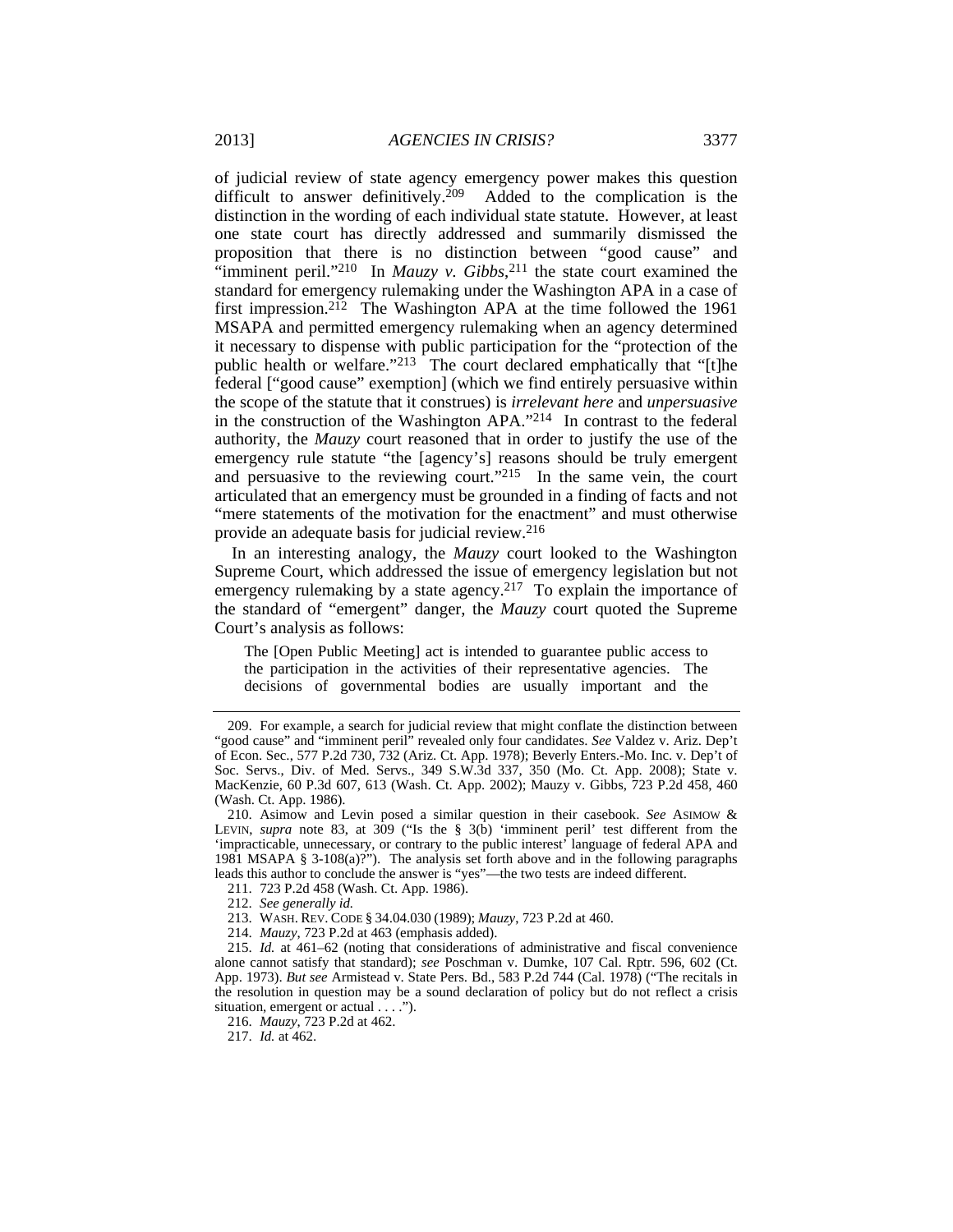circumstances in which they are made are often pressing. Were we to allow them to escape public scrutiny by the simple expedient of declaring the situations they face emergent, we would subject the act's requirements to the whim of the public officials whose activities it is designed to regulate.218

In the view of the *Mauzy* court, the same considerations for emergency legislation apply equally, if not more so, to agency rulemaking.<sup>219</sup>

Key, therefore, is not only the wording of the "imminent peril" test but also the structural safeguards of the procedural statute. In essence, there is a sliding scale of a tight reign on the trigger and length of effectiveness coupled with a more lenient ability for *ex post* official adoption. This theory is borne out by the various state statutes: the more lenient the trigger, often the more rigorous the *ex post* adoption procedures. This balance of *ex ante* restriction and *ex post* leniency is arguably reflected (in reverse) by the federal "good cause" procedure. The federal "good cause" exemption has a relatively generous trigger but limits postadoption review. However, this delicate balance is completely nullified at the federal level because of the lack of a time limit on the emergency rule. Because a rule may simply continue as an "interim-interim" rule, the restrictions placed on the *ex post* public participation may never come to be.

# *B. The Illustrative Extremes of Iowa and Montana*

Two states that seem to occupy the opposite ends of the "efficiency" versus "public participation" spectrum are Iowa and Montana. These two examples are examined below in greater detail.

#### 1. Iowa—The "Efficiency" State

In the description of its emergency rule statutes, the relevant Iowa website boasts that it is a "misnomer" to call its exemption of agency rulemaking from notice and comment an "emergency" rulemaking.220 The site notes further that "[emergency rulemaking] is not limited to emergency situations and that 'emergency' does not even appear in the statute."221 The Iowa administrators make no apology that their emergency statutes are based soundly on expediency, describing the emergency rules as a means to "shorten or even eliminate delays caused by the rulemaking process."222 In fact, the Iowa administrators assert that the origin of the administrative state is rooted in the need for agencies to "respond swiftly to changing circumstances."223 Seemingly unaware of its own institutional conceit, the Iowa administrators decry the lengthy rulemaking process—that

<sup>218.</sup> *Id.* n.4 (quoting Mead School Dist. v. Mead Educ. Ass'n, 530 P.2d 302, 305 (Wash. 1975).

<sup>219.</sup> *Id.*

<sup>220.</sup> *See Iowa Emergency Rulemaking*, *supra* note 34.

<sup>221.</sup> *Id.*

<sup>222.</sup> *Id.*

<sup>223.</sup> *Id.*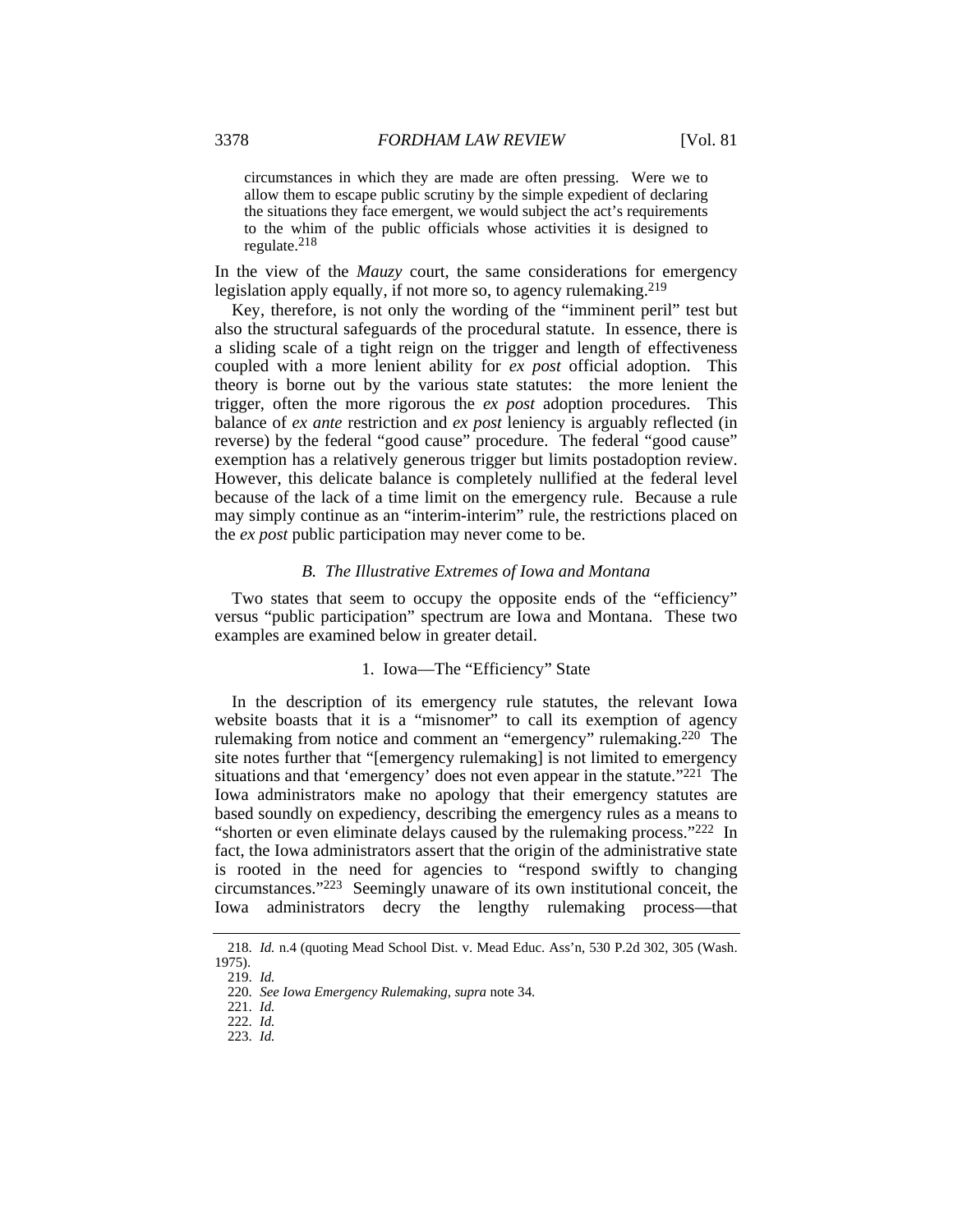troublesome public participation requirement meant to maintain the democratic integrity of a worrying delegated authority—as a bothersome delay that "can hamstring an agency's ability to swiftly react."224

The Iowan attitude is enlightening if not somewhat disturbing to those who have a general uneasiness about the constitutionality of the administrative state. There is a certain element of realpolitik to the Iowan view and the Iowan statutes—but do they run perilously close to blessing overt agency aggrandizement? On its face, the risk of aggrandizement or agency overreach is higher under the Iowan—and by analogy, the federal "good cause" provisions—than under the alternative state emergency provisions described below. Most telling, the Iowa administrators describe the term "contrary to the public interest"—the same phrase used in the federal statute—to be what many intuitively believe (fear) it to be: "a catch-all phrase that requires *an agency* to weigh the value of notice and public participation against the value of speeding implementation of the rule."225 In other words, the agency, consisting of unelected, largely unaccountable bureaucrats, will decide if the participatory governance envisioned by the Constitution and the APA is worth it.

#### 2. Montana—The "Public Participation" State

In stark contrast to the bravado of the Iowa administrators, twenty-seven legislatures have included a trigger for emergency rulemaking that is defined by "imminent peril" or "immediate danger" as proposed by the 1961 and 2010 MSAPAs.226 Compare the Iowan attitude to that of the Montana legislature cited earlier.<sup>227</sup> Explaining its own "imminent peril" standard, the Montana statute states that "[a]n emergency rule may be adopted only in circumstances that *truly and clearly* constitute an *existing* imminent peril *. . .* that cannot be averted or remedied by any other administrative act."228 To emphasize its view that the preclusion of notice and participation is an "extraordinary power requiring extraordinary safeguards," Montana gives standing to "*any* person" to challenge the emergency determination and requires expedited judicial review of any such challenge.<sup>229</sup> Montana obviously does not share the same tolerance

<sup>224.</sup> *Introduction, Emergency Rulemaking Process*, ADMIN. RULES IOWA ST. GOV'T, http://www.adminrules.iowa.gov/how\_rules\_work/emergency.html (last visited Apr. 19, 2013).

<sup>225.</sup> *See id.* (emphasis added).

<sup>226.</sup> *See, e.g.*, ALA. CODE § 41-22-5 (2011); ALASKA STAT. § 44.62.250 (2011); CONN. GEN. STAT. ANN. § 4-168 (West 2012); DEL. CODE ANN. tit. 29, § 10119 (2011); FLA. STAT. § 120.525 (2011); GA. CODE ANN. § 50-13-4 (2011); HAW. REV. STAT. § 91-4 (2011); IDAHO CODE ANN. § 67-5226 (2012); KY. REV. STAT. ANN. § 13B.125 (West 2011); LA. REV. STAT. ANN. § 49:953 (2011); ME. REV. STAT. tit. 5, § 8054 (2011); MISS. CODE ANN. § 25-43-3.108 (2012); TENN. CODE ANN. § 4-5-208 (2011).

<sup>227.</sup> *See supra* note 206–07 and accompanying text.

 <sup>228.</sup> MONT. CODE ANN. § 2-4-303 (2011) (emphasis added).

<sup>229.</sup> *Id.* (emphasis added).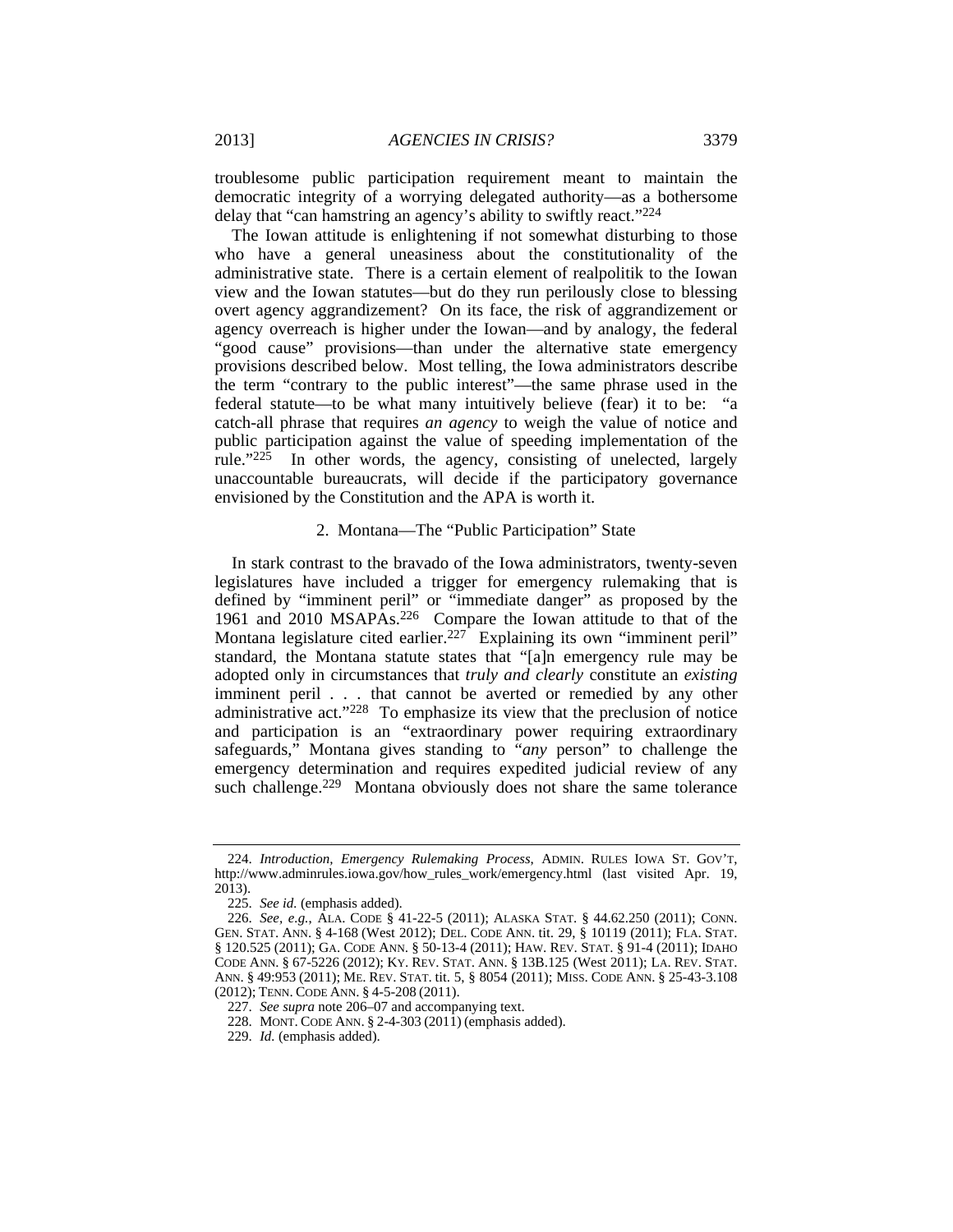for agency discretion as demonstrated by the Iowa statute. Any court that conflates the two standards would be in error.

# *C. The Public Participation Preference of the States*

Although the Montana and Iowa statutes more overtly demonstrate their respective preferences for public participation and efficiency, other legislatures have also made their preferences known by statutory construction. In particular, states vary in the degree of discretion permitted to agencies to determine the threshold issue of what may constitute an "emergency." Iowa and Pennsylvania federal agencies enjoy a combination of (1) broadly phrased statutory language for emergency rulemaking and (2) *ex post* review, providing these agencies with the maximum discretion to act efficiently under any federal law.230 Such a combination is a demonstration of an "efficiency" preference. Montana and twenty-seven other states, on the other hand, have rather narrow statutory language: the "imminent peril" test.231 In addition to the limiting language of the statute, twenty-four of the "imminent peril" statutes include an express time  $limit.<sup>232</sup>$  This combination—limiting statutory language plus a time limit is arguably a revealed preference for public participation over efficiency.

But what of those states that do not adopt the language of the federal APA but do have a broad, undefined trigger of "emergency" for the preclusion of notice and comment? At first blush, it may appear that these states share the federal appetite for agency efficiency over public participation. However, this is far from the case. Of the eleven states that have an undefined (or loosely defined) emergency criteria, nine require the *ex ante* approval of the governor before an emergency rule becomes effective.233 In other words, only the governor has the ultimate discretion to decide what constitutes an "emergency." This absolute executive control of agency discretion balances the broad wording of the statute and is a far cry from the sua sponte determinations of "good cause" of federal agencies.

<sup>230.</sup> *See* IOWA CODE § 17A.4 (2011); 45 PA. CONS. STAT. ANN. § 1203 (2011).

 <sup>231.</sup> Twenty-eight states in all have the pure "imminent peril" standard: Alabama, Alaska, Arkansas, California, Connecticut, Delaware, Florida, Georgia, Hawaii, Idaho, Kansas, Kentucky, Louisiana, Maine, Mississippi, Missouri, Montana, New Hampshire, New Jersey, North Dakota, Rhode Island, South Carolina, South Dakota, Tennessee, Texas, Utah, Vermont, and West Virginia. A list of the state statutes is on file with the author.

 <sup>232.</sup> The four states of the twenty-eight that do not have time limits are Florida, Kansas, Kentucky, and Louisiana. *See* FLA. STAT. § 120.525 (2011); KAN. STAT. ANN. § 77-536 (2011); KY. REV. STAT. ANN. § 13B.125 (West 2011); LA. REV. STAT. ANN. § 49:953 (2011).

 <sup>233.</sup> The nine states that require governor approval for emergency rulemaking are: Michigan, Nebraska, Nevada, Ohio, Oklahoma, Virginia, Washington, Wisconsin, and Wyoming. *See* MICH. COMP. LAWS § 24.248 (2004) (governor must concur with emergency determination); NEB. REV. STAT. § 84-907 (2012); NEV. REV. STAT. § 233B.0613 (2011); OHIO REV. CODE ANN. § 119.03 (LexisNexis 2012); OKLA. STAT. tit. 75, § 253 (2010); VA. CODE ANN. § 2.2-4011 (2011); WIS. STAT. § 227.24 (2012); WYO. STAT. ANN. § 16-3-103 (2011).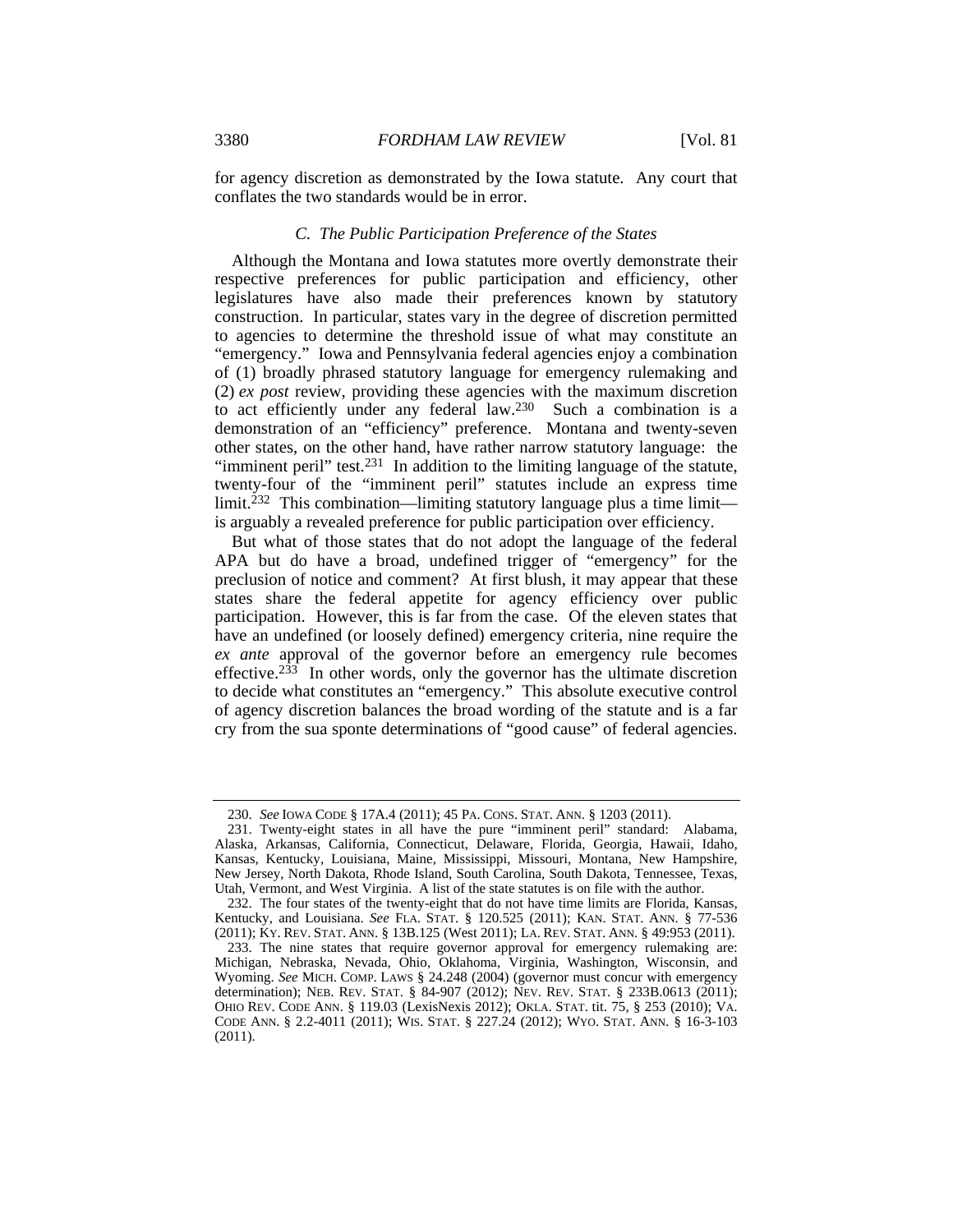Of the remaining two states with broad "emergency" language, both require alternative *ex ante* review of the emergency determination.234

In addition to pre-approvals, a few states emphasize their preference for public participation and their view of the extraordinary nature of the emergency power by including express provisions that the emergency rule itself must be narrowly drafted to cover the emergency situation only. For example, Florida, Idaho, Kansas, and Maine all have "imminent peril" or "threat" standards for preclusion of notice-and-comment rulemaking. These states limit the resulting emergency rule to that necessary to "prevent or avoid the immediate danger."235

While the majority of the states have adopted an "imminent peril" standard, some soften the immediacy element of the test. These nine states permit agency use of emergency power for the "preservation" of the public health, safety, or welfare.<sup>236</sup> It is unclear if this makes a distinction in the review process but, again, it arguably opens the door to a more liberal interpretation that might indicate a preference for efficiency over public participation. Unlike the states that simply do not define the trigger term but impose strong executive restraints to administrative power, the states with the "preservation" standard are a bit of a mixed bag.237Eight of the nine "preservation" prong states do have a time limit on how long the emergency rule may be effective—two have the shortest time limit (sixty days) of any of the fifty states.238 Three "preservation" states require *ex ante* approval of the rulemaking by either the governor or the attorney

<sup>234.</sup> *See* CAL. GOV'T CODE § 11350 (West 2012); MD. CODE ANN., STATE GOV'T § 10- 111(b) (LexisNexis 2011) (mandating approval by the Joint Committee on Administrative, Executive, and Legislative Review and the Department of Legislative Services); MINN. STAT. § 14.388 (2011) (administrative law judge review is mandatory).

<sup>235.</sup> *See, e.g.*, FLA. STAT. § 120.525 (2011) ("The agency takes only that action necessary to protect the public interest under the emergency procedure."); IDAHO CODE ANN. § 67-5247 (2012) ("The agency shall take only such actions as are necessary to prevent or avoid the immediate danger that justifies the use of emergency contested cases."); KAN. STAT. ANN. § 77-536 ("The state agency may take only such action as is necessary . . . [t]o prevent or avoid the immediate danger . . . that justifies use of emergency adjudication."); ME. REV. STAT. tit. 5, § 8054 (2011) (providing that agencies may modify rulemaking procedures "to the minimum extent required to enable adoption of rules designed to mitigate or alleviate the threat found").

 <sup>236.</sup> The nine states that invoke a "preservation" standard for emergency powers are Arizona, Colorado, Massachusetts, Michigan, New Mexico, New York, Oklahoma, Washington, and Wisconsin. *See, e.g.*, ARIZ. REV. STAT. ANN. § 41-1026 (2012); COLO. REV. STAT. § 24-4-103(6)(a) (2012); MASS. GEN. LAWS ch. 30a, § 2 (2011); MICH. COMP. LAWS § 24.248; N.M. STAT. ANN. § 12-8-4 (2011); N.Y. A.P.A LAW § 202 (McKinney 2012); OKLA. STAT. tit. 75, § 75-253 (2010); WASH. REV. CODE § 34.05.350 (2011); WIS. STAT. § 227.24.

<sup>237.</sup> *See, e.g.*, CAL. GOV'T CODE § 11342.545 (West 2012) (providing that an "emergency" triggers the power, and defining "emergency" as "a situation that calls for immediate action to avoid serious harm to the public peace, health, safety, or general welfare"); 5 ILL. COMP. STAT. 100/5-45 (2011) (emergency triggers the power but is not defined).

 <sup>238.</sup> N.M. STAT. ANN. § 12-8-4 (2011); N.Y. A.P.A LAW § 202.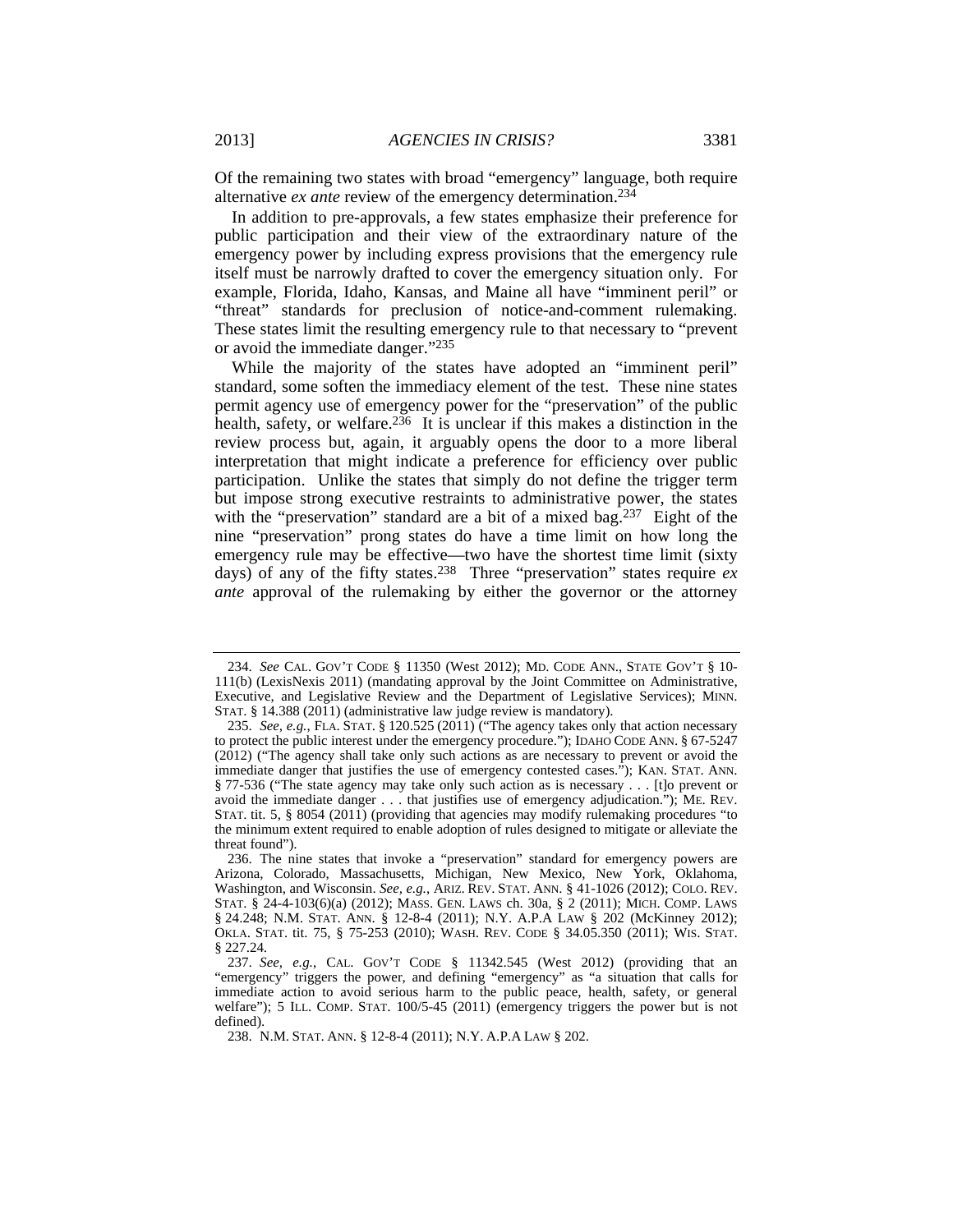general of the state.239 In sum, five of the nine have a relatively strong indicator that the preference is for public participation over efficiency (very short time limit or *ex ante* approval), but the other four have only their statutory time limits to indicate such a preference.

Finally, Iowa's stated preference for efficiency is noted previously, and this articulated preference is confirmed by the construction of the Iowa statute.240 For example, unlike the forty-one states that put an express time limit on the effectiveness of the emergency rule, Iowa emergency rules are permanent unless there is an objection.241 The other "good cause" state, Pennsylvania, also has no expiration date for emergency rules.<sup>242</sup> This limitless approach to emergency rulemaking echoes that of the federal statute, which notoriously allows emergency rules to live in perpetuity as "interim-final rules" at the discretion of the agency.<sup>243</sup>

# *D. Preference Versus Pragmatism: The Problems of Federal Funding, Agency-Forcing, and Medicaid*

An interesting development in state emergency power statutes is the express demarcation of emergency powers for certain enumerated classes. These express triggers are almost invariably related to federal mandates. The 2010 MSAPA itself picks up on this trend by recommending that the state emergency power permit agencies to quickly respond to federal funding deadlines.244

This trend to provide express emergency power with respect to federal statutes reflects a state administrative reality. In particular, state statutes that provide for express federal triggers do so for federal mandates concerning "Medicaid" and "medical assistance programs."245 This is a practical carve-out as state emergency power is used overwhelmingly in connection to these programs.  $24\overline{6}$  A great deal more medical program administration looms in the future. For now, before full enactment of new federal health care laws, there is time for state legislatures to consider new procedures designed to cope with medical programs.

<sup>239.</sup> *See* MICH. COMP. LAWS § 24.248 (governor must "concur" with agency's determination); OKLA. STAT. tit. 75, § 75-253 (rule must first be approved by the governor); WIS. STAT. § 227.24 (approval by governor required).

 <sup>240.</sup> IOWA CODE § 17A.4 (2011).

<sup>241.</sup> *Id.*

 <sup>242. 45</sup> PA. CONS. STAT. § 1203 (2011).

 <sup>243. 5</sup> U.S.C. § 553 (2006); *see supra* Part II.B (describing interim-final rules).

 <sup>244.</sup> REVISED MODEL STATE ADMIN. PROCEDURE ACT § 309 (2010) (providing for emergency rules).

<sup>245.</sup> *See, e.g.*, COLO. REV. STAT. § 24-4-103(b)(a) (2012) (emergency power allowed as "imperatively necessary to comply with a . . . federal law or federal regulation"); 5 ILL. COMP. STAT. 100/5-46.2 (2011) (emergency power permitted to comply with Medicaid plan requirements); LA. REV. STAT. ANN. § 49:953 (2011) (emergency power permitted in relation to avoiding penalty and securing federal funding benefits in medical assistance programs); *Iowa Emergency Rulemaking*, *supra* note 34 (expressly exempts Medicaid rules from all administrative rules, including the "emergency" rulemaking statute).

<sup>246.</sup> *See supra* Figure 3.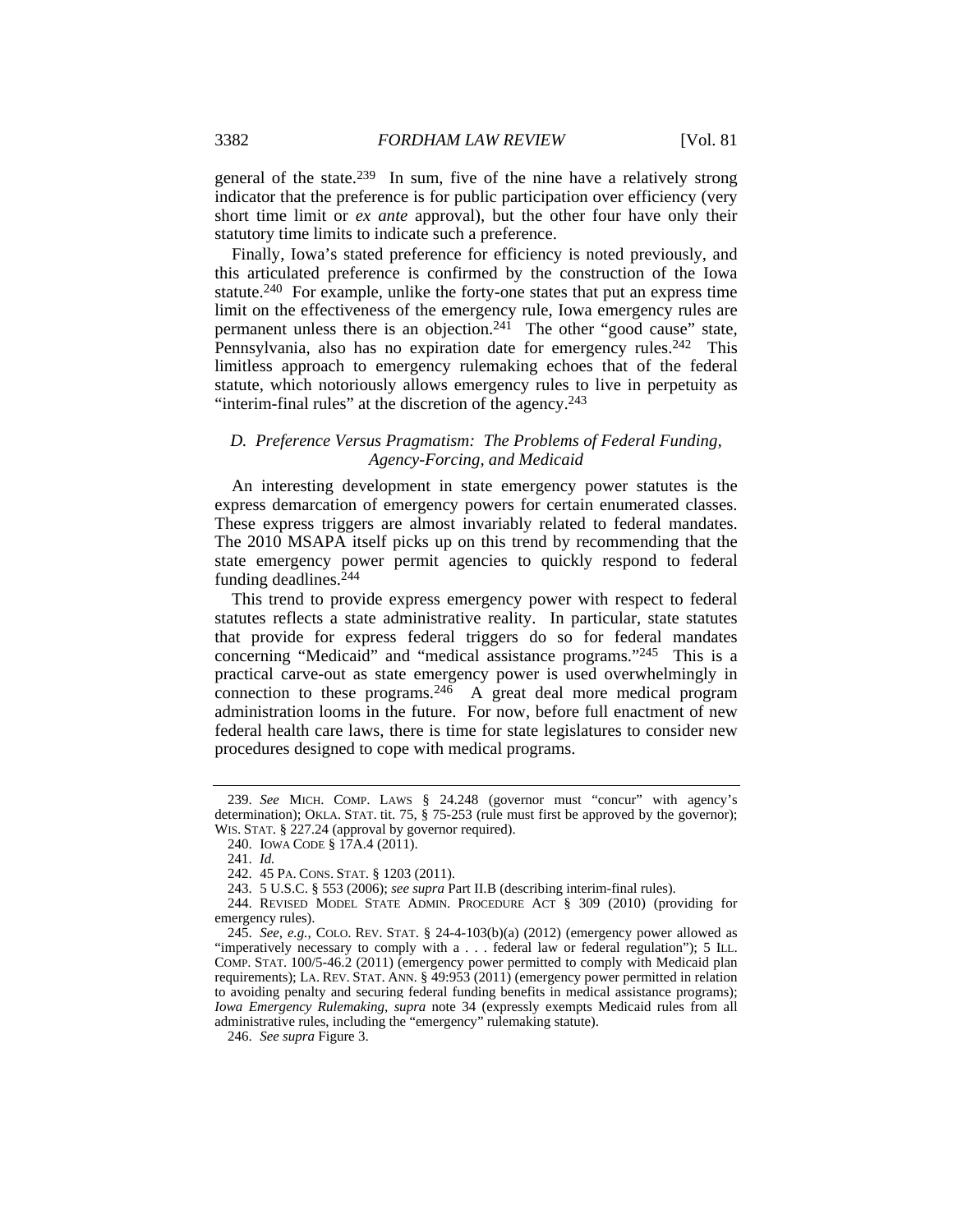The most pragmatic approach to the administrative difficulty of the federal medical programs is arguably Iowa's. Although Iowa presents a liberal interpretation of administrative emergency and demonstrates a somewhat flip irreverence to the benefits of public participation, Iowa's response to the Medicaid federal mandates is clean and practical. Iowa simply excludes an entire class of repetitive rulemaking from public participation, "especially in the area of Medicaid policy."247 An Iowan agency may adopt a rule without public participation if it details why the rule fits in a "very narrowly tailored category of rules" set forth by statute.248

This pragmatic approach is adopted in various manners by other states that carve out particular categories of permissive emergency rulemaking. For example, Indiana tailors emergency rulemaking to thirty-eight enumerated agencies.249 Illinois not only permits emergency rulemaking for timely completion of its Medicaid plan but also permitted it for the "expeditious" implementation of the state fiscal budgets in years 1999– 2011.250 The key enumeration, when one is expressed, is to permit immediate compliance with federal laws.251

This concern for compliance with federal mandates is echoed in the 2010 MSAPA, which includes for the first time an allowance for emergency rulemaking when there is a risk of "loss of federal funding."252 Inclusion of the "loss of federal funding" test is a highly practical and efficient express directive for state level agencies. This is especially true as (1) Congress increasingly includes statutory deadlines in its legislation and (2) federal programs are increasingly pushed down to the state level for implementation.253

However, it is the need for such a provision that is lamentable. If legislation is rushed at the congressional level and state implementation is forced by mandate at impractical rates, is not the combined effect to limit or eliminate state-representative public participation? Given the dictatorial nature of many federal mandates, and of the requirements to receive the

<sup>247.</sup> *Iowa Emergency Rulemaking*, *supra* note 34.

 <sup>248.</sup> IOWA CODE § 17A.4 (2011).

 <sup>249.</sup> IND. CODE § 4-22-2-37.1 (2011).

 <sup>250. 5</sup> ILL. COMP. STAT. 100/5-45 (2011).

<sup>251.</sup> *See generally* ALA. CODE § 41-22-5 (2011); COLO. REV. STAT. § 24-4-103(6)(a) (2012); 5 ILL. COMP. STAT. 100/5-45; IND. CODE § 4-22-2-37.1; IOWA CODE § 17A.4; LA. REV. STAT. ANN. § 49:953 (2011).

 <sup>252.</sup> REVISED MODEL STATE ADMIN. PROCEDURE ACT (2010).

<sup>253.</sup> *See, e.g*., 20 U.S.C. §§ 6302–6304 (2006); Patient Protection and Affordable Care Act of 2010, 42 U.S.C. § 1396a (Supp. V 2011), *amended by* Health Care and Education Reconciliation Act of 2010, Pub. L. 111-152, 124 Stat. 1029 (2010) (codified as amended in scattered sections of the U.S. Code); 42 U.S.C. § 18001 (Supp. V 2011); CONN. GEN. STAT. ANN. § 17b-427 (West 2012) (establishing Connecticut's "CHOICES" program in accordance with federal Medicare laws); UTAH CODE ANN. § 53A-1-904 (LexisNexis 2012) ("In accordance with the No Child Left Behind Act . . . school officials shall determine . . . if the No Child Left Behind Act: (i) requires the state to spend state or local resources in order to comply . . . or (ii) causes the state, local education agencies, or schools to change curriculum in order to comply . . . .").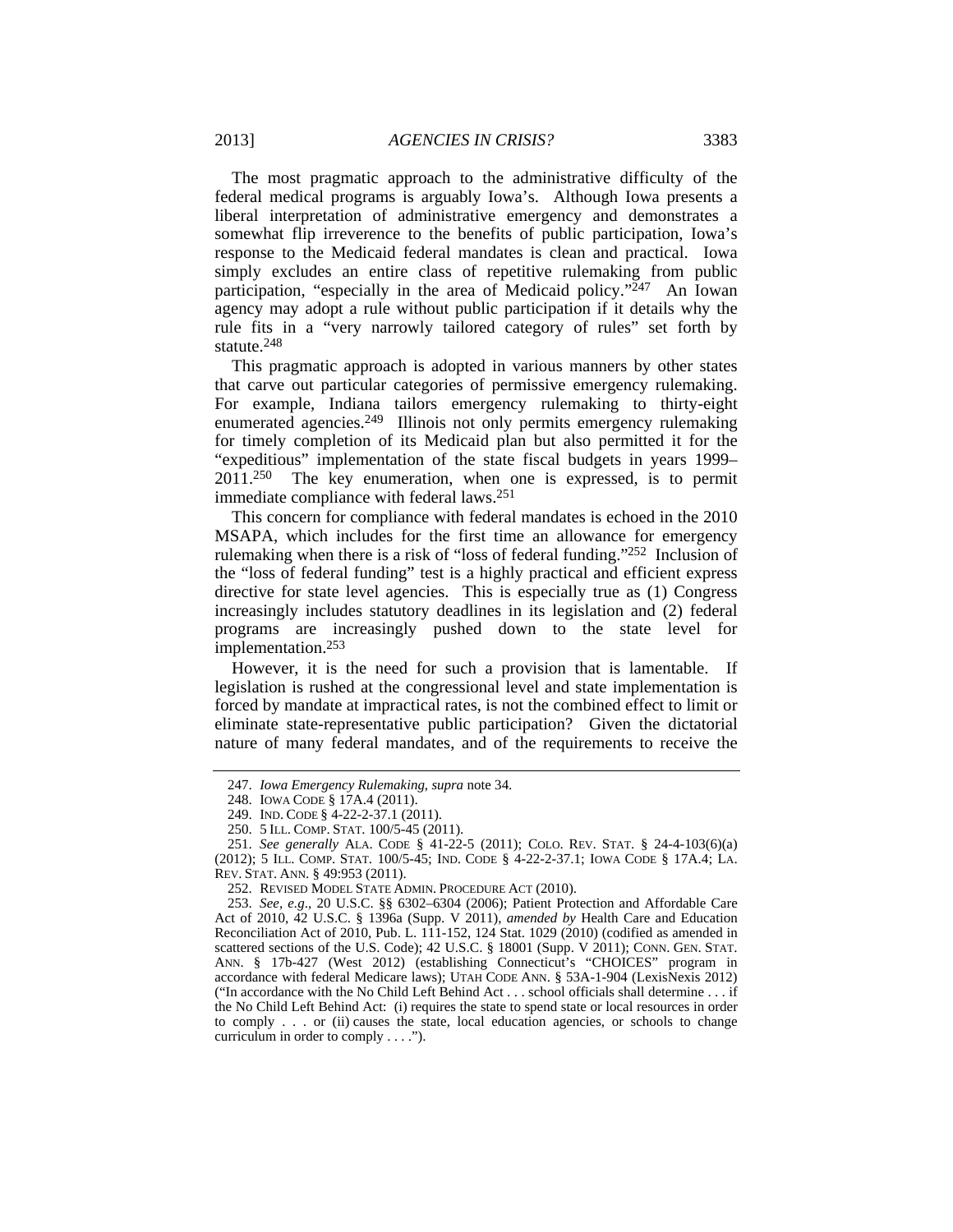federal funding associated with various mandates, potential overreaching by state agencies is not of central concern. Rather, the most pertinent issue is the extent that federal programs supplant local democratic processes.254 It appears that under the new federal scheme of health care, for example, the states may be compelled to adopt not only the policy but also the administrative procedural preferences of the federal government. Such a result is an affront to the constitutional scheme that envisions the states as coequal sovereigns with the federal government—not as the most junior of partners.255

To put in perspective the issue of health care, it is essential to understand its magnitude and the extent to which that state administration is defined by health care programs. The most prominent state health care program is Medicaid. Medicaid is actually a joint venture of the federal government and participating state governments to provide public health care to those in need. Currently, Medicaid costs average roughly 20 percent of state budgets.256 The Patient Protection and Affordable Care Act (ACA) includes several Medicaid expansion provisions that will impose a vast enlargement on the current system.257 The ACA's expansion is estimated to increase Medicaid enrollment by 24 million beneficiaries by 2015, and by 2021 it is estimated that almost 100 million Americans will be under the Medicaid umbrella.<sup>258</sup> Even counting federal funding, this will increase state costs by \$20 billion to \$42 billion by the end of the decade.<sup>259</sup>

Although the states currently have discretion as to how to define the scope of coverage—for example, what defines the poverty level—if a state selects to opt in to the ACA, compliance with additional conditions will be required.260 Federal Medicaid funds currently account for more than 40

256. *2008 State Expenditure Report*, NAT'L ASS'N ST. BUDGET OFFICERS (Fall 2009), http://www.nasbo.org/sites/default/files/FY08%20State%20Expenditure%20Report.pdf.

257. The Patient Protection and Affordable Care Act §§ 2001–2002, 42 U.S.C. § 1396a.

 <sup>254.</sup> Other administrative concerns associated with federal mandates are that they (1) create the inherent inefficiencies for which one-size-fits-all mandates are notorious and (2) impose real administrative costs on the states that are not calculated or compensated for at the time of the mandate adoption. *See supra* notes 243–50 and accompanying text.

<sup>255.</sup> *See, e.g.*, Bond v. United States, 131 S. Ct. 2355, 2364 (2011) ("[O]ur federal system preserves the integrity, dignity, and residual sovereignty of the States."); Texas v. White, 74 U.S. 700, 725 (1868) ("[T]he preservation of the States, and the maintenance of their governments, are as much within the design and care of the Constitution, as the preservation of the Union and the maintenance of the National government.").

 <sup>258.</sup> CONG. BUDGET OFFICE, THE BUDGET AND ECONOMIC OUTLOOK: FISCAL YEARS 2011 TO 2021, at 62 (Jan. 2011), *available at* http://www.cbo.gov/sites/default/files/cbofiles/ ftpdocs/120xx/doc12039/01-26\_fy2011outlook.pdf.

 <sup>259.</sup> KAISER COMM'N ON MEDICAID & THE UNINSURED, MEDICAID COVERAGE & SPENDING IN HEALTH REFORM 6 (May 2010), *available at* http://www.kff.org/healthreform/ upload/medicaid-coverage-and-spending-in-health-reform-national-and-state-by-state-

results-for-adults-at-or-below-133-fpl.pdf; Letter from Douglas Elmendorf, Dir., Cong. Budget Office, to Nancy Pelosi, Speaker, U.S. House of Representatives (March 20, 2010), *available at* http://www.cbo.gov/sites/default/files/cbofiles/ftpdocs/113xx/doc11379/amend reconprop.pdf.

 <sup>260.</sup> Soon after the passage of the ACA, twenty-five states joined with Florida to sue for a declaratory judgment that the ACA is unconstitutional to the extent it threatened to end all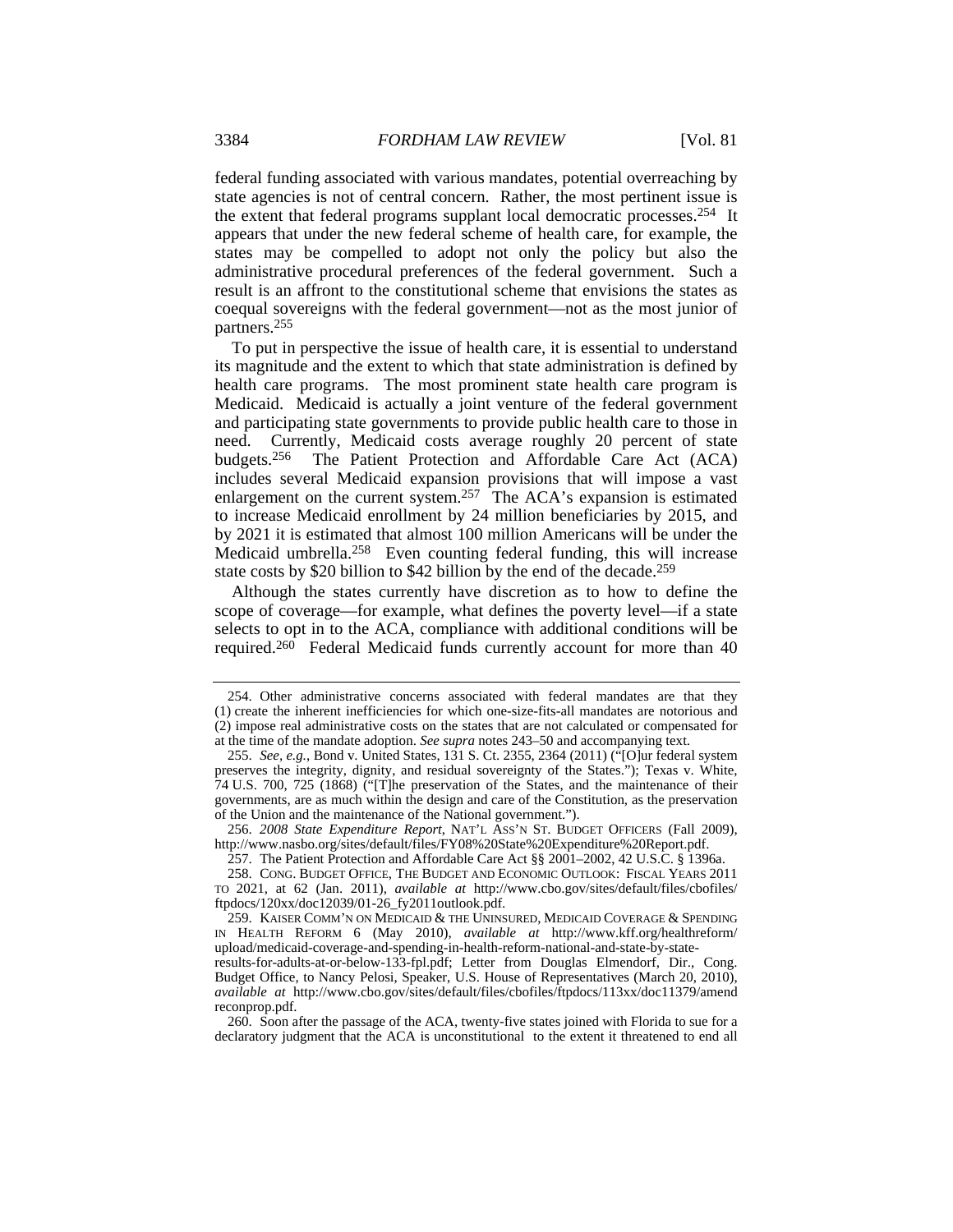percent of all federal funds granted to the states, a total of \$276 billion in 2011 alone.<sup>261</sup> These federal funds account for 50 to 83 percent of state Medicaid budgets.262 Given that federal Medicaid criteria already contribute greatly to the exercise of state agency emergency power, the exponential increase of the Medicaid program under the ACA will likely place a proportionate (or greater) pressure on state administrative agencies. In other words, states who opt-in to the ACA program are well advised to gird their administrative agencies for the regulatory onslaught.263

As noted in the case of Medicaid, "agency-forcing," the congressional practice of assigning strict deadlines and specific compliance criteria, may be directly responsible for the removal of public participation opportunities at both the federal and state levels.264 Regardless of the preference for

 261. THE PRESIDENT'S BUDGET FOR FISCAL YEAR 2012, HISTORICAL TABLES 159 tbl.8.5, *available at* http://www.whitehouse.gov/sites/default/files/omb/budget/fy2012/assets/hist .pdf.

262. *See 2008 State Expenditure Report, supra* note 256, at 43–51.

 263. For example, in Florida, if the pre-ACA Medicaid program was financed from the state's own funds it would consume two-thirds of the state's revenues. Memorandum in Support of Plaintiffs' Motion for Summary Judgment at 33, Florida v. U.S. Dep't of Health & Human Servs., 780 F. Supp. 2d 1256 (N.D. Fla. 2011) (No. 3:10-cv-91-RV/EMT). The federal government imposes more than \$110 billion per year in federal taxes on Florida residents, or three times the state tax burden of \$32 billion. *Id.* A failure to comply with the Medicaid expansion means that Florida would be deprived of the federal return from much of its federal tax monies. In addition, the federal tax levels have arguably left Florida little capacity to raise taxes on its own to fill any gap created by the removal of federal monies.

264. *See, e.g*., *Badly Written Bad Rules*, WALL ST. J., Dec. 23, 2012, at A12; Christopher J. Conover & Jerry Elling, *BEWARE THE RUSH TO PRESUMPTION, PART A: Material Omissions in Regulatory Analyses for the Affordable Care Act's Interim Final Rules* (Mercatus Ctr., Working Paper No. 12-01, 2012), *available at* http://mercatus.org/sites/default/files/publication/Beware\_the\_Rush\_to\_Presumption\_PartA\_ ConoverEllig.pdf (evaluating the Affordable Care Act's Interim Final Rules); Christopher J. Conover & Jerry Elling, *BEWARE THE RUSH TO PRESUMPTION, PART B: Substandard Regulatory Analyses for the Affordable Care Act's Interim Final Rules* (Mercatus Ctr., Working Paper No. 12-02, 2012), *available at* http://mercatus.org/sites/default/files/ publication/Beware\_the\_Rush\_to\_Presumption\_PartB\_ElligConover\_0.pdf (comparing the Obamacare interim-final rules to the interim-final homeland security regulations created during the Bush Administration in response to 9/11).

Medicaid funds if states did not comply with the additional requirements of the ACA. *See* Florida *ex rel.* Bondi v. U.S. Dep't of Health & Human Servs., 780 F. Supp. 2d 1256, 1271 (N.D. Fla.), *order clarified*, 780 F. Supp. 2d 1307 (N.D. Fla.), *aff'd in part, rev'd in part sub nom*. Florida *ex rel.* Att'y. Gen. v. U.S. Dep't of Health & Human Servs., 648 F.3d 1235 (11th Cir.), *aff'd in part, rev'd in part sub nom*. Nat'l Fed'n of Indep. Bus. v. Sebelius, 132 S. Ct. 2566 (2012). Part of that suit was based on the grounds that the ACA's mandatory expansion of Medicaid was unconstitutionally coercive, infringing on state sovereignty and the Constitution's framework of federalism. The defendants were granted summary judgment on the state's coercion claim at the district court level and that decision was later affirmed by the Eleventh Circuit. *Florida ex rel. Att'y. Gen*., 648 F.3d at 1307. That court invited the Supreme Court to speak on the issue of its Spending Clause cases. *Id.* at 1263–68. The Supreme Court agreed to address the issue and scheduled a full hour of oral argument on the coercion claim alone. In a highly fractured opinion, the Supreme Court arguably held that—at a minimum—states could not be coerced to adopt ACA conditions on threat of loss of federal funding for the state's entire Medicaid program. However, the federal government could provide grants under the ACA and "require the States to comply with accompanying conditions." *See* Nat'l Fed. of Indep. Bus. v. Sebelius, 132 S. Ct. 2566, 2608 (2012).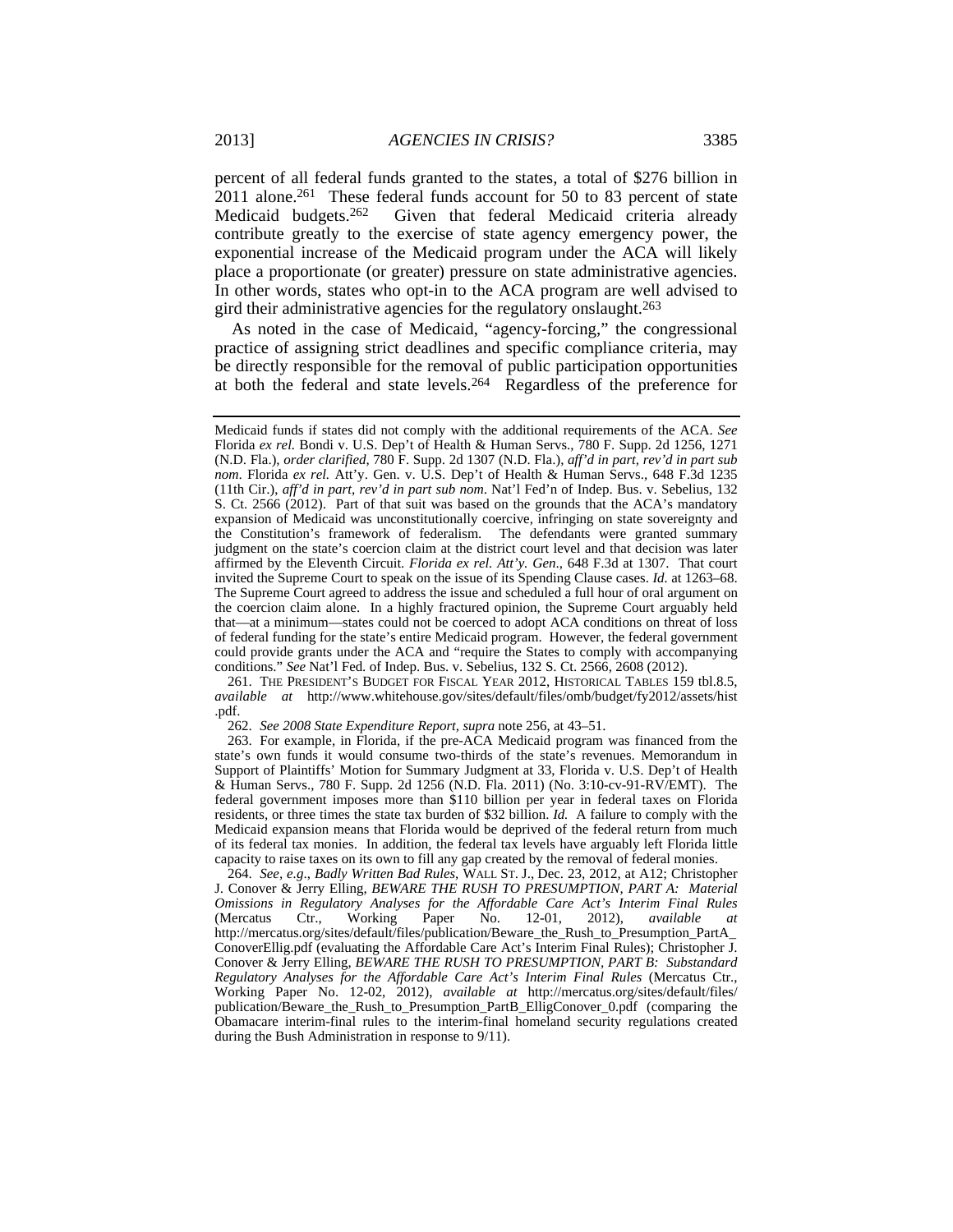public participation, the State should bend and adopt a solution as proposed by the 2010 MSAPA that clearly permits emergency rulemaking to comply with federal law. In particular, this means that thirty-two states would be well advised to readdress their current statutes.<sup>265</sup> That said, for those states that do have a strong preference for public participation and for all states that value transparency and accountability, there are perhaps accounting mechanisms that might be used to preserve these qualities and yet allow agencies the flexibility required to secure federal funds.266

#### **CONCLUSION**

To protect the balance of efficiency and constitutional restraint in agency use of its emergency rulemaking powers, this Article proposes several changes to the administrative procedure acts. The rise of the federal agencies use of the "good cause" exemption is startling, but the state-level analysis reveals what is missing at the federal level: a clear, limited definition of emergency to encourage agency restraint. As noted, some courts and scholars indicate that the "contrary to public interest" standard may be "best applied" when an agency must take immediate action "to meet a serious health or safety problem, or some other risk of irreparable harm."<sup>267</sup> If that is indeed the case, then what harm is there to efficiency to expressly replace the "good cause" language with that of the state "imminent peril" standard? The potential benefit to public participation is great as the state standard restricts the threshold trigger of emergency power. Especially given the complexity and difficulty of *ex post* review, the best restraint on agency power is to limit agency discretion in the first instance.

Moreover, the increase of federal emergency rulemakings in the absence of a corresponding rise in review indicates that the time is ripe for a new standard of oversight—preferably one that includes (1) an automatic termination date and (2) agency-specific, frequency-triggered review. Finally, the statistical analysis of state emergency rulemaking by type uncovers a means to pinpoint which agencies are overburdened.What the

 <sup>265.</sup> Eighteen states have an express provision permitting emergency rulemaking to comply with federal mandates—in particular, to prevent the loss of federal funds: Alabama, Colorado, Idaho, Illinois, Indiana, Iowa, Kansas, Louisiana, New Jersey, North Carolina, North Dakota, Oklahoma, South Dakota, Texas, Utah, Virginia, Washington, and West Virginia. A list of these state statutes is on file with the author.

 <sup>266.</sup> One such mechanism would be to follow the example of Iowa and select particular agencies by name, such as the administrator of Medicaid, from the emergency provision. *See Iowa Emergency Rulemaking*, *supra* note 34. However, the state could require extensive recording of each mandate in a category separate from emergency rulemaking, reported in a separate category from the emergency rulemaking, and posted on the internet in real time. These records might then be reviewed and scored for costs to the state, impact on small business, and all the other review standards foregone under emergency statutes. These cumulative reports may give power to the state to argue for additional funds or give fodder to state congressional representatives to push for fewer mandates, longer timeframes, and more accurate reporting of state administrative costs in federal statutes.

<sup>267.</sup> *See supra* note 83 and accompanying text.